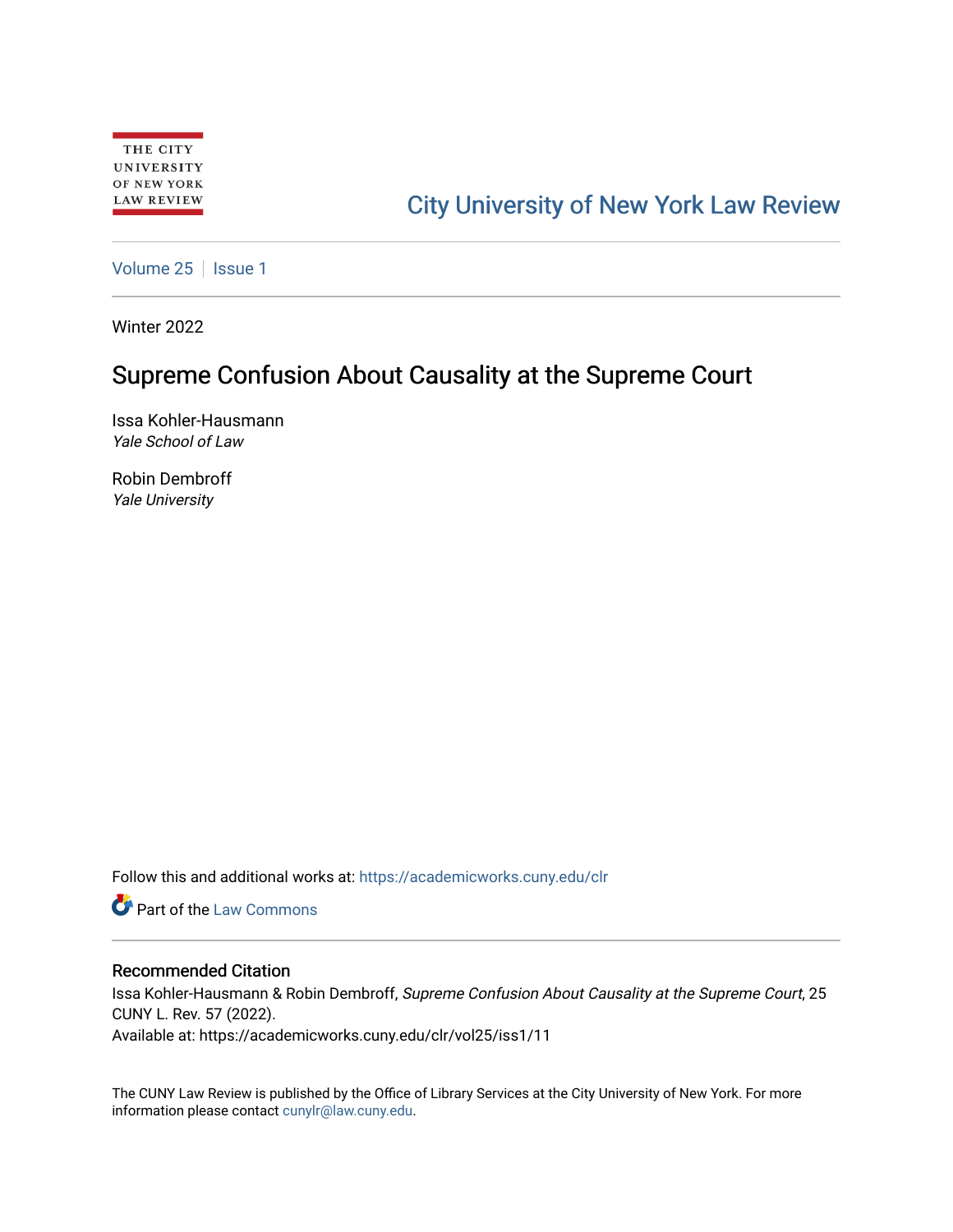# Supreme Confusion About Causality at the Supreme Court

## Acknowledgements

The authors are ordered alphabetically, and are equally responsible for the content. The authors would like to thank Erwin Chemerinsky, Jessica Clark, Ben Eidelson, Lily Hu, Andy Koppelman, Jonathan Schaffer, Scott Shapiro, Amanda Shanor, Elise Sugarman, John Witt, Gideon Yaffee for helpful engagement and comments.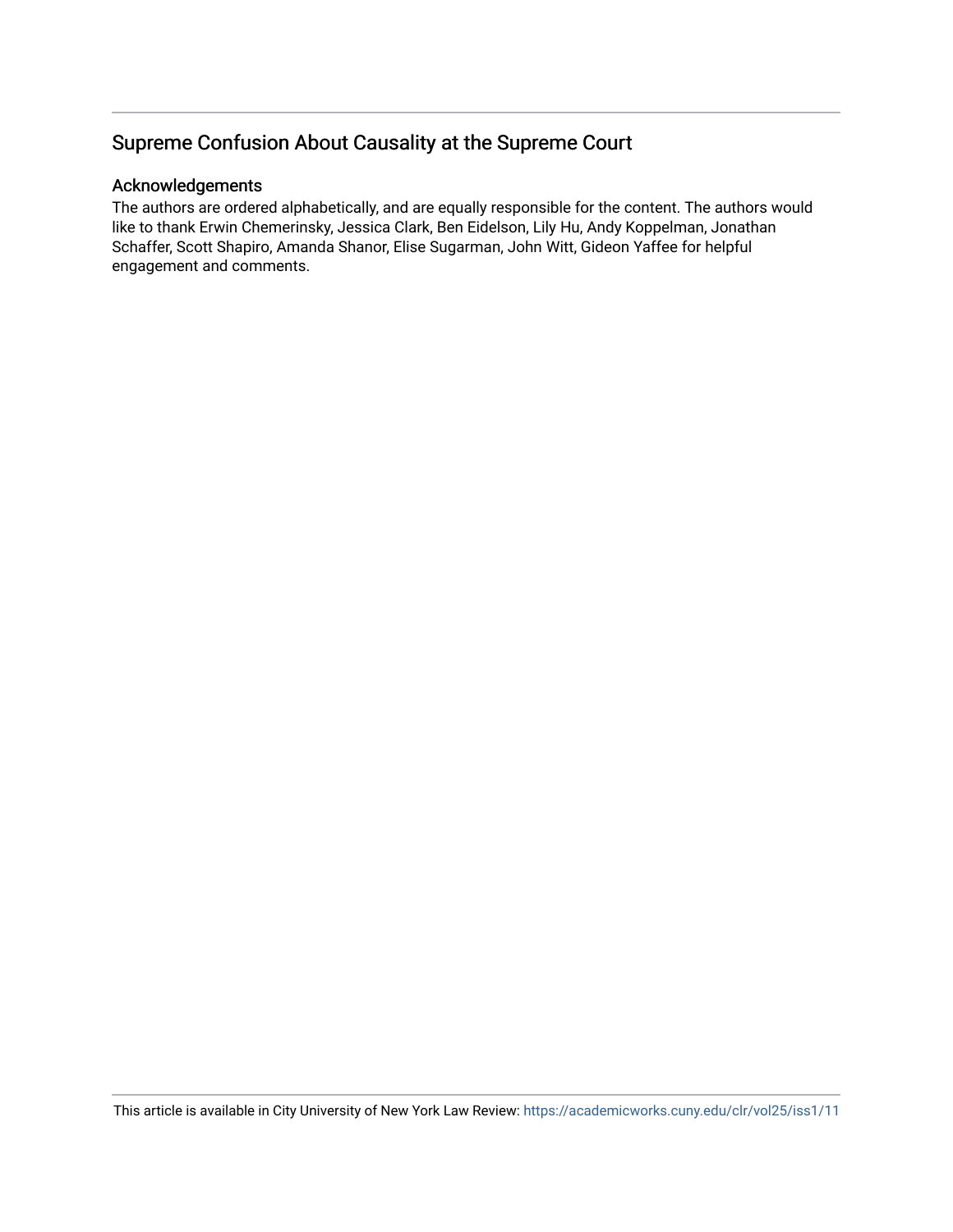## **SUPREME CONFUSION ABOUT CAUSALITY AT THE SUPREME COURT**

*Robin Dembroff & Issa Kohler-Hausmann* †

| I. THE INHERENT AMBIGUITY OF THE BUT-FOR CAUSAL   |  |
|---------------------------------------------------|--|
|                                                   |  |
|                                                   |  |
| II. CASUAL CONFUSION: TAKING FROM TORTS, MISUSING |  |
|                                                   |  |
|                                                   |  |
|                                                   |  |
|                                                   |  |
|                                                   |  |
|                                                   |  |
|                                                   |  |

#### **INTRODUCTION**

In the 2020 term, the United States Supreme Court interpreted two antidiscrimination cases to impose a particular "but-for causation" standard. The first case, *Comcast Corp. v. National Association of African American-Owned Media*, concerned what a plaintiff must plead under § 1981 of the Civil Rights Act of  $1866$ .<sup>1</sup> Section 1981 provides in relevant part that "persons . . . shall have the same right, in every State and Territory in the United States . . . to make and enforce contracts . . . as is enjoyed by white citizens."2 The second case, *Bostock v. Clayton County, Georgia* (consolidated with *Altitude Express v. Zarda* and *R.G. & G.R. Harris Funeral Homes Inc. v. Equal Employment Opportunity Commission*), is concerned about whether Title VII's prohibition of discrimination "because of . . . sex" makes it unlawful to fire someone for

 <sup>†</sup> The authors are ordered alphabetically and are equally responsible for the content. The authors would like to thank Erwin Chemerinsky, Jessica Clark, Ben Eidelson, Lily Hu, Andy Koppelman, Jonathan Schaffer, Scott Shapiro, Amanda Shanor, Elise Sugarman, John Witt, and Gideon Yaffee for helpful engagement and comments.<br><sup>1</sup> Comcast Corp. v. Nat'l Ass'n Afr. Am.-Owned Media, 140 S. Ct. 1009, 1013-1015

<sup>(2020). &</sup>lt;sup>2</sup> Civil Rights Act of 1866, 42 U.S.C.A. § 1981(a) (West 2021).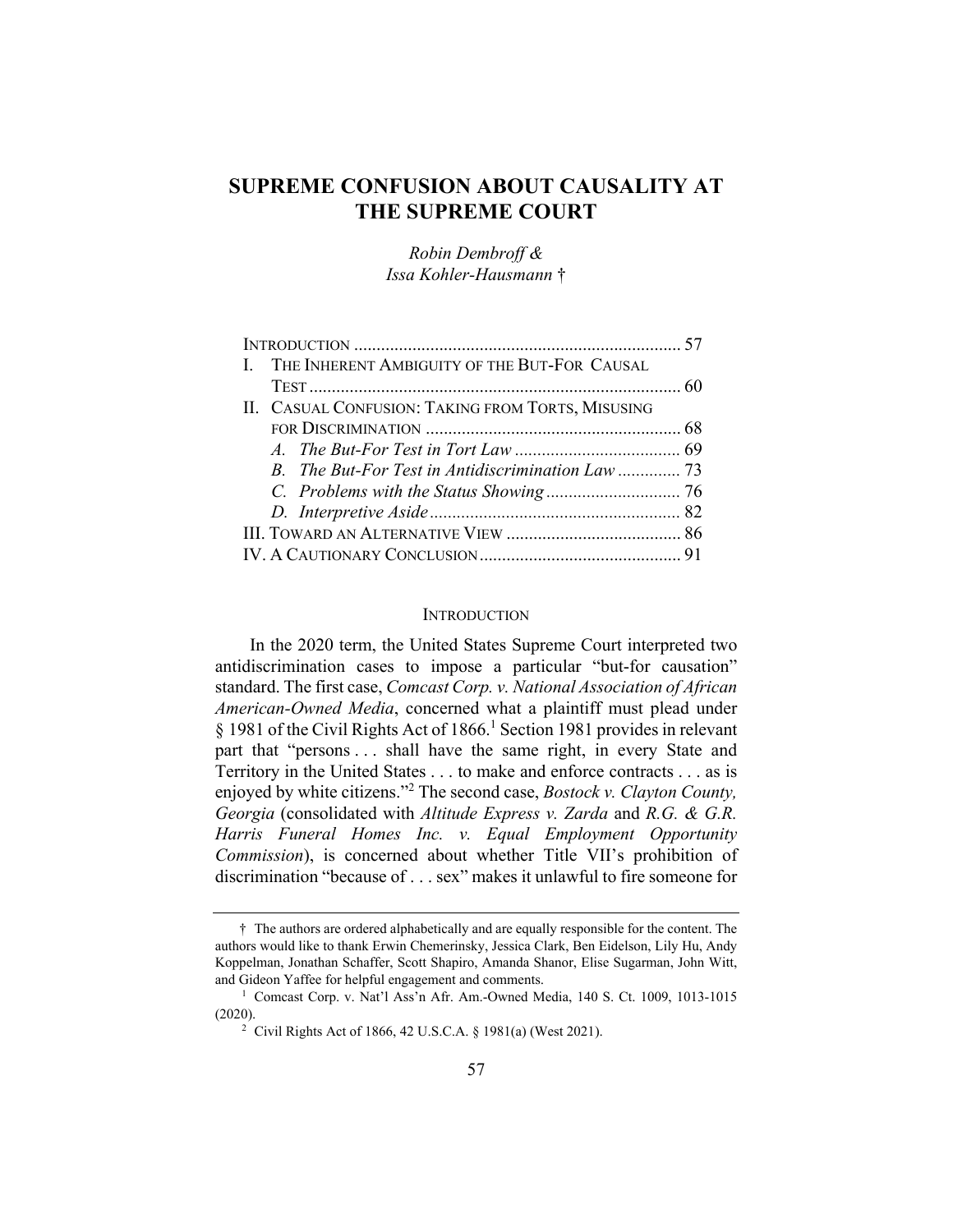being transgender or gay.<sup>3</sup> In both cases, the Court held that plaintiffs pursuing a claim under these statutes must plead and eventually show that the complained-of outcome would not have occurred but-for the plaintiff's sex or race—that is, the outcome would have been different if the plaintiffs' sex or race were different than it in fact is.4

The *Comcast* and *Bostock* decisions suggest that this causal test which we'll call the "but-for causal test"—defines discrimination. More specifically, they suggest that if an outcome would not have occurred butfor a plaintiff's protected status (e.g., sex or race), then the outcome is an instance of discrimination.5

In this paper, our broad hope is to persuade you that this understanding of discrimination embeds profound conceptual errors that render the decisions deeply confused, and that they also threaten to limit the reach of antidiscrimination law. What makes a given outcome discrimination, we think, is not whether it was *caused* by a plaintiff's status. Instead, as we will show, it is a question of whether it was caused by an action or policy that acted upon or reinforced nefarious social meanings associated with a protected status or hierarchical social positions that are typical of these statuses. However, our goal in this paper is not to defend a full theory of discrimination. It is, rather, to show that one is still needed—the but-for causal test alone cannot tell us what discrimination is.

We make two interrelated arguments in this paper. First, the causal showing that the Supreme Court articulates in *Bostock* and *Comcast* that the plaintiff show that the outcome would not have occurred but-for the plaintiff's sex or racial status—cannot serve as an independent test of what counts as discrimination because it is inherently indeterminate. One cannot set up the counterfactual thought experiment without more specificity about the relevant counterfactual contrasts, and one cannot choose which counterfactual contrasts are relevant without a prior normative theory of how the defendant ought to have behaved vis-a-viz the plaintiff's sex or racial status. Second, the relation of counterfactual dependence alone cannot give us such a normative theory. Rather, any causal test in antidiscrimination law must rest on a prior and independent

<sup>3</sup> *See* Bostock v. Clayton Cnty., Ga., 140 S. Ct. 1731, 1737-39 (2020). 4 *Compare Comcast Corp.*, 140 S. Ct. at 1019 ("To prevail, a plaintiff must initially plead and ultimately prove that, *but-for race*, it would not have suffered the loss of a legally protected right."), *with Bostock*, 140 S. Ct. at 1739 ("So long as the plaintiff's sex was one butfor cause of that decision, that is enough to trigger the law."). 5 *See Bostock*, 140 S. Ct. at 1748 ("When a qualified woman applies for a mechanic

position and is denied, the 'simple [but for] test' immediately spots the discrimination: A qualified man would have been given the job, so sex was a but-for cause of the employer's refusal to hire."); *see also infra* Parts II-B and II-C.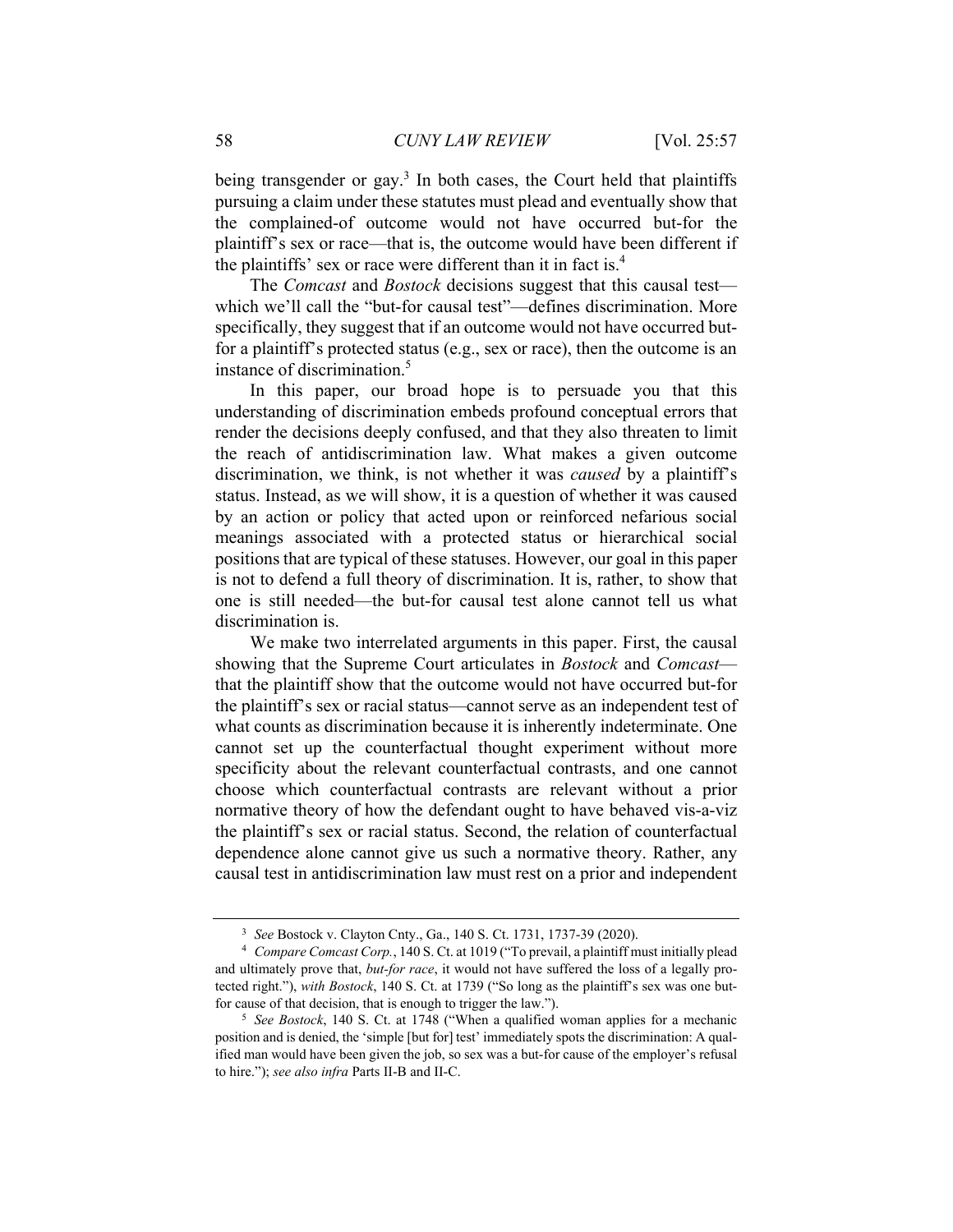theory of what people are owed in various domains (e.g., employment, contracts, etc.) *given* the social meanings and relations of sex or race in our society.

Part I of this essay focuses on unpacking the inherent ambiguity of the but-for causal test and the problems this ambiguity can cause within antidiscrimination law. This test, we point out, relies on counterfactual questions—that is, asking questions about alternative ways things might have been. But what alternative ways do we imagine? Which of the many alternative possibilities we choose to entertain determines the outcome of the but-for causal test, but the Court leaves these alternatives ambiguous, thereby creating a deep indeterminacy in its decision-making.

Within tort law, as we point out in Part II, the range of relevant alternative possibilities are constrained by the doctrines of duty. Namely, liability attaches only in those cases where damages would not have occurred if a *negligent* or *duty-defying* action or policy had not occurred. This, we note, is strikingly different from the question of whether damages would have occurred if the action or policy *per se* had not occurred. This difference is essential to our primary criticism of the Court's applications of the but-for test within antidiscrimination law. Were the Court's applications to mirror those in tort law, the relevant question for the Court would be whether certain damages (e.g., losing a job or promotion) would have occurred if a *discriminatory* action or policy had not occurred. But this is not what we find. Instead, we find the Court asking whether damages would have occurred if the plaintiff had a different *status* (e.g., a different race or sex). This is then coupled with the idea that, if the answer is "no," this shows that an action or policy that caused the alleged damage was discriminatory. This is not only a misapplication of torts doctrines, but also a misapplication that renders these decisions hopelessly confused, and that potentially limits the reach of antidiscrimination law.

In Part III, we focus on an alternative way to use the but-for test within antidiscrimination law. With this approach, a court must first determine whether an action or policy is discriminatory and only then assuming the answer is "yes"—ask whether damages would have occurred but-for that discriminatory action or policy. This would make applications of the but-for test within antidiscrimination law mirror its applications within tort law, where a substantive theory of duty frames which causal questions are relevant to the legal inquiry. It would also address the counterfactual test's inherent ambiguity.

However, this alternative would require that the Court make explicit what is currently hiding beneath the Court's talk of causation: a substantive theory of what counts as wrongful or unequal treatment, in light of, or in virtue of (i.e., *because of*), the social categories of race, sex,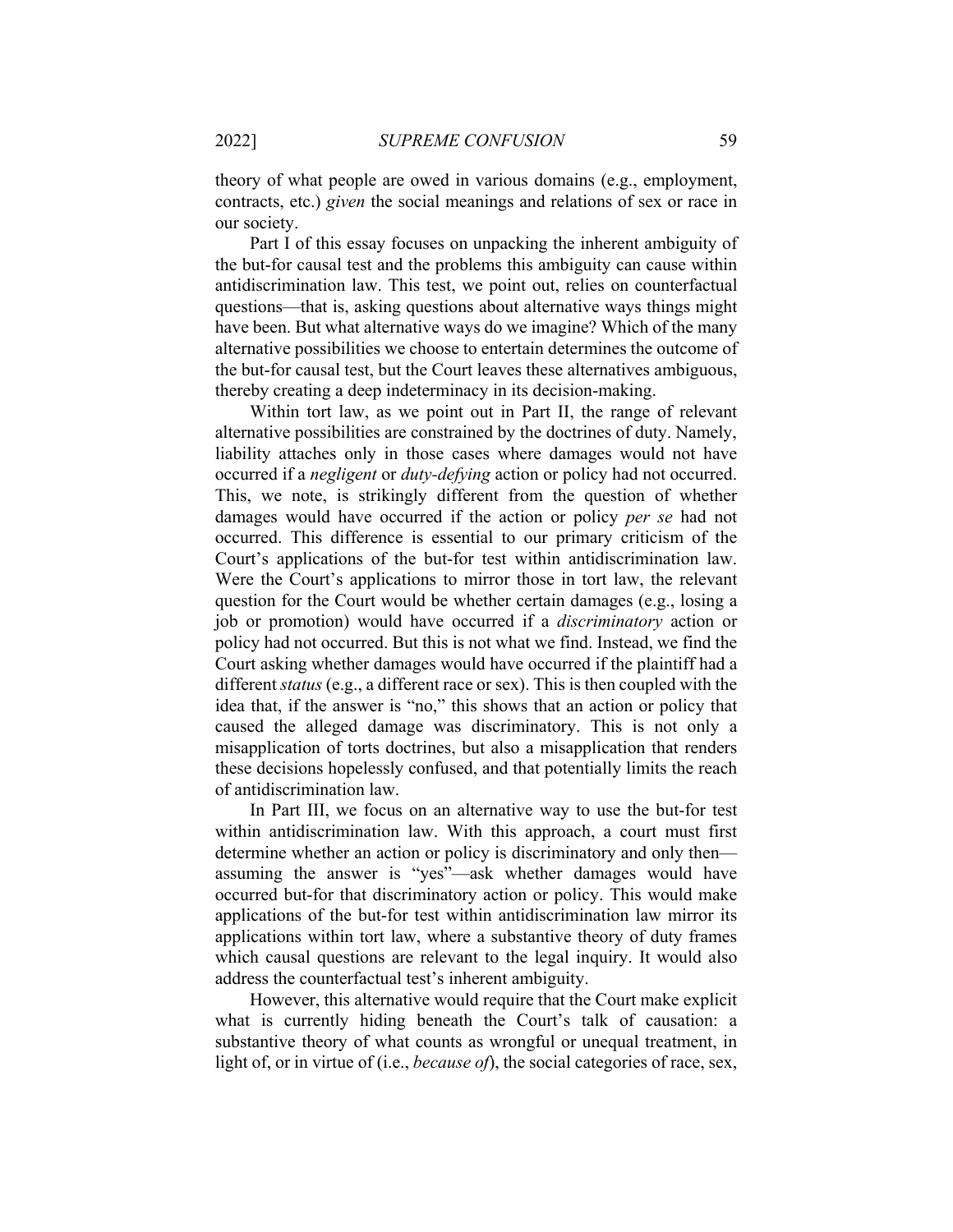religion, etc. A substantive theory of how people ought to be treated given how social categories are structured is a predicate question before deciding whether a plaintiff suffered from discrimination. The relation of causal dependence alone cannot deliver such a theory. While giving a full account of discrimination is beyond the scope of this paper, we suggest that a good way forward is for courts to consider whether damages were caused by an action or policy that acted upon or reinforced nefarious social meanings associated with a protected status (e.g., stereotypes of women) or hierarchical social positions that are typical of these statuses (e.g., the subordination of women).

This essay will not focus on questions of statutory interpretation, such as how to fix the semantic content of a statute. We do not intend to settle which is the right interpretation of the written law, but we do think that any plausible candidate must offer a coherent way to identify discrimination and sensical application of causation principles. If some methodology compels an interpretation that relies on confused use of a but-for test to define discrimination, we think that counts against the methodology. In addition, and to streamline our analysis, we will focus on *Bostock* and sex discrimination, and largely limit our analysis of *Bostock* to the case of firing an employee for being gay. However, we believe our analysis equally applies to the case of firing an employee for being transgender, as well as to other cases of discrimination under Title VII, such as race discrimination and religious discrimination.

### I. THE INHERENT AMBIGUITY OF THE BUT-FOR CAUSAL TEST

The Supreme Court has long interpreted antidiscrimination statutes through the lens of but-for causation, borrowed from tort law.<sup>6</sup> One of the foremost understandings of causation in philosophy is cashed out in terms of a counterfactual, expressed as "a conditional sentence in the subjunctive mood."<sup>7</sup> To create a counterfactual conditional of this sort, you must first propose an antecedent that is contrary to an actual fact, and

<sup>6</sup> *See, e.g.*, Charles A. Sullivan, *Tortifying Employment Discrimination*, 92 B.U. L. Rev. 1431, 1436 (2012); Michael C. Harper, *The Causation Standard in Federal Employment Law: Gross v. Fbl Financial Services, Inc., and the Unfulfilled Promise of the Civil Rights Act of 1991*, 58 Buff. L. Rev. 69, 83 (2010); Mark S. Brodin, *The Standard of Causation in the Mixed-Motive Title VII Action: A Social Policy Perspective*, 82 COLUM. L. REV. 292, 312 (1982). The Court is explicit about drawing on tort doctrines. *See, e.g.*, Staub v. Proctor Hosp., 562 U.S. 411, 417 (2011) ("[W]e start from the premise that when Congress creates a federal tort it adopts the background of general tort law"). But as we argue, this alone does not determine which of the many possible formulations of the causal showing one endorses. 7 Jessica Collins et al., *Counterfactuals and Causation: History, Problems, and Pro-*

*spects*, *in* CAUSATION AND COUNTERFACTUALS 1, 2 (John Collins et al. eds., 2004).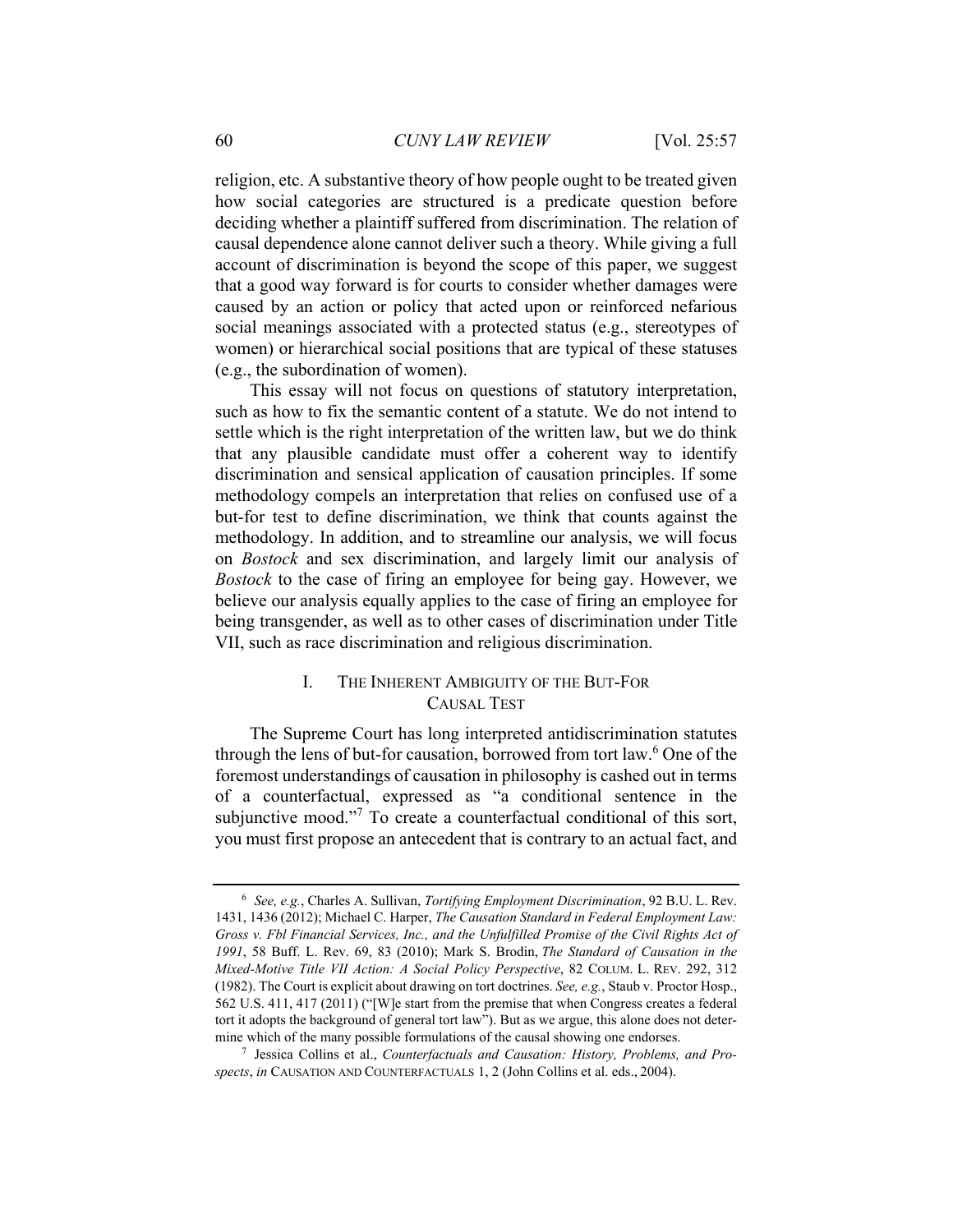then consider what would have come about under these contrary-to-fact conditions.<sup>8</sup>

For example, suppose you have just dropped a water glass, and the glass shattered on the kitchen floor. One potential counterfactual question you might pose is: "If I had not dropped the glass, would it have shattered on the kitchen floor?" Now, suppose you answer "no." This means that you think that dropping the glass was a but-for cause of the glass shattering: the glass wouldn't have shattered *but-for* the fact that you dropped it. Sounds simple, we know.

But there is an important and inherent ambiguity in the analysis of these counterfactual questions. Notice that we haven't actually specified what else you might have done with the glass if not drop it. To see why specifying the counterfactual contrast matters for producing a determinate answer to causal questions, it is helpful to consider the philosopher David Lewis's "possible worlds" approach to analyzing counterfactual conditionals.<sup>9</sup> A possible world is a complete, alternative reality, or what Christopher Menzel calls a "single, maximally inclusive, allencompassing situation."10 There are as many possible worlds as there are ways that things might have been.<sup>11</sup> If you think that you could have one less hair on your head, or have chosen not to read this article, or have never learned to read at all, then there are possible worlds where those things are true.<sup>12</sup>

To analyze if a particular counterfactual is true, we can appeal to what would have happened in possible worlds. Return to the question of whether dropping the glass caused the glass shattering. Using Lewis's framework, we would start by considering all possible worlds in which you did *not* drop the glass. We would then ask, "Is it true in all, some, or none of these worlds that the glass shatters?" We hope you share our intuition that the answer is "some." After all, there are possible worlds where you did not drop the glass, but instead, shattered it by squeezing

<sup>8</sup> *Id.* at 2-3. 9 *See generally* David Lewis, *Counterfactuals and Comparative Possibility*, 2 J. PHILOS. LOG. 418 *passim* (1973) [hereinafter Lewis, *Comparative Possibility*]; David Lewis, *Counterfactual Dependence and Time's Arrow*, 13 NOÛS 455 (1979) [hereinafter Lewis, *Time's Arrow*]; *see also* Collins et al., *supra* note 7, at 455.<br><sup>10</sup> Christopher Menzel, *Possible Worlds*, STAN. ENCYC. OF PHIL., https://perma.cc/7BM4-

QFVR (Sept. 21, 2021). 11 *Id.* ("[T]hings might have been different in countless ways, both trivial and profound.

History, from the very beginning, could have unfolded quite other than it did in fact."); Lewis, *Comparative Possibility*, *supra* note 9, at 420 ("Differences never come singly, but in infinite multitudes.").<br><sup>12</sup> Strictly speaking, Lewis would say that the person in the possible worlds is not you,

but your "counterparts"—i.e., people who resemble you, but are not identical to you. *See* David Lewis, *Counterparts of Persons and Their Bodies*, 68 J. PHIL. 203, 203-11 (1971).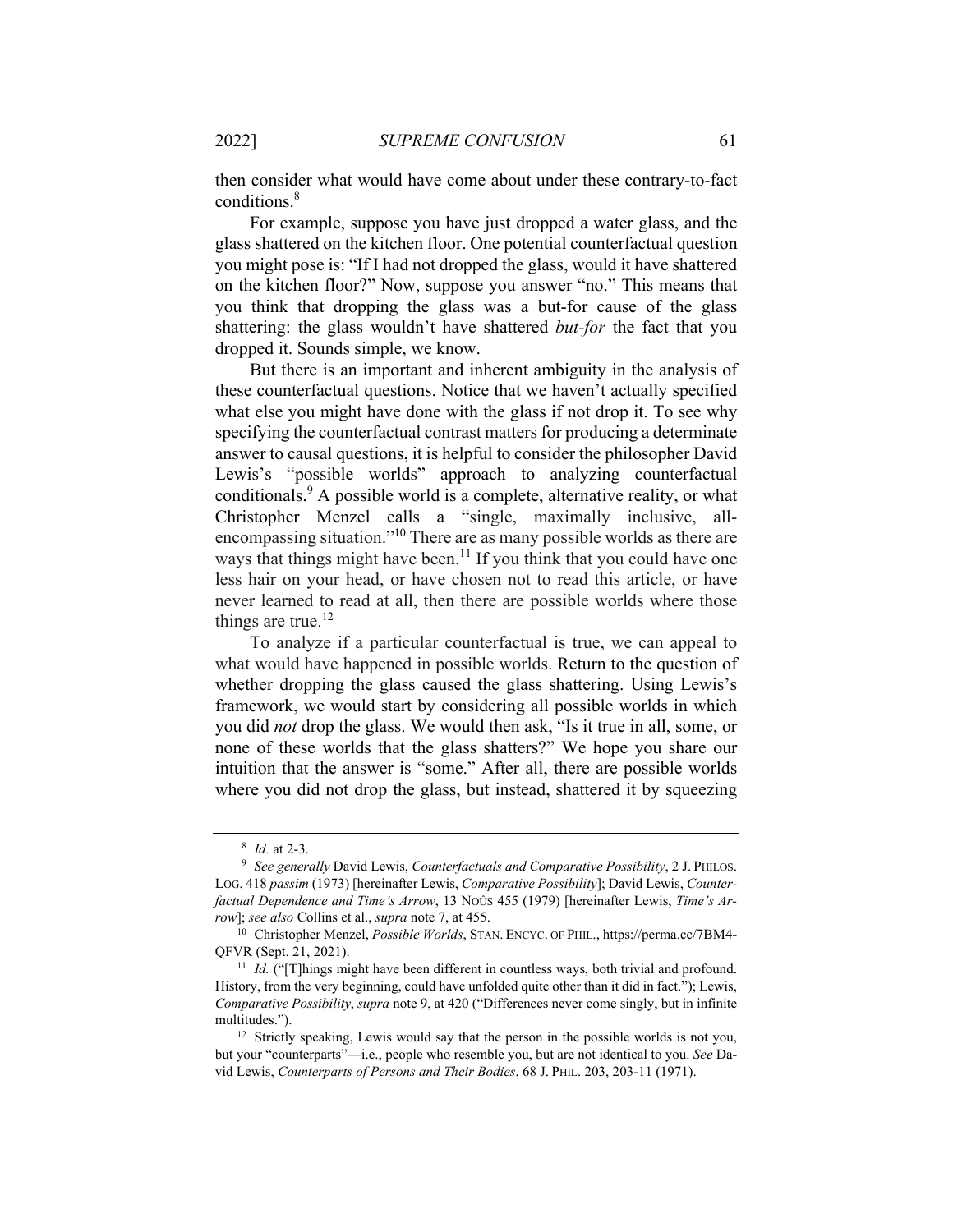too tightly, or where you instead threw the glass against the wall. In those worlds, the glass still would have shattered, showing that the dropping is not a but-for cause of its shattering in *all* possible worlds.

Put simply, the counterfactual question, "If I had not dropped the glass, would it have shattered on the kitchen floor?" leaves ambiguous which worlds are relevant to consider when answering this question. This ambiguity is typical of counterfactual questions—as Lewis wrote, "[c]ounterfactuals are infected with vagueness, as everyone agrees."13 To answer our counterfactual question by appeal to what would happen in possible worlds, we must first delimit *which* possible worlds are relevant for our analysis by further disambiguating our question.<sup>14</sup> Otherwise, the question is hopelessly indeterminate.

In everyday conversations, this delimiting is often implicit or assumed. We often know simply from context what possibilities we are being asked to consider. In the example above, most likely we just want to know what would have happened if you had not dropped, but *held* the glass, and did so in a kitchen like your actual kitchen where the laws of nature are as they actually are, and so on. In other words, there is often tacit agreement about which alternative possibilities are relevant in the context of everyday questions about causation.

There is no such tacit agreement, however, in the context of antidiscrimination law. Instead, ambiguity regarding which worlds are relevant to the counterfactual question runs rampant. Courts and commentators disagree about which counterfactual contrasts—i.e., which possible worlds—should be considered when analyzing what would have occurred but-for a plaintiff's social status such as sex.<sup>15</sup> Because they are actually asking different counterfactual questions, they come to different answers about whether sex was the cause of the firing. To see what we mean, let's take a closer look at *Bostock*.

*Bostock* presented the question of whether discharging workers because they are transgender or gay counts as discrimination "because of sex" under Title VII.<sup>16</sup> The Majority opinion, authored by Neil Gorsuch,

<sup>&</sup>lt;sup>13</sup> Lewis, *Time's Arrow*, *supra* note 9, at 457.<br><sup>14</sup> Lewis, *Comparative Possibility*, *supra* note 9, at 418-20.<br><sup>15</sup> For example, the Defendants and the Trump Department of Justice argued that the appropriate counterfactual contrast for the a gay male plaintiff would be a female lesbian, Brief for Petitioners at 9, Altitude Express, Inc. v. Zarda, No. 17-1623 (U.S. Aug. 16, 2019); Brief for the United States as Amicus Curiae at 19, Bostock, No. 17-1618 (U.S. Aug. 23, 2019), whereas the Plaintiffs proposed that the appropriate counterfactual contrast would be a straight female, Transcript of Oral Argument at 7-8, Bostock v. Clayton County, No. 17-1618 (U.S. argued Oct. 8, 2019). 16 *Bostock*, 140 S. Ct. at 1737 ("Today, we must decide whether an employer can fire

someone simply for being homosexual or transgender [under Title VII].").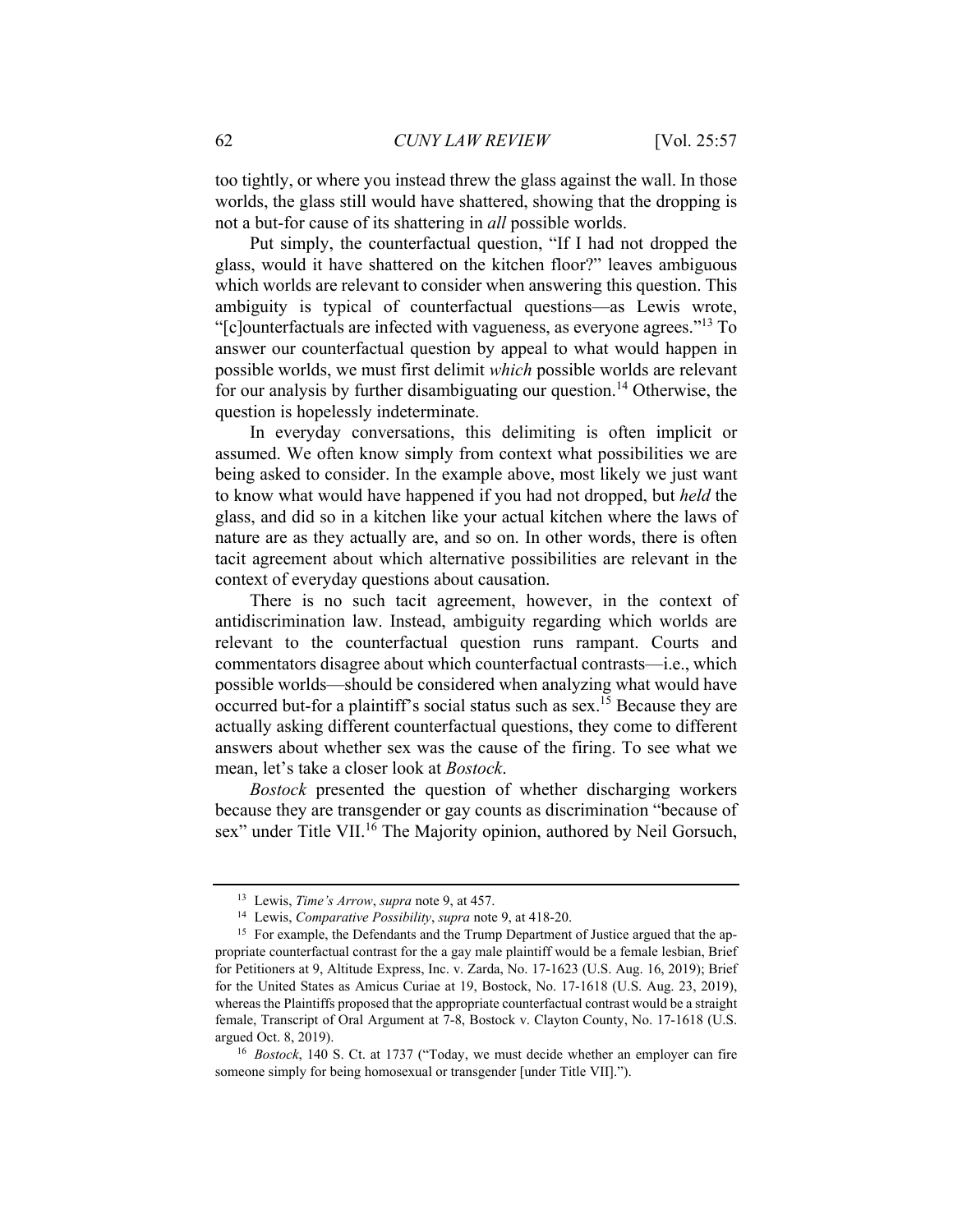answered "yes."17 The logic of this opinion begins with the basic legal rule: under Title VII, firing someone because of sex is unlawful discrimination.<sup>18</sup> From here, three assumptions are added:

(A) The phrase "because of . . . sex" should be interpreted to mean but-for sex.<sup>19</sup>

(B) An individual's status as gay or transgender is defined in part by sex.<sup>20</sup>

(C) Firing someone but-for a status that is defined in part by their sex entails firing them but-for their sex.<sup>21</sup>

Putting these pieces together, Gorsuch reasons that, because the employees would not have been fired in an alternative world where they are not gay or transgender, these employees were targets of unlawful discrimination.<sup>22</sup>

<sup>&</sup>lt;sup>17</sup> *Id.* at 1741-43 ("For an employer to discriminate against employees for being homosexual or transgender, the employer must intentionally discriminate against individual men and women in part because of sex.").<br><sup>18</sup> *Id.* at 1740 ("[A]n employer who intentionally treats a person worse because of sex—

such as by firing the person for actions or attributes it would tolerate in an individual of another sex—discriminates against that person in violation of Title VII.").<br><sup>19</sup> *Id.* at 1739 ("Title VII's 'because of' test incorporates the "'simple"' and 'traditional'

standard of but-for causation.") (quoting Univ. of Tex. Sw. Med. Ctr. v. Nassar, 570 U.S. 338, 346, 360 (2013)) 20 *Id.* ("[I]t is impossible to discriminate against a person for being homosexual or

transgender without discriminating against that individual based on sex."). 21 *Id.* at 1741 ("If the employer intentionally relies in part on an individual employee's

sex when deciding to discharge the employee—put differently, if changing the employee's sex would have yielded a different choice by the employer—a statutory violation has occurred."). 22 *See id.* at 1741-43 ("For an employer to discriminate against employees for being ho-

mosexual or transgender, the employer must intentionally discriminate against individual men and women in part because of sex.").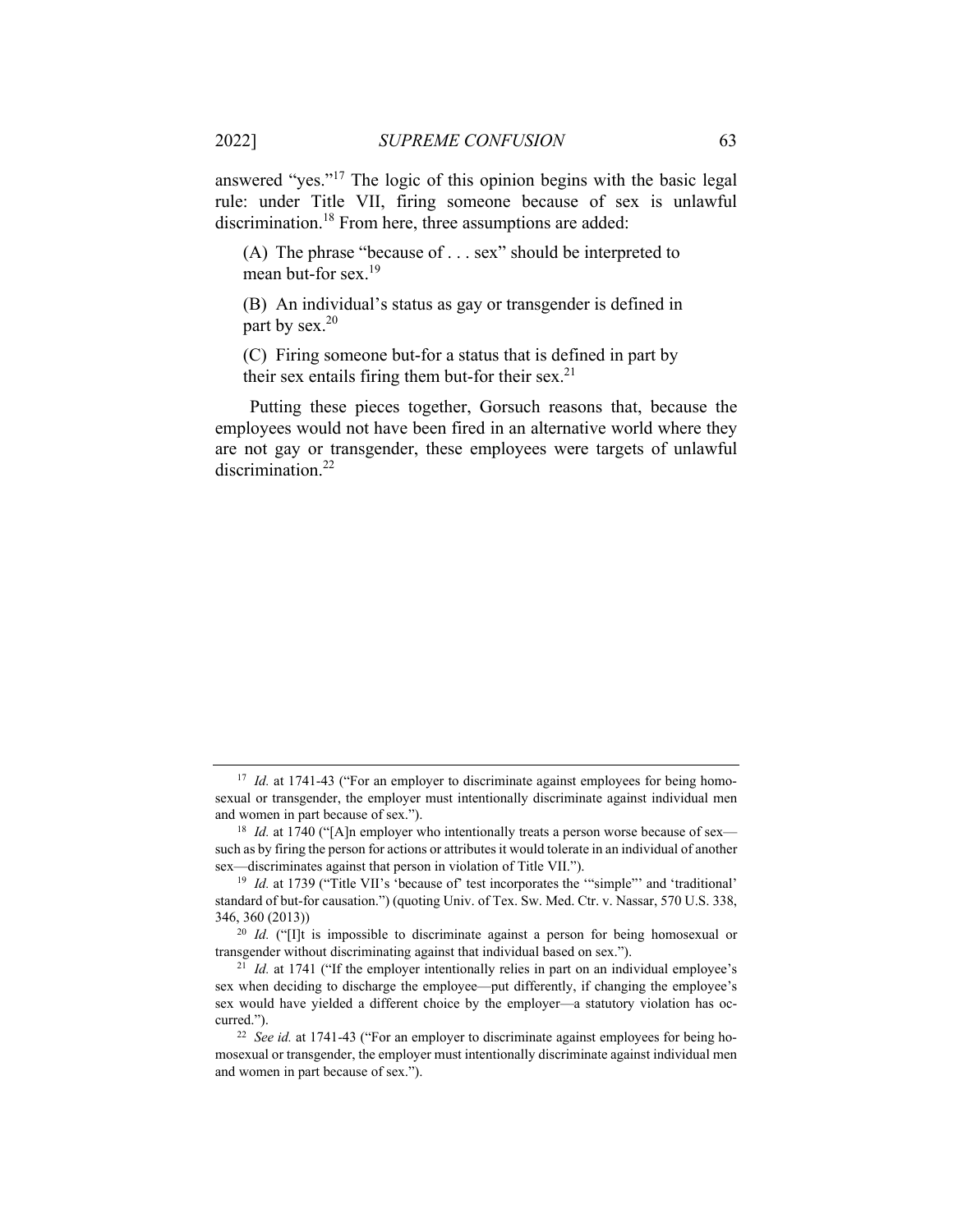*Figure 1: The Majority's Logic* 



The Majority's (and Dissent's) first interpretive move is to assert that Title VII requires the plaintiff to show that the complained-of outcome would not have happened but-for the plaintiff's sex  $(A)$ . <sup>23</sup> But, "as everyone agrees,"<sup>24</sup> that question is infected with vagueness. Which counterfactual worlds are relevant to analyzing whether the but-for causal showing demanded is true? The Majority's second assumption (B) conceptually separates "being gay" into [1] the employee's sex and [2] the sex of the employee's real or imagined sexual partners.<sup>25</sup> With this separation, the Majority uses the final assumption (C) to reason that, to answer the counterfactual question, we should consider alternative worlds where we change [1] and hold [2] fixed—that is, we should ask whether a gay employee would have been fired in a possible world where he was instead a straight woman, or whether a lesbian would have been fired in a possible world where she was instead a straight man.<sup>26</sup> On the plausible

<sup>&</sup>lt;sup>23</sup> *Id.* at 1742: "If an employer would not have discharged an employee but for that individual's sex, the statute's causation standard is met, and liability may attach."

<sup>&</sup>lt;sup>24</sup> Lewis, *Time's Arrow*, *supra* note 9, at 457.<br><sup>25</sup> *Bostock*, 140 S. Ct. at 1742 ("[T]wo causal factors may be in play—*both* the individual's sex *and* something else (the sex to which the individual is attracted or with which the individual identifies)."). 26 Gorsuch writes: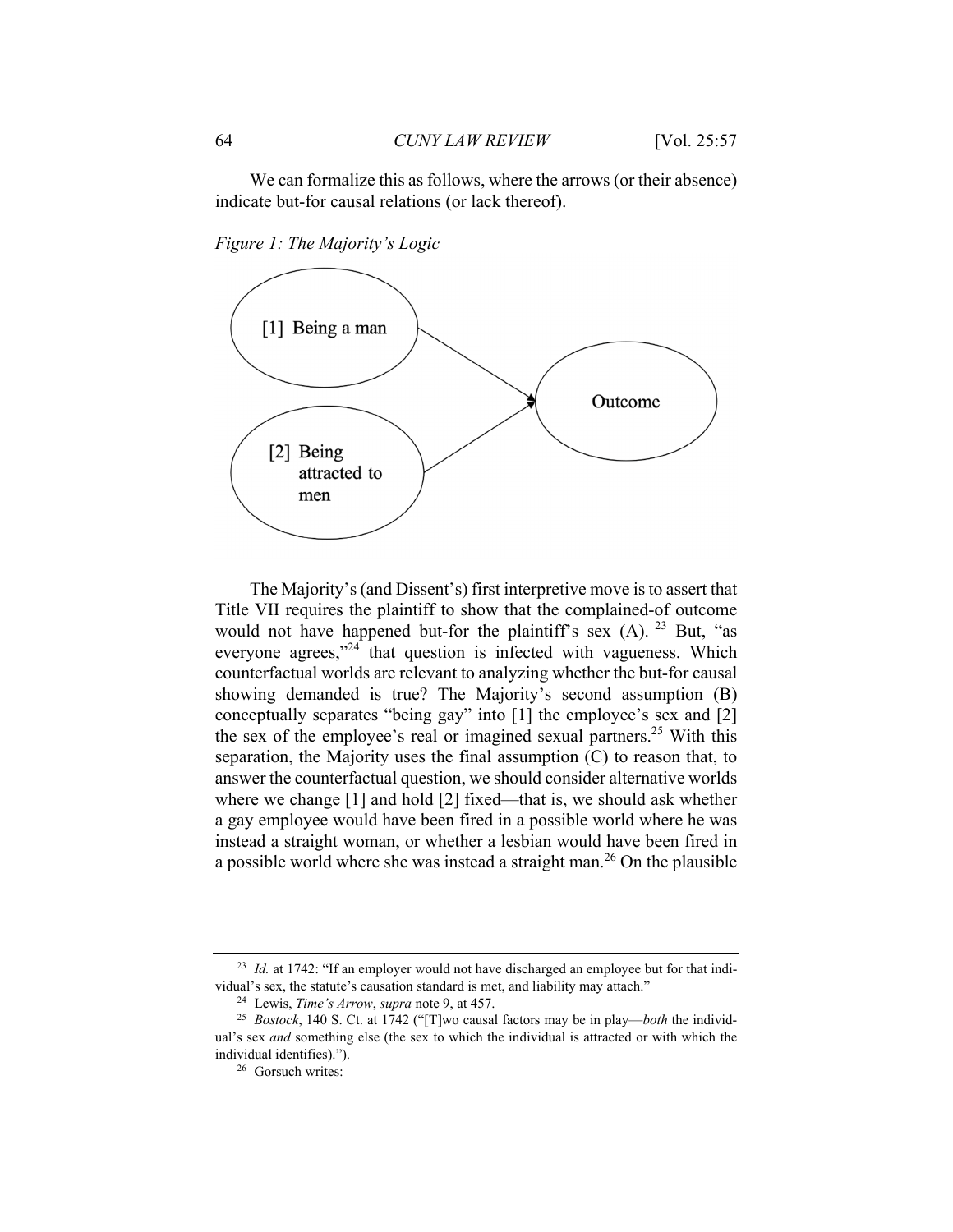assumption that an employer would not have fired the gay plaintiff if he were a straight woman, the Majority concludes that the firing was discriminatory.<sup>27</sup>

However, this logic is wide-open to the types of criticisms presented in Justice Alito's dissent, showing that choosing a different counterfactual contrast can yield a different result—one suggesting that sex discrimination did *not* occur. Justice Alito's dissent can be read as a disagreement with the Majority's way of delimiting the possible worlds relevant to the establishing the but-for causation they both hold to be essential for liability under Title VII. The Majority decision, Alito correctly observes, rests on conceptualizing being gay as being a man attracted to man or a woman attracted to woman, as opposed to being a person who is same-sex attracted.<sup>28</sup> It is only because of this conceptualization that the Majority can proceed to operationalize the vague causal question of  $(A)$ —Did the firing happen but-for the plaintiff's sex?—in terms of the specific counterfactual in Figure 1—toggle [1] and hold [2] fixed.

Alito thinks that, if an employee is fired because he is gay, it is a slight of hand to conceptualize being gay as a man attracted to men—a framing that lends itself to the showing that he was fired but-for his sex.<sup>29</sup> Instead, Alito argues, the employee was fired because he is *same-sex attracted*, meaning that the relevant counterfactual is not whether he would have been if he were a straight woman, but instead whether he would have been fired if he were a gay woman.<sup>30</sup> (He assumes the answer is "yes.")<sup>31</sup> In other words, rather than hold the plaintiff's sexual attraction fixed while toggling their sex, Alito argues that we should hold their

*Id.* 

<sup>27</sup> *Id.*

A model employee arrives [at an office party] and introduces a manager to Susan, the employee's wife. Will that employee be fired [under a company policy mandating discharge of employees known to be homosexuals]? . . . [T]he answer depends entirely on whether the model employee is a man or a woman.

<sup>&</sup>lt;sup>28</sup> *Id.* at 1762 (Alito J., dissenting) ("The Court [Majority] tries to avoid this inescapable conclusion by arguing that sex is really the only difference between the two employees. This is so, [they] maintain[], because both employees 'are attracted to men.' Of course, the employer would couch its objection to the man differently. . . . his sexual orientation.") (internal citations omitted). 29 *See id.* (Alito J., dissenting) ("[T]he Court loads the dice . . . . because in the mind of

an employer who does not want to employ individuals who are attracted to members of the same sex, these two employees are not materially identical in every respect but sex [because one is gay and one is straight].").<br><sup>30</sup> *Id.* at 1763 (Alito J., dissenting) ("It can easily be shown that the employer's real ob-

jection is not 'attract[ion] to men' but homosexual orientation."). 31 *See id.* (Alito J., dissenting) ("It is attraction to members of their own sex—in a word,

sexual orientation . . . . we can infer, is the employer's real motive.").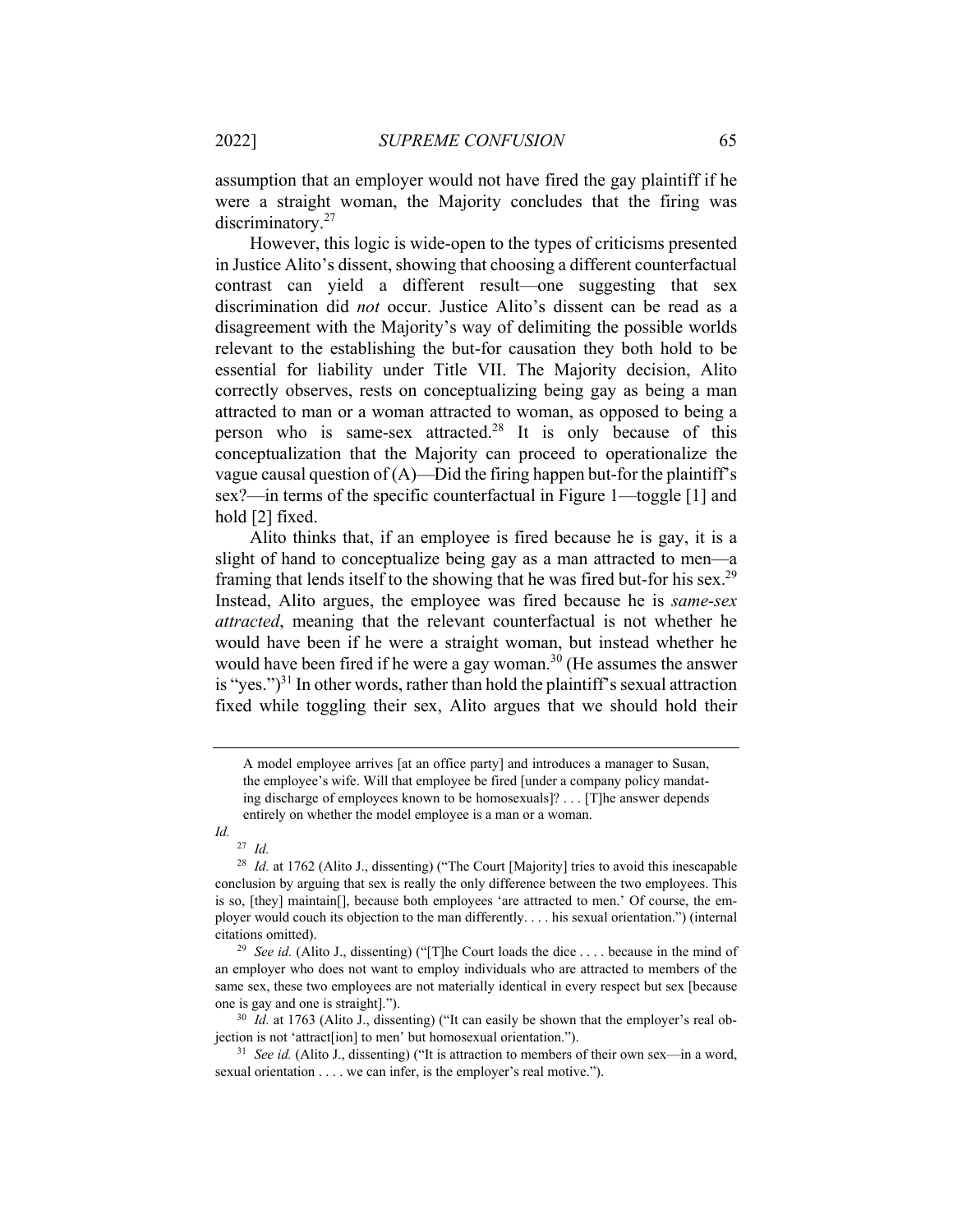same-sex attraction fixed and *then* toggle their sex.<sup>32</sup> This, he claims, shows that the plaintiffs' unprotected status as gay, and not their protected status as men or women, caused them to be fired.<sup>33</sup>

Let's again formalize this logic:





The stalemate between Figure 1's and Figure 2's operationalization of the but-for sex causal question—what Alito calls a "battle of labels"34—indicates an important shortcoming of using but-for causation as a litmus test for discrimination. Using the Court's but-for test, we must answer whether or not sex "caused" the outcome. But to do so, *you must delimit the relevant possible worlds for the counterfactual*, meaning that you must designate what to change and what to hold fixed.<sup>35</sup> And which counterfactual worlds we entertain determines whether or not we find that

<sup>&</sup>lt;sup>32</sup> *Id.* (Alito J., dissenting).<br><sup>33</sup> *Id.* at 1762 (Alito J., dissenting) ("Title VII allows employers to decide whether two employees are 'materially identical.' Even idiosyncratic criteria are permitted; if an employer thinks that Scorpios make bad employees, the employer can refuse to hire Scorpios. Such a policy would be unfair and foolish, but under Title VII, it is permitted.").<br><sup>34</sup> Alito characterizes this as a "battle of labels," saying, "If the employer's objection to

the male employee is characterized as attraction to men, it seems that he is just like the woman in all respects except sex . . . . On the other hand, if the employer's objection is sexual orientation or homosexuality, the two employees differ in two respects." *Id.* In an astounding act of circular hypocrisy, Alito at once acknowledges the inherent indeterminacy of the counterfactual test, but nonetheless asserts that he produces the right answer using the counterfactual test because his contrast is the right one: "[H]owever, there is no standoff. It can easily be shown that the employer's real objection is not 'attract[ion] to men' but homosexual orientation." *See id.* at 1763. 35 *See generally supra* notes 9-14 and accompanying text.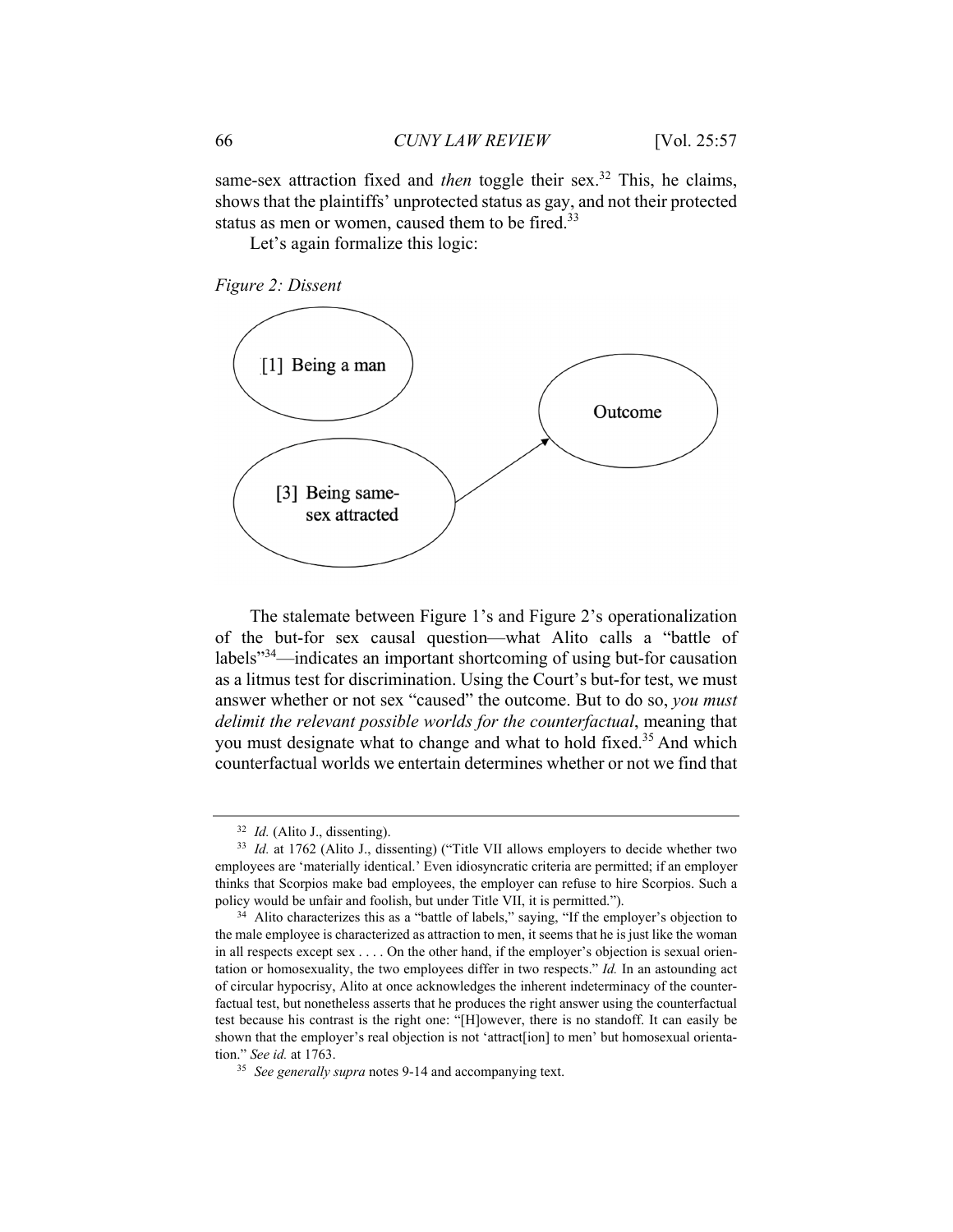the relevant outcome (e.g., the firing) would have obtained. The Majority holds that the employee's sex was a but-for cause of being fired because they only entertain worlds where the plaintiff's biological sex, but not their sexual attractions, have been changed (i.e., lesbian compared to a straight man, or gay man compared to a straight woman). By contrast, Alito holds that the employee's sex is *not* a but-for cause because he only entertains worlds where the plaintiff's biological sex. and also the sex of their real or imagined sexual attractions, have been changed (i.e., lesbian compared to gay man).

The takeaway, is that once we take "because of sex" to mean "sex as a but-for cause," there is nothing in either the text of Title VII or the nature of causation that requires any particular view as to which counterfactual possibilities are the relevant ones to consider.<sup>36</sup> Should we consider possible worlds where we toggle the plaintiff's biological sex but hold constant the plaintiff's male-sex sexual attractions (as the Majority proposes), or possible worlds in which we toggle the plaintiff's biological sex and hold constant the plaintiff's same-sex sexual attraction (as the Dissent proposes)? Embracing Lewis's possible worlds approach to analyzing counterfactuals does not resolve this conundrum. The possible worlds approach directs the analysis to what would have happened in worlds that are *relevant* to the question being asked.<sup>37</sup> But the relevant question just *is* the question of what counts as discrimination because of sex, the precise question to which—the Court imagines—the counterfactual test will deliver an answer!

Said yet another way, to assert that this or that possible world is "relevant" to a particular causal inquiry is just another way of stating the guiding question. In the previous example of the dropped glass counterfactual question, ordinary speakers typically agree about which possible worlds are relevant to answering the question because they agree on the precise question implicit in a particular semantic articulation (i.e., "If I had not dropped the glass, would it have shattered on the kitchen floor?" means "What would happen if I held instead of dropping the glass, in a kitchen like my actual kitchen, where the laws of nature apply are as they actually are, and so on  $\dots$ ."). In the context of antidiscrimination law, however, people disagree about the normative and legal definition of

<sup>36</sup> Robin Dembroff et al., *What Taylor Swift and Beyoncé Teach Us About Sex and Causes*, 169 U. PA. L. REV. ONLINE 1, 7 (2020), https://perma.cc/WL8E-CWGE. 37 Lewis writes:

In considering the supposition "if I had just let go of my pen . . . [sic]" I will go wrong if I consider bizarre worlds [with an anomalous] law of gravity . . . whereas in considering the supposition "if the planets traveled in spirals . . . [sic]" I will go just as wrong if I ignore such worlds.

Lewis, *Comparative Possibility*, *supra* note 9, at 419–20.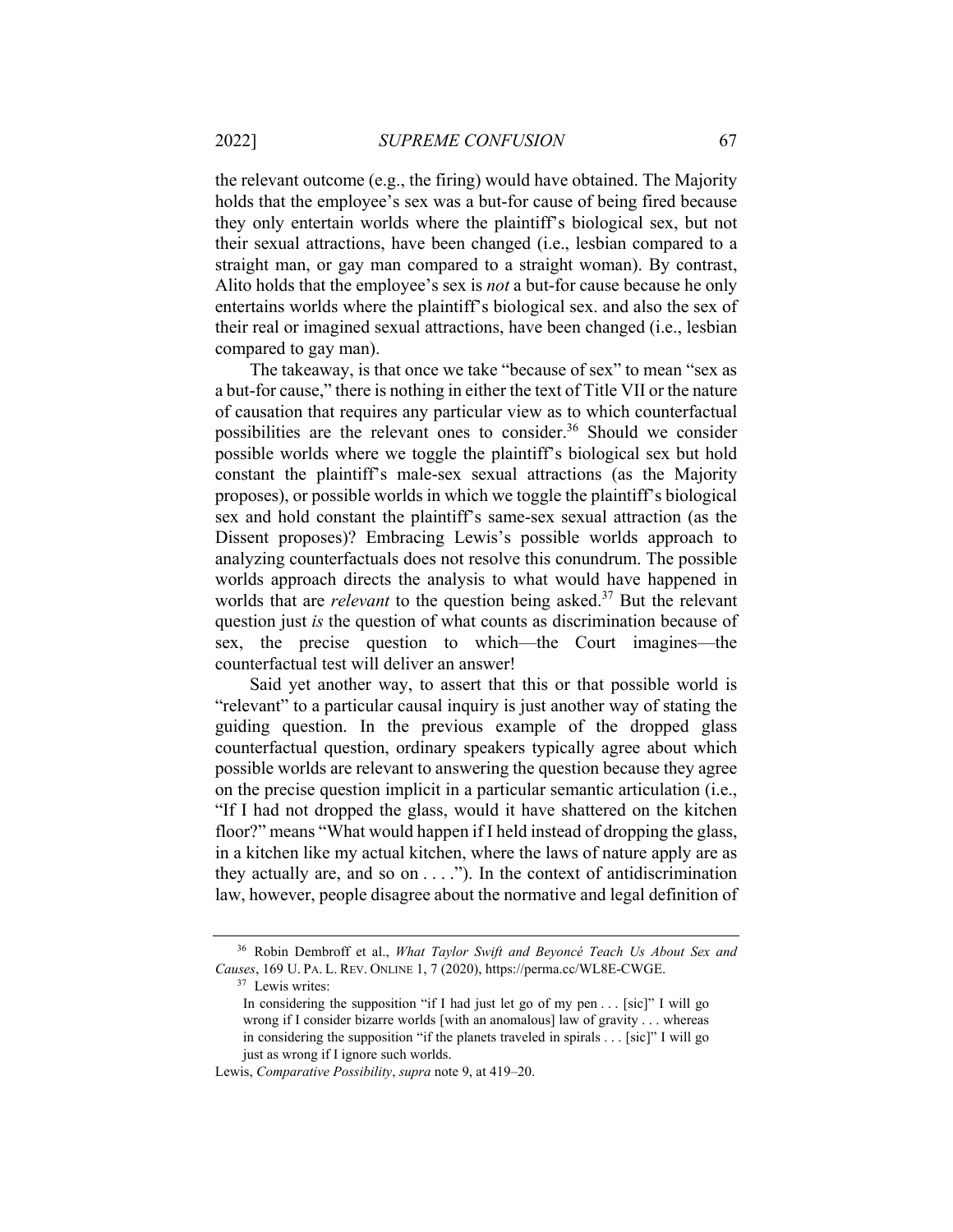unlawful discrimination because of sex. That is, of course, the premise of this entire inquiry. Therefore, they disagree about the precise counterfactual question being asked.

As a result, they disagree about what should be held fixed in the background of the analysis—i.e., which possible worlds are *relevant* for analyzing this question. Like the Court, we can adopt the vague formal definition of discrimination as being treated worse than others similarly situated in all relevant respects, but there is nothing in Title VII that tells us *what* these relevant respects are, or what level of abstraction at which they should be described.

The plaintiff was treated worse than those similarly situated in terms of having male-sex sexual attractions, but not was treated worse than those similarly situated in terms of having same-sex sexual attractions. So, do we describe the male plaintiff in *Bostock* as being similarly situated to (some) women in the workplace at the level of abstraction the Majority proposes, i.e., as having male-sex sexual attractions? Or do we describe him as being similarly situated to (some) women in the workplace at the level of abstraction as the Dissent proposes, i.e., as having same-sex sexual attraction?<sup>38</sup> Nothing about the metaphysics of causality tells us which question to pose. And yet, legal liability turns on which question we pose under the Court's view that discrimination is present whenever the outcome was caused by the plaintiff's status. Therefore, even if we adopt the Court's but-for reading of Title VII, then, we are left at an impasse regarding whether a plaintiff's sex was the but-for cause of a particular outcome, and thus, whether discrimination occurred.

### II. CASUAL CONFUSION: TAKING FROM TORTS, MISUSING FOR **DISCRIMINATION**

So far, we have focused on the inherent ambiguity that attends the question of whether a given outcome would have occurred but-for a plaintiff's protected status, such as sex or race. In this second part, we want to pose an even deeper problem for the use of the but-for causal test within antidiscrimination law. This is a problem with the more basic assumption that the question, "Did discrimination occur because of sex?" can and should be translated into the question, "Did the outcome occur

<sup>&</sup>lt;sup>38</sup> Notice, this is the identical relational feature about the actual plaintiff, just described at two different levels of abstraction. Neither is a more "accurate" description of the plaintiff's relational feature, nor of what was salient to the defendant's decision making. The salient feature about the plaintiff for the defendant's decision was the *relation* of the plaintiff's sex to the sex of his real or presumed sexual attraction. For *this* plaintiff (who was male), that identical feature can be described at a lower level of abstraction (male-sex sexual attractions) or at a higher level of abstraction (same-sex sexual attractions).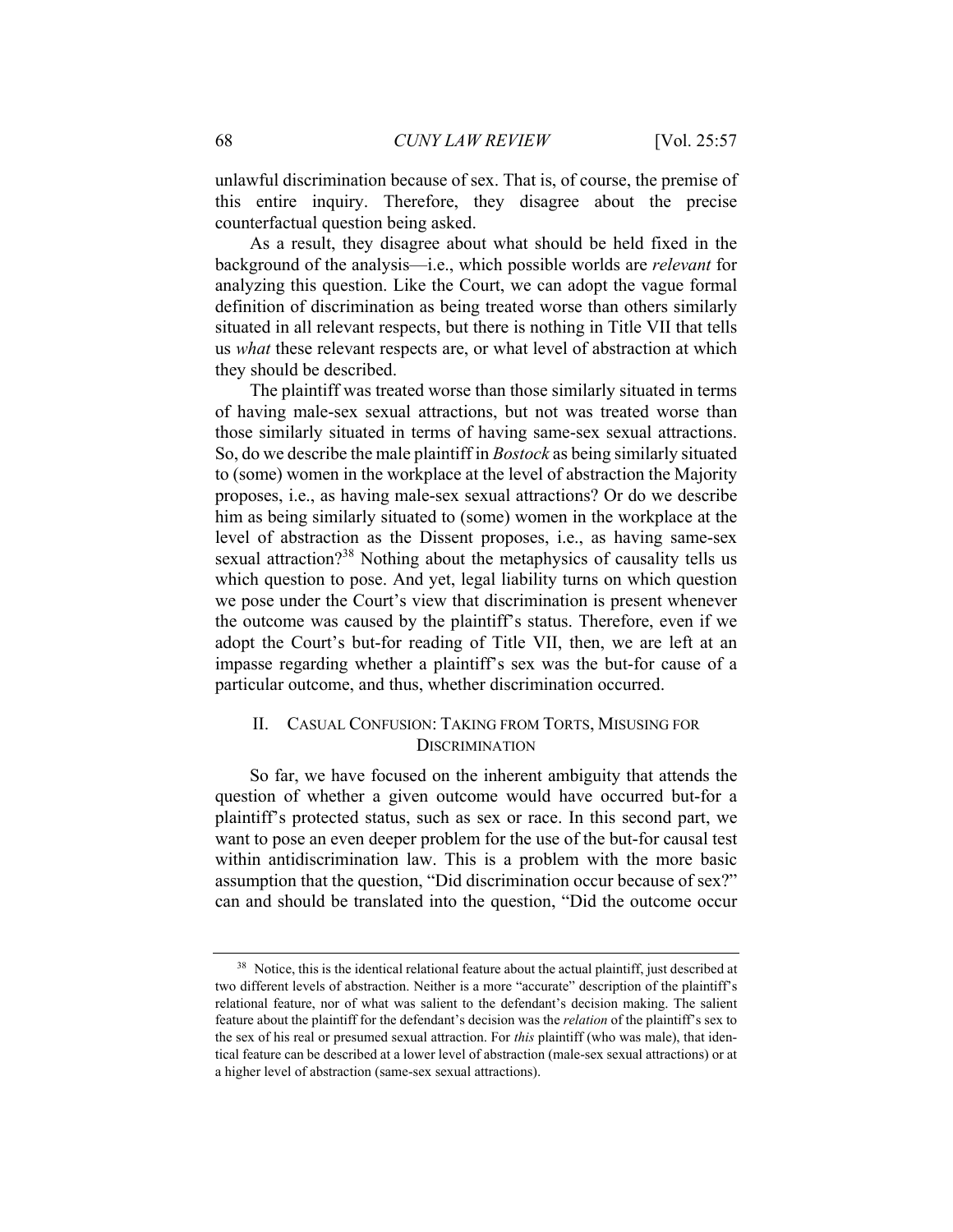but-for the plaintiff's sex?" This translation, we show, is a distortion of the but-for causal doctrine found in tort law and sets up the absurd idea that we can determine what is discrimination—a deeply normative notion—simply by looking at causal relations.

### *A. The But-For Test in Tort Law*

But-for causal tests are central to tort law.<sup>39</sup> Within tort law, though, the ambiguity inherent to these tests is ameliorated by the structure of the legal question at hand.40 The question, in cases of tort law, is not simply whether certain damages would have occurred but-for the defendant's actions; instead, courts ask whether those damages would have occurred but-for the defendant's *wrongful*, *duty-defying*, or *negligent* actions.41 In other words, the use of the but-for causal test within tort law is set up not to tell us whether the defendant's behavior is the cause of the plaintiff's loss, but instead to tell us whether their *duty-defying* behavior is the cause of the plaintiff's loss.<sup>42</sup>

By setting the question up in this way, courts are given a structure that helps them delimit which counterfactual scenarios are the relevant ones for determining the defendant's liability. To see what we mean, consider the classic tort case where the defendant ["D"] drives 65 mph in a 25 mph zone, does not break in time for a child ["V"] crossing the street in the crosswalk, and subsequently hits and injures V. From here, we might ask: "Would V have suffered this injury if it weren't the case that D drove 65 mph on the road?"

Our answer, of course, depends on what D *would have been doing* if not driving 65 mph. If we simply asked the above question, we would not know what we are supposed to imagine D doing *instead* of driving at 65 mph. Is D driving at 70 mph, not driving at all, driving at 25 mph, or igniting his car with a torch? These details matter. If we imagine that D was instead driving 70 mph, we might conclude that yes, V *would* have still suffered the injuries, suggesting that D's driving was *not* a but-for cause of V's injuries.<sup>43</sup> But if we imagine that D was instead driving 25

<sup>39</sup> *See Comcast*, 140 S. Ct. at 1014 (2020) ("It is 'textbook tort law' that a plaintiff seeking redress for a defendant's legal wrong typically must prove but-for causation.") (quoting Univ. of Tex. Sw. Med. Ctr. v. Nassar, 570 U.S. 338, 347 (2013)). 40 *See, e.g.*, Jane Stapleton, *Choosing What We Mean by "Causation" in the Law*, 73 MO.

L. REV. 433, 438-41 (2008); *see also* H.L.A. HART & TONY HONORÉ, CAUSATION IN THE LAW

<sup>133-36 (2</sup>d ed. 1985). 41 *See* RESTATEMENT (THIRD) OF TORTS: LIAB. FOR PHYS. AND EMOT. HARM §§ 3, 6 (Am.

<sup>&</sup>lt;sup>42</sup> See id. § 26.  $\frac{43}{13}$  Even the distance from V at which we imagine changing D's speed is determined by these normative intuitions. For example, assume that one can safely break within the distance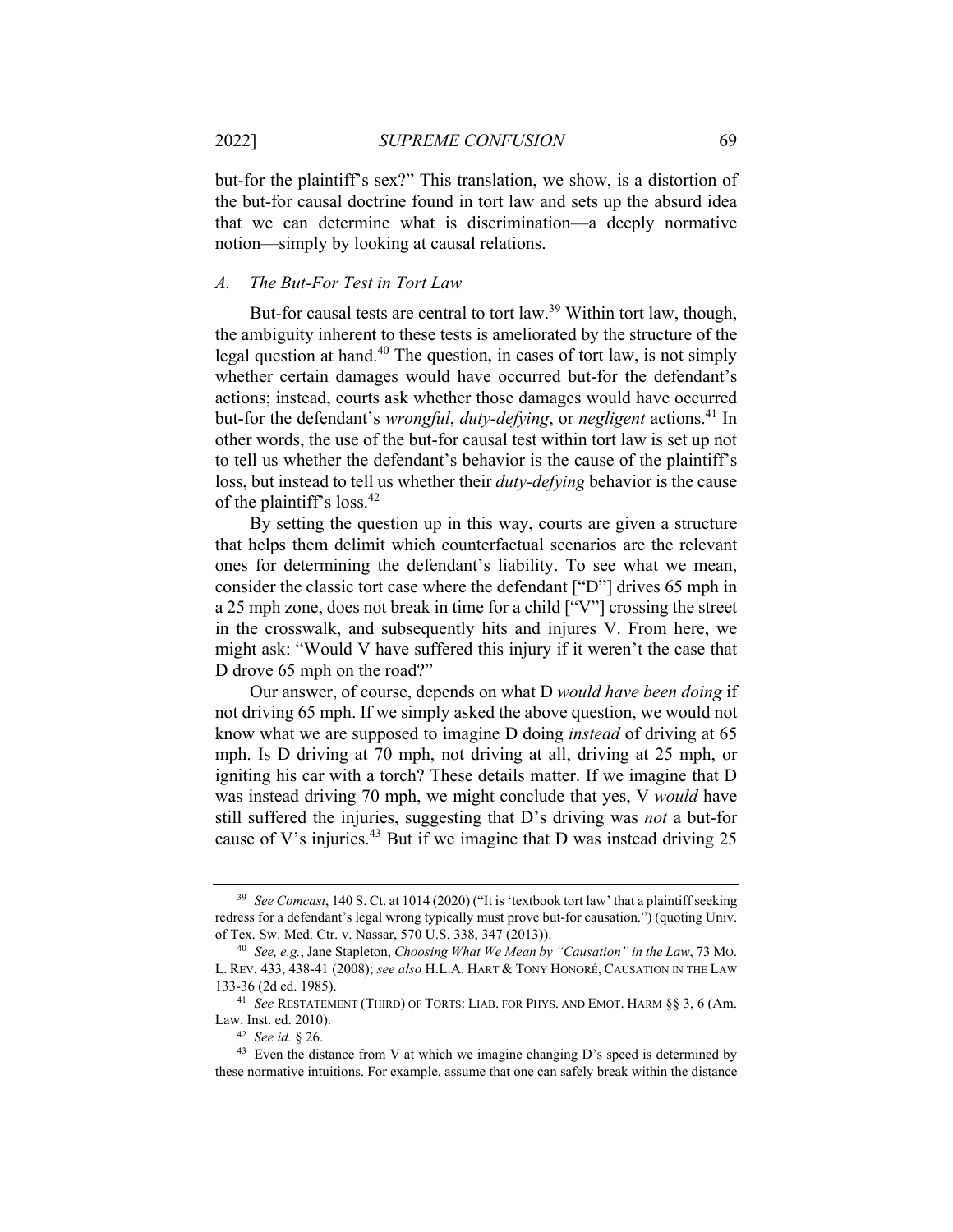mph, we would likely conclude that no, V *would not* have suffered the injuries, suggesting that D's driving *was* a but-for cause of V's injuries.

As with the earlier shattered glass example, we again see that how we answer a counterfactual question depends on which possible worlds we consider relevant to our question. Within tort law, though, the relevant counterfactual would be widely understood as: "If D *had not been driving negligently*, would V have suffered these injuries?"<sup>44</sup>

In other words, we are asked to imagine that the defendant acted in a particular lawful or duty-conforming manner, and then—if the answer is "no"—ask if the plaintiff's loss would still have occurred if D had acted as duty demanded.45

Here, we hope it is clear that the relevant but-for test requires a prior and separate specification of duty or some other functionally similar legal-normative concept to get off the ground. Without that specification, it is entirely unclear what D is imagined to be doing in our counterfactual thought experiment, or why the proposed causal dependence results in D's liability for V's loss. These normative concepts circumscribe the class of relevant counterfactual contrasts (things D would be doing, if not driving at 65 mph) that we can consider in establishing that D's action was a but-for cause of the outcome, and that D is thereby liable for V's loss.

In short, nothing in the abstract requirement—that the plaintiff's loss be causally dependent upon the defendant's act (or culpable omission) tells us *which* (if either) of the above counterfactual set ups to consider; the one in which D is driving 70 mph or the one in which D is driving 25 mph. And yet, we would almost certainly choose the latter set-up, because we think that the *relevant* question is whether the defendant's breach of their legal duty to adhere to the speed limit is a but-for cause. Jonathan Schaffer explains these intuitions about the relevant counterfactual contrast as intuitions that are driven by our knowledge of what is lawful, duty-conforming conduct.<sup>46</sup> We agree. But this means that causal

of 30 feet traveling at the rate of 25 mph, and one needs 200 feet to safely stop at a rate of 65 mph. Additionally, assume that, in the actual event, V ran in front of D's car at a distance of 40 feet. The relevant counterfactual asks us to imagine that at the exact moment D was 40 feet from V, D was going 25 mph, and then ask if D would have been able to successfully break. Similarly, a counterfactual where D was going 70 mph for 10 minutes prior to the accident, and so drove past V by the time V ran into the street, would not be the relevant counterfactual to entertain. Both the imagined speed and distance are constrained by our concept of what D *ought* to have been doing. 44 *See* RESTATEMENT (THIRD) OF TORTS: LIAB. FOR PHYS. AND EMOT. HARM §§ 3, 6 (Am.

Law. Inst. 2010). 45 *See id.*

<sup>46</sup> Jonathan Schaffer, *Contrastive Causation in the Law*, 16 LEGAL THEORY 259, 272 n.31 (2010) ("The appeal to lawful conduct is hardly new . . . . [For instance, Stapleton] speaks of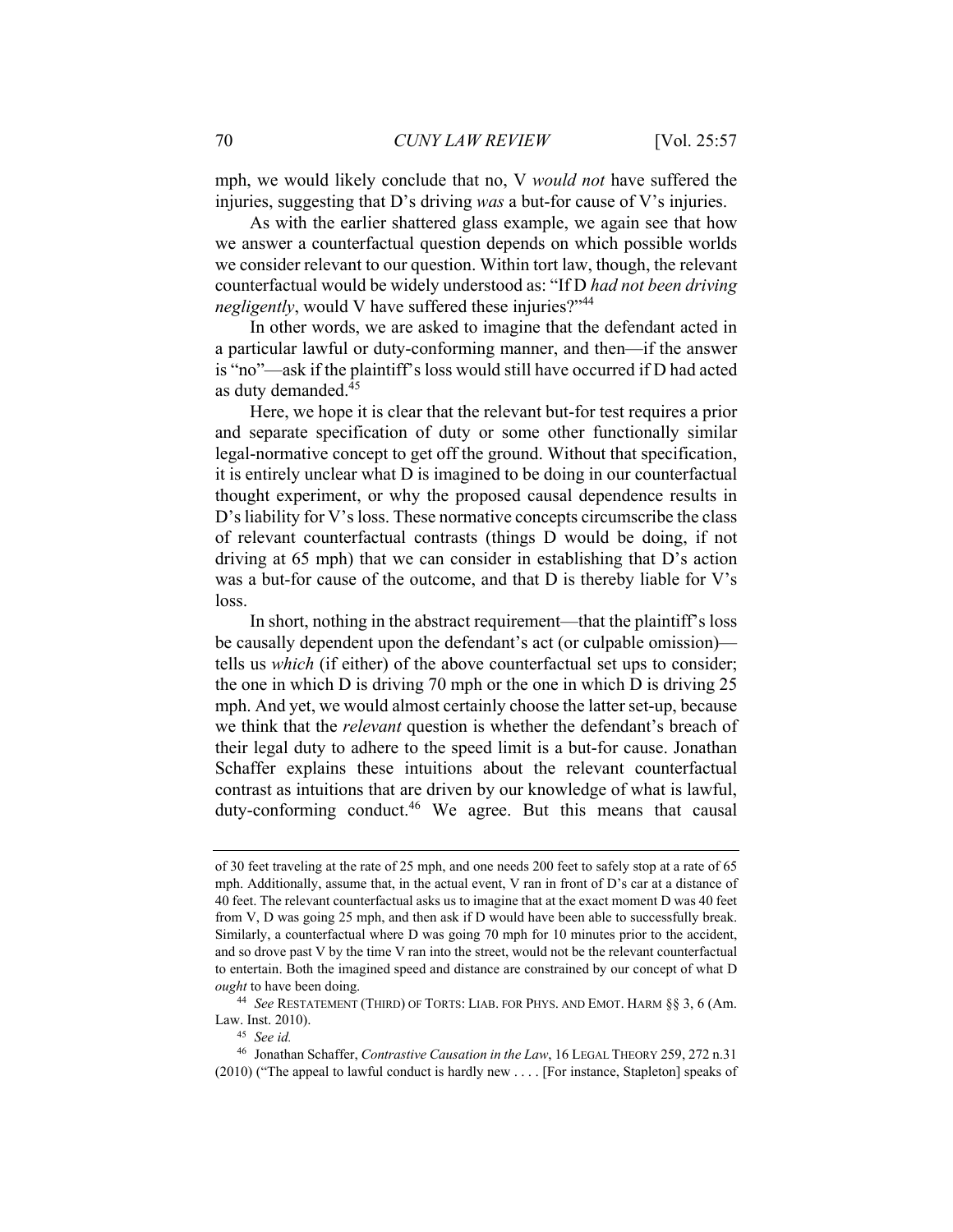determinations within tort law necessarily depend on prior concepts such as duty and lawfulness, or some other legal-normative concepts that help us delimit the relevant possible worlds for us to consider.

None of what we have said suggests that the but-for causal test is useless or reduces to a normative judgement. For one thing, this test reveals instances where, even if the defendant *had* conformed to their duty, the plaintiff still would have suffered the relevant loss.47 But still, the test cannot do this work without some prior, independent account of the content of D's duty to delimit which counterfactual contrasts are relevant to the legal question at hand.<sup>48</sup>

Imagine that a drug company has a duty to manufacture its bottles in a "childproof" fashion, but has failed to do so. Now let us assume that a child throws one of the company's non-childproof bottles at another child's face, causing injuries. We want to know whether the company is liable for these injuries. Here, we might be tempted to ask: "If the drug company had not manufactured bottles, would the child have suffered these injuries?"

The answer, someone might argue is "no"—if the bottle had not existed, the child would not have suffered their injuries. But, even if this is right, this doesn't tell us that the company is *liable* for those injuries. Without any normative framing, the but-for test only can tell us whether the company's actions are a but-for cause of the child's injuries, and not anything about legal liability. After all, the company is not under a duty to refrain from manufacturing bottles altogether. What we *really* want to know is this: "If the drug manufacturer had made its bottles in conformity with its duty (i.e., as "childproof"), would its bottle have caused the child's injuries?"

the law as providing 'filtering devices' that 'specify relevant hypothetical comparator worlds' where 'the specified factor in turn determines the hypothetical worlds (because these are nobreach worlds).'").<br><sup>47</sup> Consider the case summarized by Mark Brodin in which the "[p]laintiff brought an

action for the wrongful death of his eighteen-month-old child. The complaint alleged that the infant was poisoned by ingesting pills distributed by the defendant drug company in a container that was not labeled 'poison' or marked with a skull and crossbones, as required by law." Later, the unmarked pills were ingested by a baby who "was too young to have understood any warning on the bottle even if it had been there." Mark S. Brodin, *The Standard of Causation in the Mixed-Motive Title VII Action: A Social Policy Perspective*, 82 COLUM. L. REV. 292, 314 (1982).

<sup>48</sup> We are not taking the "extreme" realist position that legal causal determinations are nothing more than normative determinations. *See generally* Joshua Knobe & Scott Shapiro, *Proximate Cause Explained: An Essay in Experimental Jurisprudence*, 88 U. CHI. L. REV. 165, 169 (2021). Rather, we are simply saying that *which* causal dependencies we ask about is a function of normative positions about what we owe each other. The relation of counterfactual factual dependence is still a matter of metaphysics, not ethics.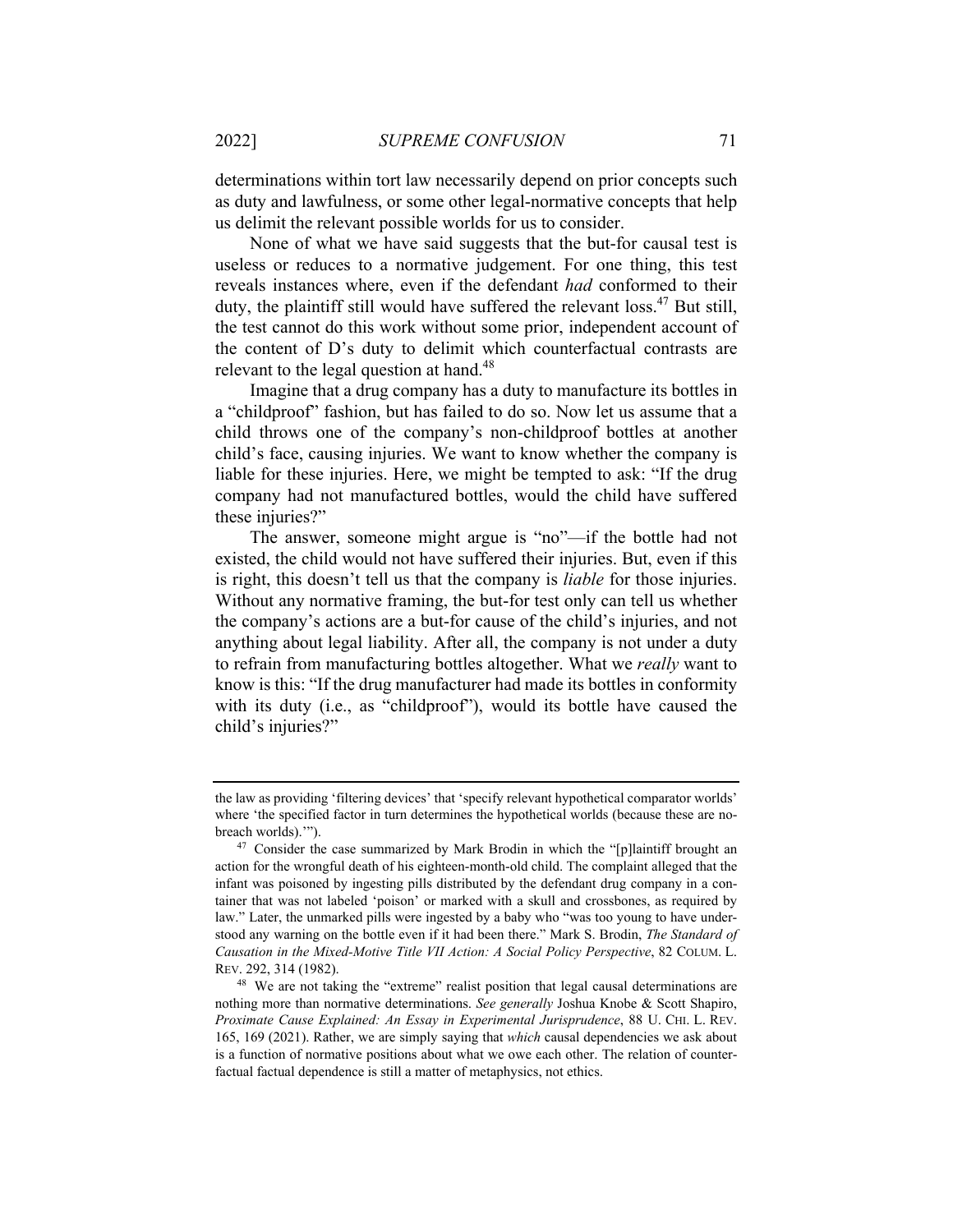Here, it seems, the answer is "yes." The child's injuries would still have occurred if the bottle had "childproof" safeguards, and so the drug company is not liable to the plaintiff. Thus, the drug manufacturer's breach of duty was not a but-for cause of the child's injuries. This example shows that the relevant application of the but-for test in tort law requires a prior normative-legal concept in order to answer the relevant counterfactual question that determines liability.

In tort law, but-for causation also authorizes the plaintiff to haul *this particular defendant* into court for *these particular losses*. 49 If you allege, in a tort claim, that Bill Gates breached a duty of care while rolling around in his Bentley at 90 mph in California, and that you were harmed by a passing car in New York, then you haven't stated a valid claim against Bill Gates. Even under a broad delimiting of which possible worlds are relevant, it is not true that your injuries would not have occurred but-for Gates's behavior. But, supposing Gates *had* hit you—our point is that this alone does not supply the normative grounds for assigning legal liability; there must also be doctrines of duty or other legal-normative assumptions about entitlements or lawful conduct.<sup>50</sup> In order for Gates to be liable for damages, you would need to show that Gates's unlawful or negligent behavior was the but-for cause of your damages.<sup>51</sup> The but-for causal test is not a test for what *counts* as duty or negligence. When determining liability, the question of what duties or entitlements we have to each other must be answered *independently of* and *prior to* running this causal test.<sup>52</sup>

<sup>49</sup> *See* RESTATEMENT (THIRD) OF TORTS: LIAB. FOR PHYS. AND EMOT. HARM § 26 cmt. f (AM. LAW. INST. 2010); *see also* Ernest J. Weinrib, *Corrective Justice in a Nutshell*, 52 U. TORONTO L.J. 349, 352 (2002). But even if a plaintiff alleges a causal connection between the plaintiff's loss and defendant's breach of duty, there often are difficult issues of proof, and there are also doctrines and cases that stretch or even eliminate the causal requirement. *See, e.g.*, Sindell v. Abbott Lab'ys, 26 Cal.3d 588, 614-23 (1980) (Richardson, J., dissenting) (characterizing the majority's description of the doctrine of market share liability as eliminating the causation connection between the plaintiff and defendants as "expressly abandon[ing]" the "traditional requirement" of actual causation between the defendants' act and plaintiffs' resulting injury).<br><sup>50</sup> A substantial body of literature on corrective justice is dedicated to debating these is-

sues. *See, e.g.*, Jules Coleman, *The Mixed Conception of Corrective Justice*. 77 IOWA L. REV. 427, 439-40 (1992); Weinrib, *supra* note 49, at 352-54.<br><sup>51</sup> See RESTATEMENT (THIRD) OF TORTS: LIAB. FOR PHYS. AND EMOT. HARM § 6 (AM. LAW.

INST. 2010) ("An actor whose *negligence* is a factual cause of physical harm is subject to liability for any such harm within the scope of liability . . . .") (emphasis added); *id.* § 26 cmt. F ("The second framing step [of the but-for causal inquiry] requires determination of the conduct of the actor alleged to be tortious, which also entails identifying the alternative conduct that would not have been tortious."). 52 *See id.* § 6 cmt. B ("The first element [of a prima facie case], duty, is a question of law

for the court to determine . . . [and] [e]xcept in unusual categories of cases in which courts have developed no-duty rules, an actor's duty to exercise reasonable care does not require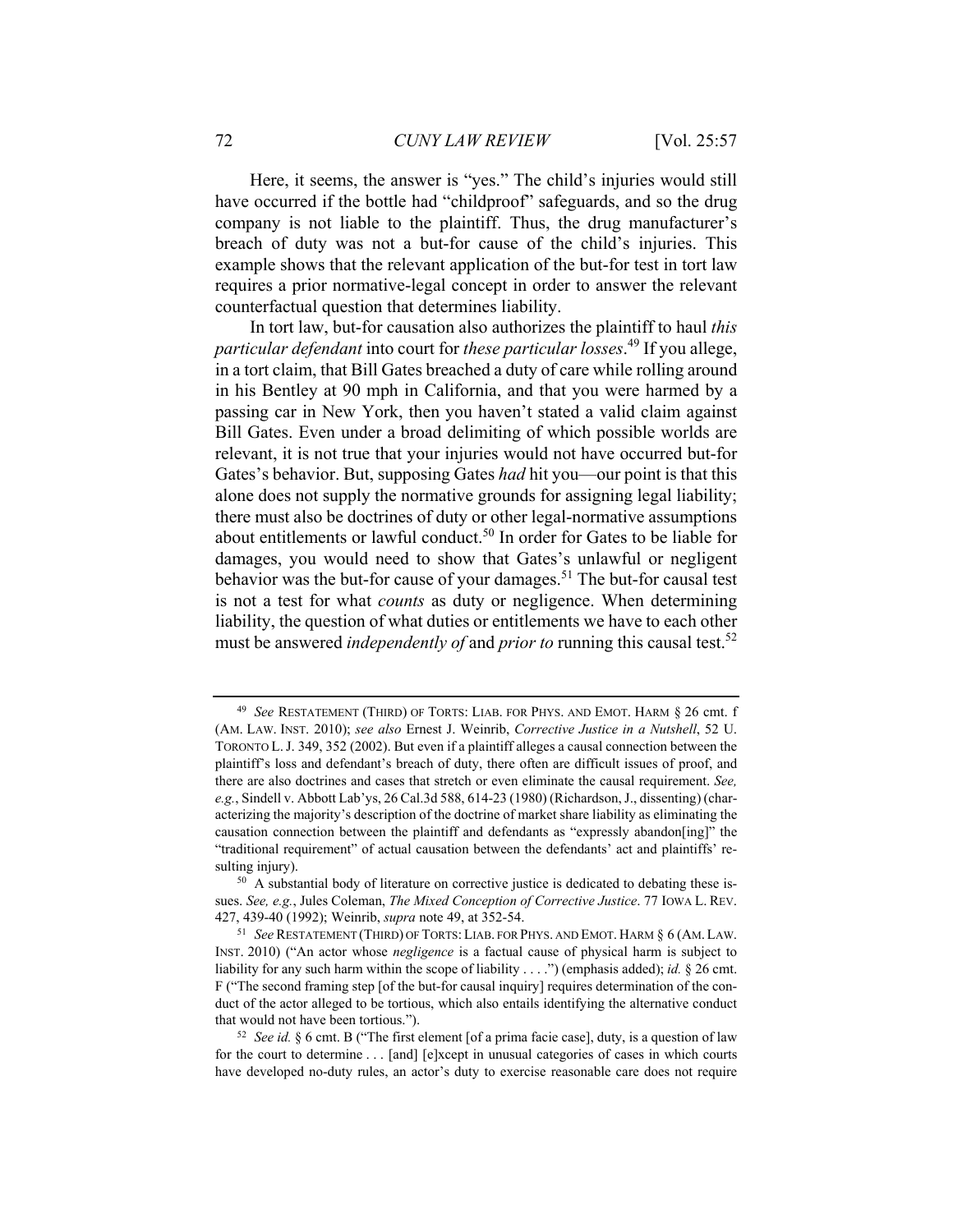Put simply, a tort plaintiff must show that the defendant's breach of duty or unlawful action was a but-for cause of their damages, not the defendant's action per se. Framing the counterfactual contrast in these normative-legal terms gets at the heart of what is at issue in these cases, and helps courts treat the inherent vagueness in counterfactual questions by narrowing which possible worlds are relevant for answering the question.<sup>53</sup>

#### *B. The But-For Test in Antidiscrimination Law*

We turn now to the use of but-for causal test in the context of antidiscrimination law. Here, we see that the Supreme Court has long interpreted antidiscrimination statutes through the lens of but-for causation, borrowed from tort law.54 In *Comcast*, for example, the Court cites precedent relying on a tort law treatise, reasoning that, "[t]his ancient and simple 'but for' common law causation test . . . supplies the 'default' or 'background' rule against which Congress is normally presumed to have legislated . . . includ [ing] when it comes to federal antidiscrimination

attention from the court."). Arguably, even the causal showing required for strict liability entails normative judgments to identify which counterfactual worlds are relevant to the causal question. *See id.* § 20 cmts. e-f ("[A] common response to the recommendation of strict liability for the causation of harm is that most accidents happen at the literal or figurative intersection of two or more activities. This is a reality that often makes factual causation indeterminate and insufficient as a strict-liability criterion."). For example, the assertion that "[w]hen the defendant, by blasting, projects debris that damages the plaintiff's property, common parlance might lead one to observe that that damage has been almost exclusively caused by the defendant's activity," only makes sense if we assume (i) the relevant question is what would happen if the defendant, as opposed to the plaintiff, had done something differently, and (ii) the other things we imagine the defendant doing, if not blasting, exclude other abnormally dangerous activities. *Id.*; *see also* Kenneth W. Simons, *The Restatement (Third) of Torts and Traditional Strict Liability: Robust Rationales, Slender Doctrines*, 44 WAKE FOREST L. REV. 1355, 1370-71 (2009) ("[A]ny notion that actor or activity *Y* has 'exclusively caused' harm to actor *Z* is unintelligible . . . [without] assumptions about . . . the legally relevant background entitlements . . . ."). 53 *See* Stapleton, *supra* note 40, at 448 ("[T]he conceptual framework and methodology

of the Law provide filtering devices: that specify . . . relevant hypothetical comparator worlds."). 54 *See, e.g.*, Charles A. Sullivan, *Tortifying Employment Discrimination*, 92 B.U. L. REV.

<sup>1431, 1436-37 (2012);</sup> Michael C. Harper, *The Causation Standard in Federal Employment Law: Gross v. FBL Financial Services, Inc., and the Unfulfilled Promise of the Civil Rights Act of 1991*, 58 BUFF. L. REV. 69, 69-70, 75-91 (2010); Brodin, *supra* note 47, at 313-18. Beyond academic assertions claiming as much, the Court is often explicit about drawing on tort doctrines. *See, e.g.*, Staub v. Proctor Hosp., 562 U.S. 411, 417 (2011) ("[W]e start from the premise that when Congress creates a federal tort it adopts the background of general tort law."). But, as we argue, the Court's general claims, absent more, do not determine which of the many possible formulations of the causal showing one endorses.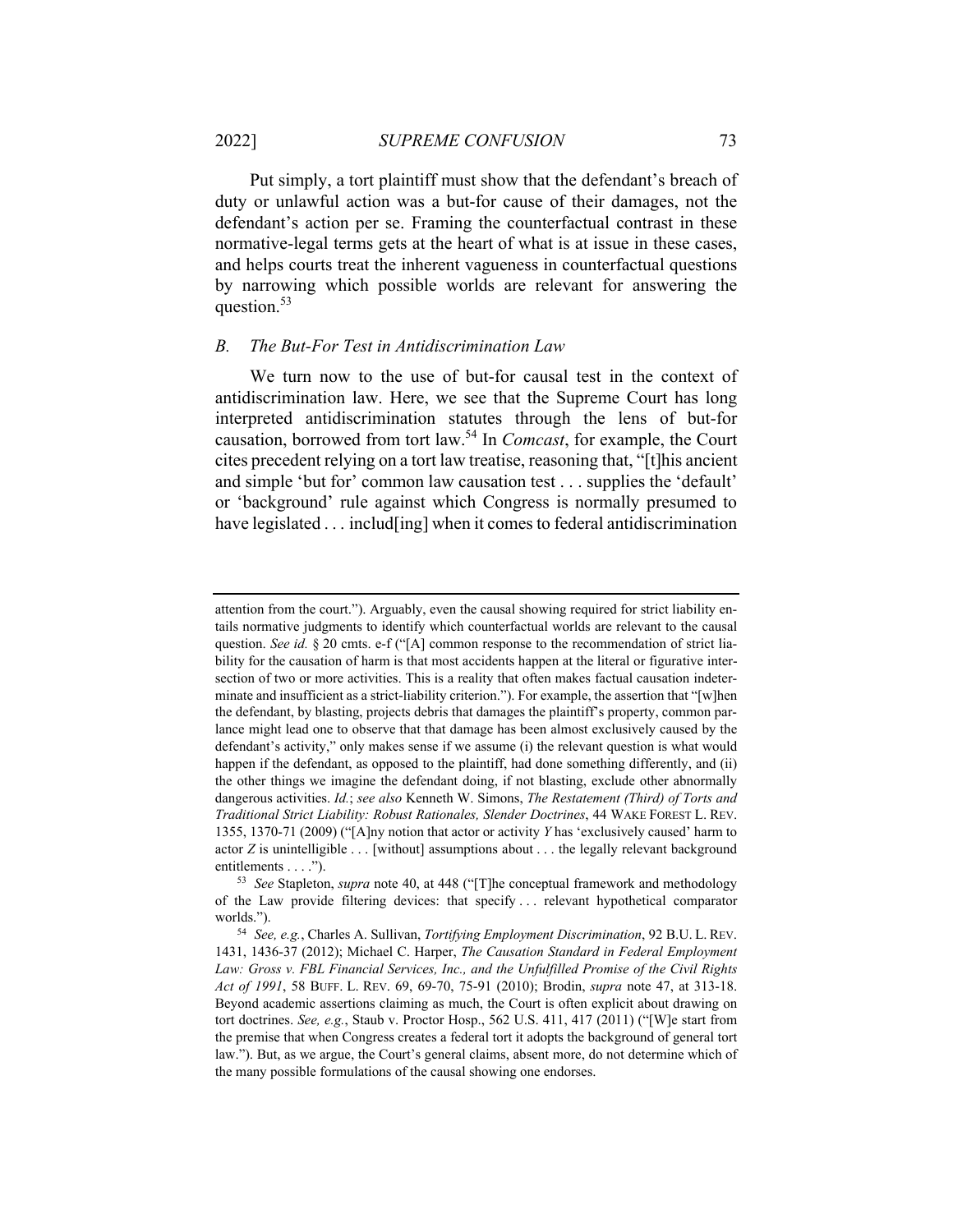laws like § 1981."55 Likewise, the Supreme Court has interpreted Title VII and other antidiscrimination statutes to include the "standard requirement of any tort claim," meaning causation in fact.<sup>56</sup>

However, the Court has been somewhere between vague and sloppy as to *what* is being tested when the common law causation test is applied to antidiscrimination claims. As we demonstrate in this section, the Court equivocates or conflates two different versions of this supposedly "ancient and simple" test—one that mirrors tort law by using a prior normative-legal concept (namely, *discrimination*) to narrow the relevant possible worlds to the counterfactual question, and another that bizarrely frames the counterfactual contrast in terms of the plaintiff's social status (e.g., as a man, as Black).<sup>57</sup>

But *which cause* must be shown to be the but-for cause of the plaintiff's alleged loss? Following the example of tort law, we think that the relevant causal test would ask the following counterfactual question using what we call the *Normative Showing*: "If not for the defendant's *discriminatory* conduct, policy, motive, or intent, would the plaintiff have experienced this employment practice or loss?"

<sup>55</sup> *Comcast Corp.*, 140 S. Ct. at 1014 ("It is 'textbook tort law' that a plaintiff seeking redress for a defendant's legal wrong typically must prove but-for causation.") (quoting Univ.

of Tex. Sw. Med. Ctr. v. Nassar, 570 U.S. 338, 347 (2013)).<br><sup>56</sup> *Nassar*, 570 U.S. at 346.<br><sup>57</sup> When interpreting antidiscrimination statutes, the Court switches between these two formulations. Sometimes the Court talks as if the cause needed to satisfy the but-for causal showing is that the defendant's "illegitimate" or "discriminatory" motive or act was the cause of the complained-of outcome. *E.g.*, *Comcast Corp*., 140 S. Ct. at 1014 ("Under this standard, a plaintiff must demonstrate that, but for the *defendant's unlawful conduct*, its alleged injury would not have occurred.") (emphasis added). At other times the Court talks as if the cause needed to satisfy the but-for causal showing is that the plaintiff's status was the cause of the complained-of outcome. *E.g.*, *Bostock*, 140 S. Ct. at 1753 (2020) ("Congress's key drafting choices—to focus on discrimination against individuals and not merely between groups and to hold employers liable *whenever sex is a but-for cause of the plaintiff's injuries*—virtually guaranteed that unexpected applications would emerge over time.") (emphasis added); City of Los Angeles, Dep't of Water & Power v. Manhart, 435 U.S. 702, 711 (1978) ("[T]he simple test [is] whether the evidence shows 'treatment of a person in a manner which *but for that person's sex* would be different.'") (emphasis added). Sometimes the Court will switch between the two within the span of a few sentences. *Compare* Price Waterhouse v. Hopkins, 490 U.S. 228, 241 (1989) ("It is difficult for us to imagine that, in the simple words 'because of,' Congress meant to obligate a plaintiff to identify the precise causal role played by *legitimate and illegitimate motivations* in the employment decision she challenges.") (emphasis added), *with Price Waterhouse*, 490 U.S. at 241-42 ("[I]nstead . . . Congress meant to obligate her to prove that the employer relied upon *sex-based considerations* in coming to its decision.") (emphasis added). *See also Price Waterhouse*, 490 U.S. at 237-38 ("[E]ven if a plaintiff shows that *her gender played a part in an employment decision*, it is still her burden to show that the decision would have been different if the employer had not discriminated.") (emphasis added).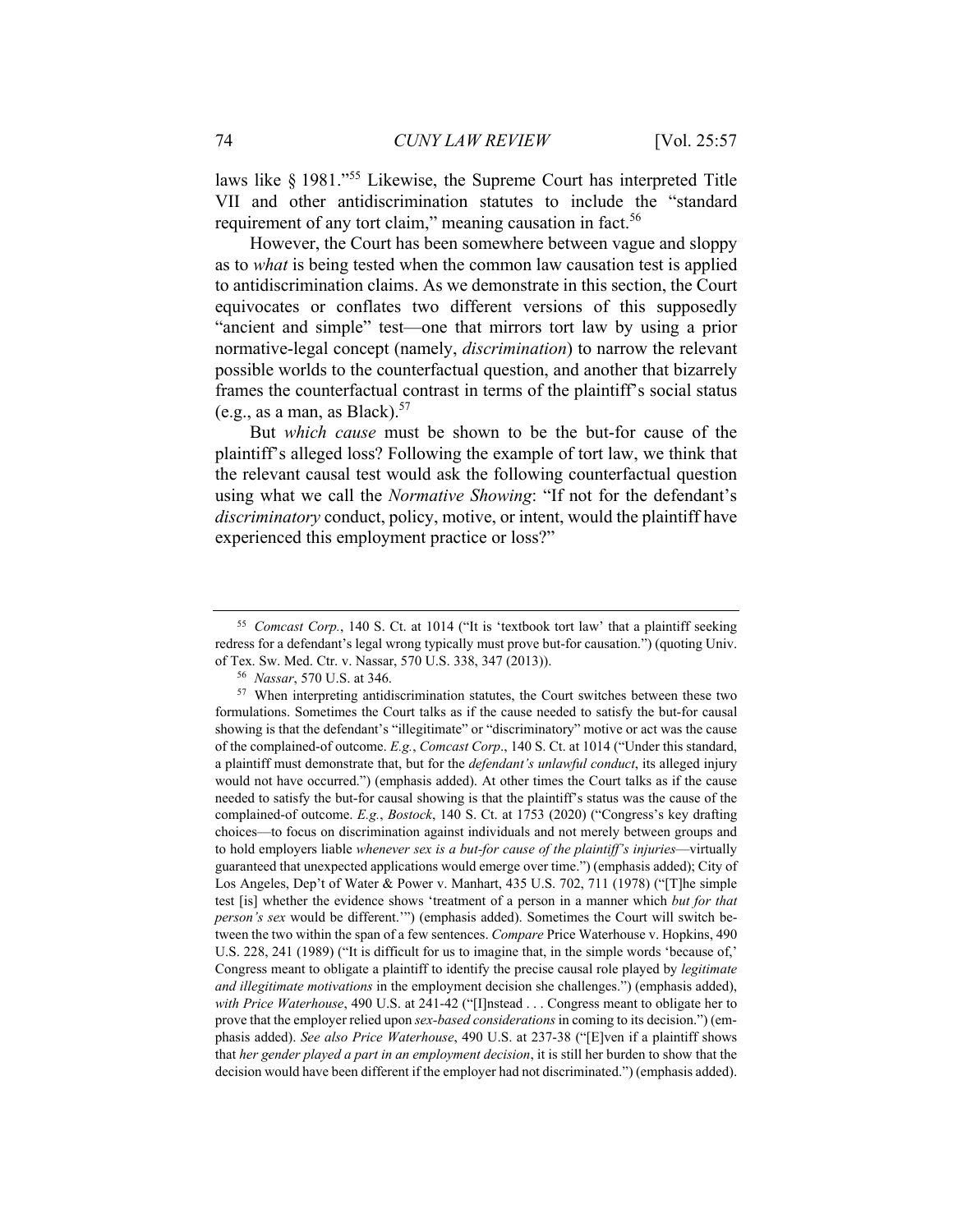Instead, as illustrated above in Part I, what we find is that the Court often states the counterfactual question using what we call the *Status Showing*: "If the plaintiff had a different sex (or race, etc.) *status*, would they have suffered this employment practice or loss?"

The slip between these two framings of the counterfactual question has rendered antidiscrimination causation doctrine deeply confused and backwards. A true transfer of the but-for test from tort law to antidiscrimination law would use the Normative Showing to understand the relevant counterfactual question. This framing would use a normativelegal concept of discrimination to delimit the relevant possible worlds, playing a role equivalent to duty in tort law: it requires us to answer what counts as discrimination *before* we can run the counterfactual causal test.58

In contrast, the Status Showing supposes that the question of whether unlawful discrimination occurred can be answered by, or simply reduced to, a question of causal dependence alone—a particular absurdity on any mere "biological" definition of sex.59 Gonads do not cause workplace harassment.

Rather than apply a counterfactual question framed using the normative-legal concept of discrimination, the Court appears to believe that a counterfactual causal test framed in terms of the plaintiffs' status will *deliver* a verdict as to what counts as discrimination. In doing so, they not only introduce further indeterminacy into the causal test, they also set the causal test up for an impossible task.

We find the Court's construction of the test on clear display in *Comcast*. There, the Court decided that the but-for test requires that "a plaintiff bears the burden of showing that race was a but-for cause of [their] injury."60 In other words, the *Comcast* Court explicitly doubles

<sup>58</sup> *See supra* notes 9-14 and accompanying text and Part II-A. 59 Both the Majority and Alito's Dissent assume that extension of the term "sex"—which, on their reading, must be the motive or cause of the plaintiff's complained-of outcome—is biological sex simpliciter. *Compare Bostock*, 140 S. Ct. at 1739 ("[W]e proceed on the assumption that 'sex' signified [in Title VII] what the employers suggest, referring only to biological distinctions between male and female."), *with id.* at 1757 (Alito, J., dissenting) ("If 'sex' in Title VII means biologically male or female, then discrimination because of sex means discrimination because the person in question is biologically male or biologically female.") *and id.* at 1761 (Alito, J., dissenting) ("Title VII prohibits discrimination because of *sex itself,* not everything that is related to, based on, or defined with reference to, 'sex.'"). Yet, neither the Majority nor the Dissent explain what they imagine it means to have merely "biological sex" or "sex itself" as a cause or motive, (e.g., the person was fired merely because of their vagina or penis), as opposed to the social meaning, expectations, or stereotypes associated with sex (e.g., the person was fired because the employer believed working outside the home is not appropriate for persons with vaginas). 60 *Comcast Corp.*, 140 S. Ct. at 1014.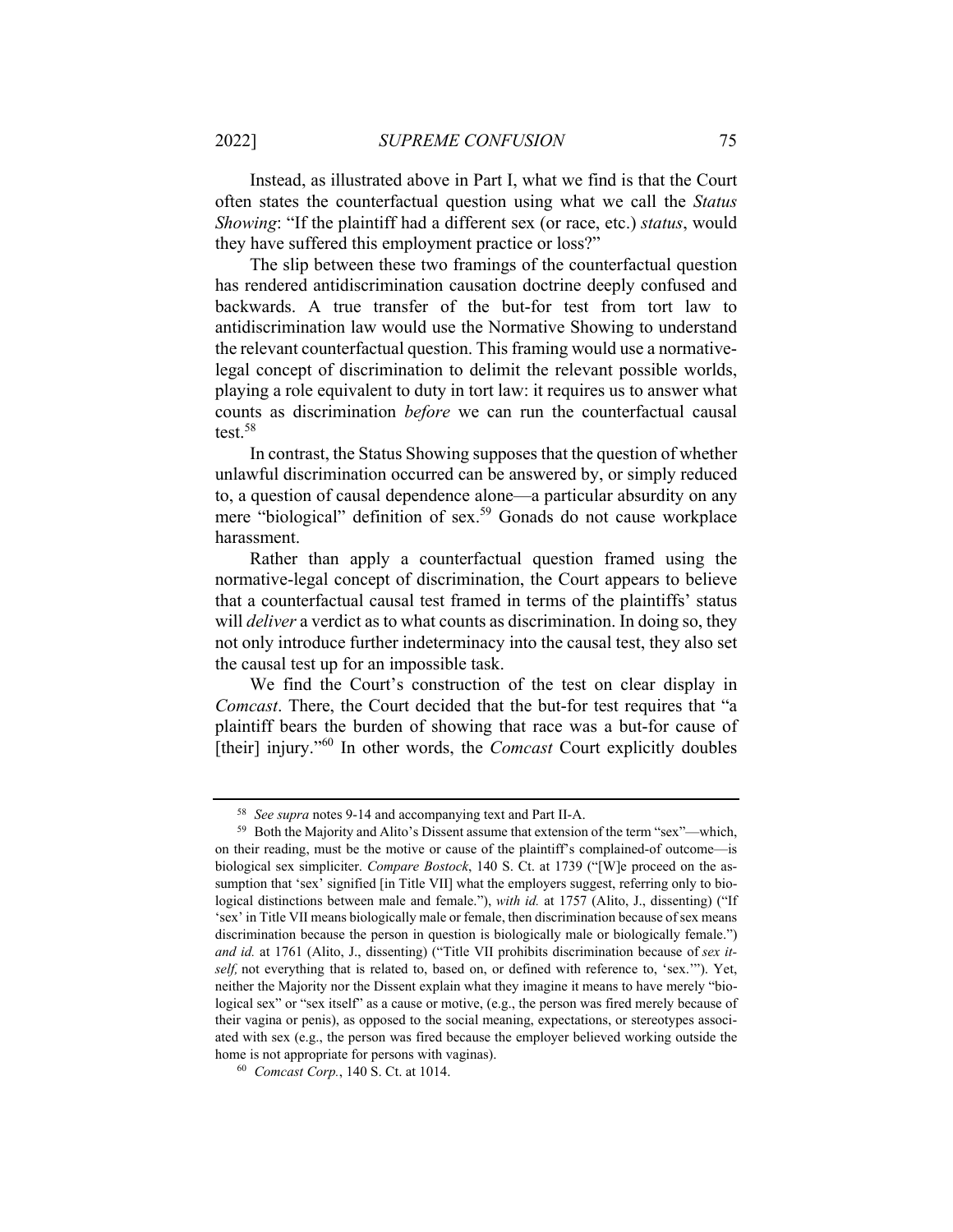down on the idea that the cause needed to succeed on an antidiscrimination claim is the cause outlined by the Status Showing. The Court goes on to state, with respect to § 1981:

The guarantee that each person is entitled to the "same right . . . as is enjoyed by white citizens" directs our attention to the counterfactual—*what would have happened if the plaintiff had been white*? This focus fits naturally with the ordinary rule that a plaintiff must prove but-for causation. If the defendant would have responded the same way to the plaintiff even if he had been white, an ordinary speaker of English would say that the plaintiff received the "same" legally protected right as a white person. Conversely, if the defendant would have responded differently but for the plaintiff's race, it follows that the plaintiff has not received the same right as a white person.<sup>61</sup>

By this point, the difference between the Status Showing and the Normative Showing should be clear. The Normative Showing requires the plaintiff to show that the defendant's discriminatory conduct, policy, motive, or intent was a but-for cause of their loss; the Status Showing requires the plaintiff to show that their protected status or a biological fact about their body (e.g., woman-qua-human with vagina) was a but-for cause of their loss. By using this Status Showing, the Court is clear that it is not imagining a close-as-possible world in which some discriminatory event is "completely and cleanly excised from history."62 Rather, they are imagining (some) close-as-possible world in which the plaintiff has a different racial or sex status—that is, the counterfactual antecedent is one in which the plaintiff is (or is perceived to be) of a different sex or racial category—than the one they in fact are (or are perceived to be). *That*, we are told, will deliver a verdict as to whether discrimination because of sex or race occurred.

#### *C. Problems with the Status Showing*

There are deep problems with demanding the Status Showing rather than the Normative Showing in antidiscrimination cases. One problem concerns the difficulty of conceptualizing social status categories like sex or race as "causes," and so what it means to alter these statuses in a

<sup>&</sup>lt;sup>61</sup> *Id.* at 1015 (emphasis added). We disagree that the statutory language is properly, or even probably, interpreted as the Court suggests in the quoted text. Instead of calling for a counterfactual, the phrase the "same right . . . as is enjoyed by white citizens" could be read to articulate a substantive standard of rights to which other, *non*-White citizens are entitled. 62 DAVID K. LEWIS, PHILOSOPHICAL LETTERS OF DAVID K. LEWIS: VOLUME 1:CAUSATION,

MODALITY, ONTOLOGY 235 (Helen Beebee & A.R.J. Fisher eds. 2020).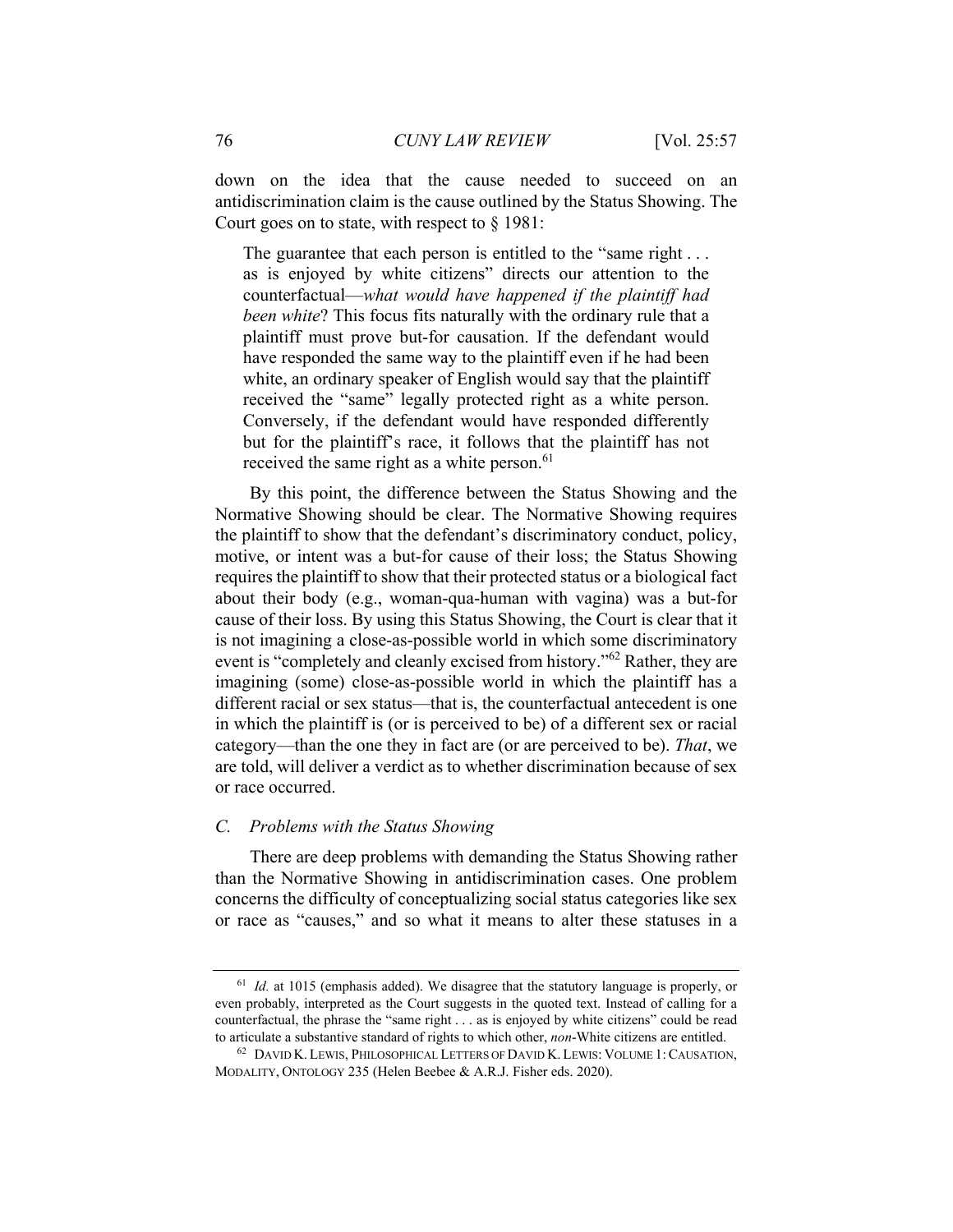2022] *SUPREME CONFUSION* 77

counterfactual scenario. Within tort law, the relevant focus is typically on specific *events,* like driving 65 mph or producing bottles that are not childproof.63 But this is not what we find within antidiscrimination law. Rather than focus on events, the Court instead wants to alter protected *statuses*, like being Black or being a woman.<sup>64</sup>

But what does it mean to change someone's status? For example, if we are imagining a female employee as a man, are we imagining that the employee has the same hair, voice, affect, upbringing, preferences, habits, etc. but different genitals? If we are imagining that a Black employee is White, are we imagining that the employee grew up in the same neighborhood, went to the same schools, had the same lifetime of experiences, except has a different set of ancestors?<sup>65</sup> For reasons we cannot understand, the Court seems to think that imagining counterfactual statuses is no more difficult than imagining counterfactual events. But readers familiar with causal inference in the social sciences, epidemiology, statistics, and computer science will know there are profound difficulties attending this precise issue.<sup>66</sup> As we demonstrated in Part I, any time we engage with counterfactual questions, we must delimit the features of relevant possible worlds. It is extremely and notoriously difficult to say what this means when we are imagining changing a person's sex or race status. And this, of course, is exactly the

etc. can be conceptualized as treatments (e.g., intervention events that can be administered to units without fundamentally changing the unit) in the counterfactual causal framework—has spawned a massive debate. *See generally, e.g.*, Paul W. Holland, *Statistics and Causal Inference*, 81 J. AM. STAT. ASSOC. 945 (1986); Donald B. Rubin, *Comment: Which Ifs Have Causal Answers*, 81 J. AM. STAT. ASSOC. 961 (1986); D. James Greiner & Donald B. Rubin, *Causal Effects of Perceived Immutable Characteristics*, 93 R. ECON. &STAT. 775 (2011); Jay S. Kaufman, *Epidemiologic Analysis of Racial/Ethnic Disparities: Some Fundamental Issues and a Cautionary Example*, 66 SOC. SCI. & MED. 1659 (2008); Issa Kohler-Hausmann, *Eddie Murphy and the Dangers of Counterfactual Causal Thinking About Detecting Racial Discrimination*, 113 NW. U. L. REV. 1163 (2019) [hereinafter, Kohler-Hausmann, *Dangers of Counterfactual Causal Thinking*]; Lily Hu & Issa Kohler-Hausmann, *What's Sex Got to Do with Machine Learning?*, *in* FAT\* '20: PROCS. 2020 CONF. ON FAIRNESS, ACCOUNTABILITY, & TRANSPARENCY, Jan. 27-30, 2020, at 513; Tyler J. VanderWeele & Whitney R. Robinson, *On the Causal Interpretation of Race in Regressions Adjusting for Confounding and Mediating Variables*, 25 EPIDEMIOLOGY 473 (2014).

<sup>63</sup> *See* RESTATEMENT (THIRD) OF TORTS: LIAB. FOR PHYS. AND EMOT. HARM § 26 cmt. e (AM. LAW. INST. 2010) ("The requirement that the actor's tortious conduct be necessary for the harm to occur requires a counterfactual inquiry. One must ask what would have occurred

if the actor had not engaged in the tortious conduct."). 64 *See Comcast Corp.*, 140 S. Ct. at 1015. 65 As discussed above, the Court seems happy to define sex as a matter of biology and to cash out sex counterfactuals as merely swapping genitals. *See* cases cited *supra* note 57 and accompanying text. But would they be as comfortable defining race as a matter of biology, and if so, what biological swaps would accomplish racial counterfactuals?<br><sup>66</sup> Indeed, this precise question—whether social statuses such as race, gender, religion,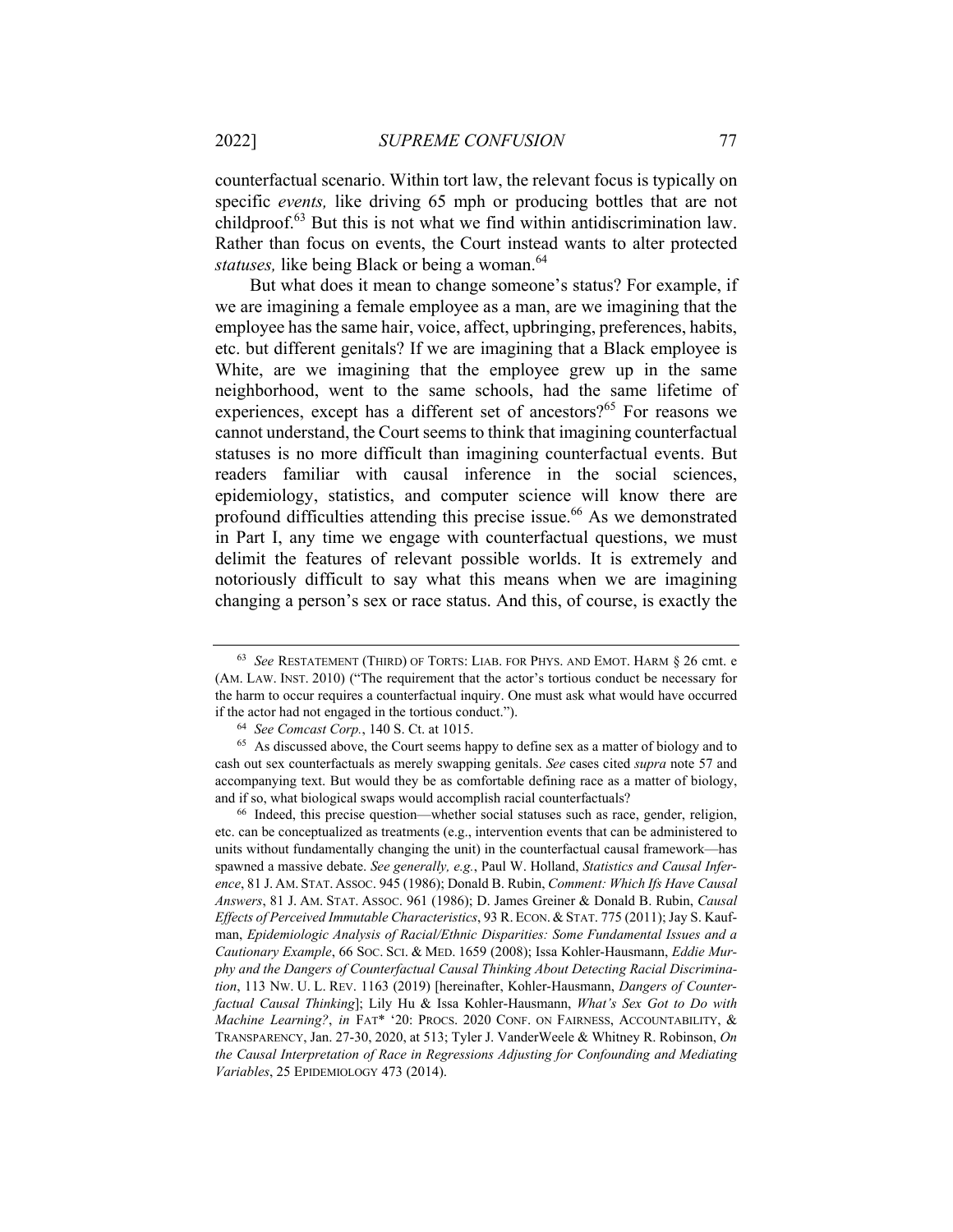problem that led Gorsuch and Alito to contrary conclusions about the same question. While Gorsuch believes that "changing the plaintiff's sex" means holding fixed sexual attraction to the same sex (e.g., to men), Alito believes that it means holding fixed same-sex attractions.

To illustrate why causal dependence cannot tell us what counts as discrimination, consider another prohibited ground for employment discrimination listed in Title VII listed: religion.<sup>67</sup> If one thinks that the Status Showing can deliver an answer to the normative question of what counts as discrimination on the basis of a social status by "chang[ing] one thing at a time and see if the outcome changes," then it should work for all of the social statuses listed in Title VII. $^{68}$  We hope the following example illustrates that any claim that the dissimilar treatment of candidates from different social statuses with certain stipulated similarities is *discriminatory* rests on a prior normative premise—namely, that persons similar in those stipulated respects, but different in social status, are entitled to similar treatment.

Suppose an employer has a policy of prohibiting displays of religious observance in the workplace, meaning that religious employees cannot wear a symbol of significance to their particular religion. This employer then terminates a Christian employee for wearing a cross to work. Does this termination count as discrimination *because of religion*?

Under the *Bostock* Majority's reasoning, the answer would likely be "yes." Using that reasoning, "religious observance" would be conceptually separated into two parts: [1] the plaintiff's religion [Christian] and  $[2]$  the relevant symbol or behavior.<sup>69</sup> We capture this reasoning in Figure 3 (an analogue to Figure 1):

 $67$  42 U.S.C.A. § 2000e-2(a)(1) (West 2021).

<sup>68</sup> *See Bostock*, 140 S. Ct. at 1739 (2020) (discussing Title VII's but-for causation test generally while describing how it applies to "protected trait[s] *like* sex") (emphasis added). As a matter of doctrine, it seems that some members of the Supreme Court do not think that the but-for test for disparate treatment discrimination is the same for religion as it is for the other statuses protected by 42 U.S.C. § 2000e-2(a)(1). *See, e.g.*, E.E.O.C. v. Abercrombie & Fitch Stores, Inc., 575 U.S. 768, 773-74 (2015) (arguing that an employer whose motive is to "avoid[] accommodation" might violate Title VII even where they have "no more than an unsubstantiated suspicion" that some religious accommodation may be required, and even if the employer would take the same action if an employee of a different religion or no religion at all asked for the same accommodation). 69 See *supra* fig. 1 and notes 25-26 and accompanying text.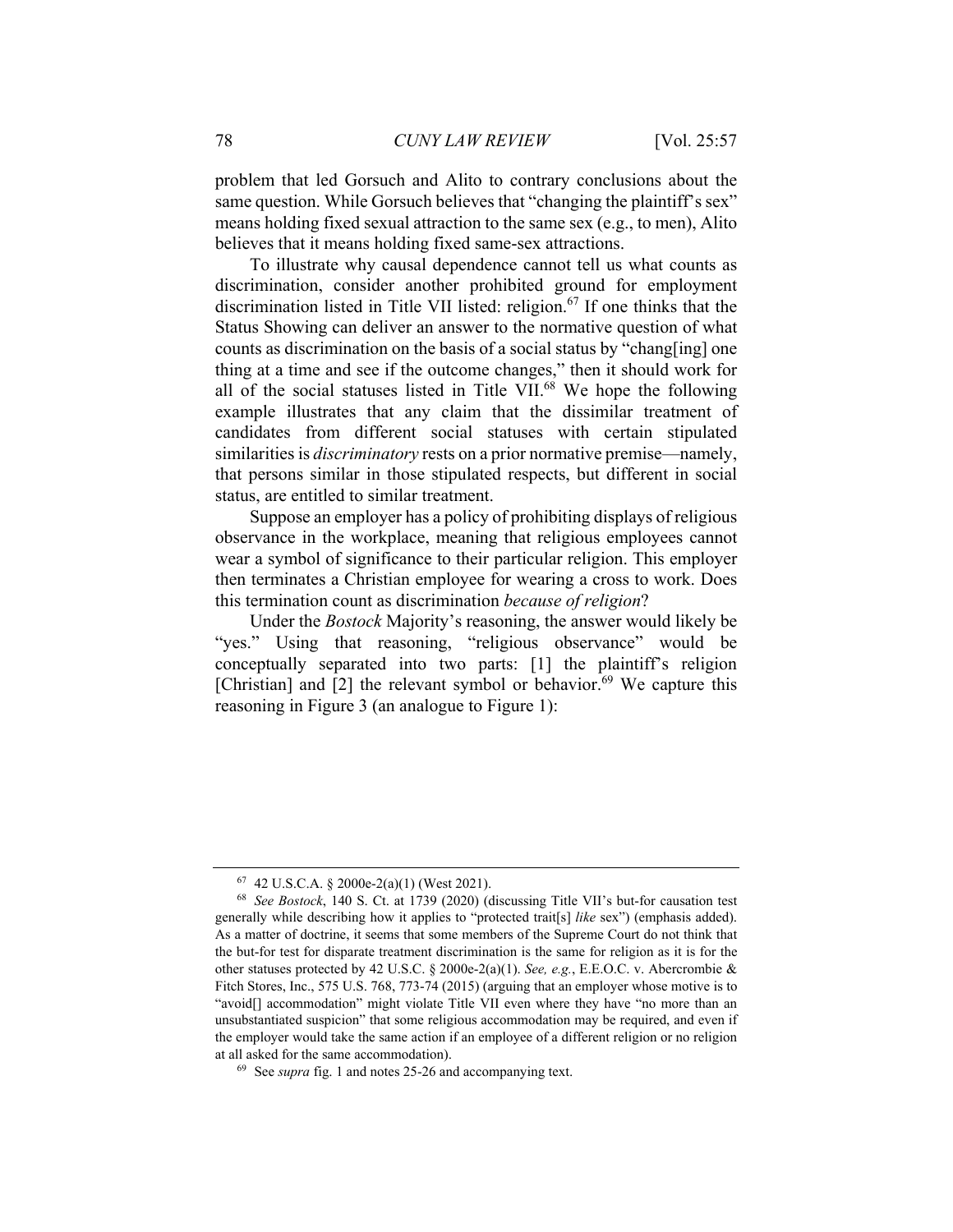

With that separation, we could reason that an employee with a different religion—say, Islam—but the same symbol or behavior, would *not* be fired because the cross is not a symbol of religious observance for Muslims.<sup>70</sup> Therefore, firing the Christian employee would be deemed religious discrimination if we hold fixed the symbol or behavior (e.g., [2]) while toggling the employee's religion (e.g., [1]). As Gorsuch similarly reasoned in *Bostock*, this reasoning would suggest that religion was a butfor cause of the outcome.

By contrast, if we use Alito's reasoning, the answer would likely be "no." Why? Mirroring Alito's argument and using his strikethrough text gimmick, $^{71}$  we would need to add two additional employees to the mix: a Muslim who wears a headscarf to work, and a Christian who wears a headscarf to work. We now have four example employees, with the fired employees crossed out below:

 $Christian + cross$ Muslim + cross  $Muslim + headers$ Christian + headscarf

 $70$  Analogously, for a person taken to have female reproductive features assigned at birth, a skirt is not a symbol of gender "non-conformity," nor is a male sexual partner a symbol of to use Alito's term—"homosexual orientation." *Bostock*, 140 S. Ct. at 1763 (Alito, J., dissenting). 71 *Id.* (Alito, J., dissenting) ("We now have the four exemplars listed below, with the dis-

charged employees crossed out:

Man attracted to men

Woman attracted to men

Woman attracted to women

Man attracted to women.").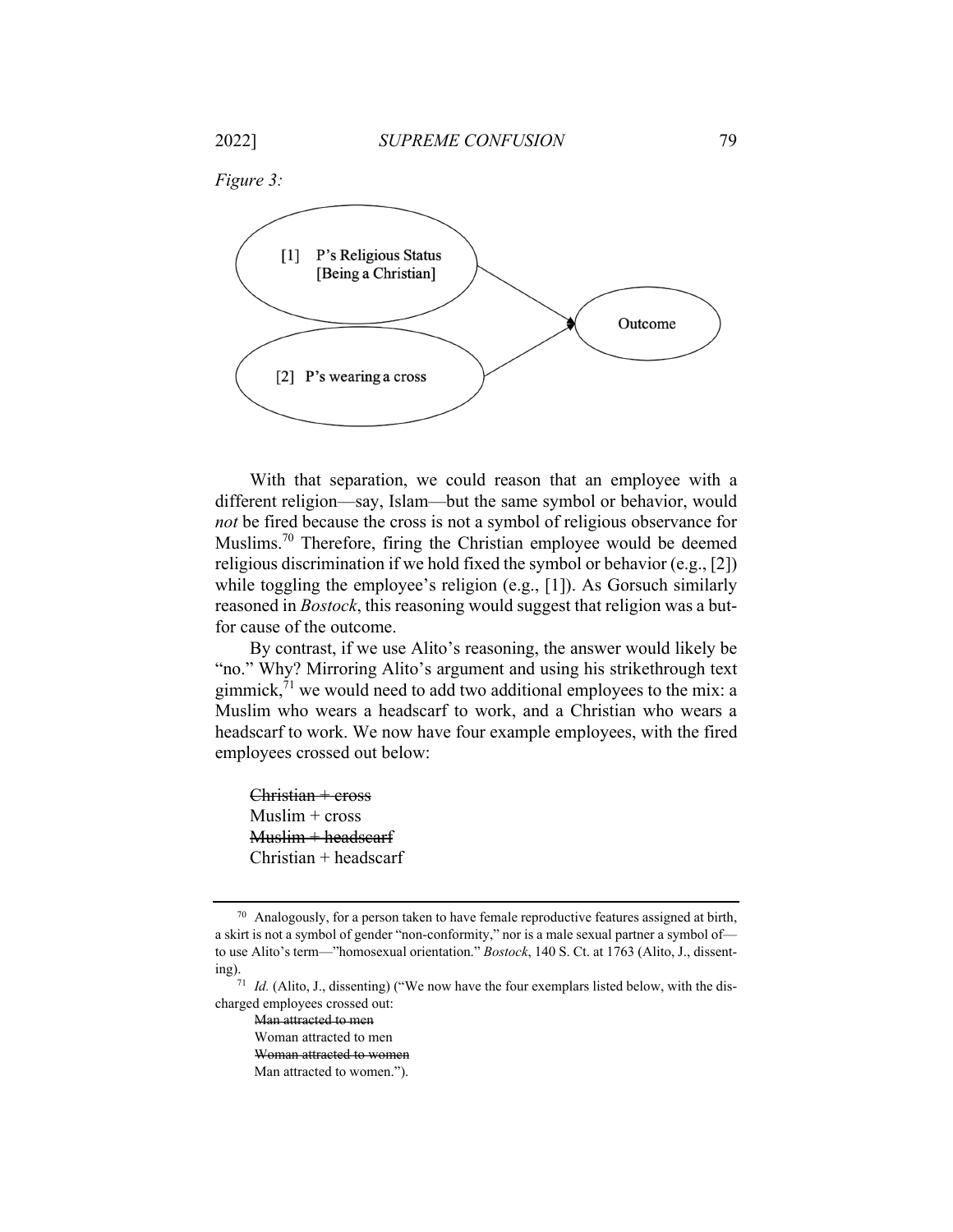According to Alito, the fired employees "have one thing in common."72 It is not being Christian, being Muslim, wearing a cross, or wearing a headscarf. It is being *religiously observant*. So, using Alito's approach, we could conclude that the employer is not guilty of discrimination on the basis of *religion,* but on the basis of *religious observance*. We capture this reasoning with an analogue to Figure 2:





Our point here is not that Gorsuch's use of the counterfactual test is better than Alito's. Again, as we argued at length in Part I, these status counterfactuals are inherently indeterminate.73 Rather, we are making the point that the Status Showing does not, by itself, tell us whether changing a person's religion (or sex, race, etc.) in a counterfactual scenario and observing a different outcome means the act/practice was discriminatory. We cannot determine whether religious discrimination occurred by just looking to how the employer treats a Muslim who wears a cross, or a Christian who wears a headscarf. The question of religious employment discrimination is what rights or freedoms people are owed in the workplace *given* religious-specific meanings and practices. Crosses, for example, bear a particular significance within Christianity. The claim of freedom of religious expression might require, for a Christian employee, the freedom to wear a cross in the workplace. We cannot know if a particular Christian employee experienced religious discrimination by looking at how crosses are treated in general, or by noting that Muslim employees are also forbidden from wearing headscarves. We can *only*

<sup>72</sup> *Id.* (Alito, J., dissenting) ("The discharged employees have one thing in common. It is not biological sex, attraction to men, or attraction to women. It is attraction to members of their own sex—in a word, sexual orientation. And that, we can infer, is the employer's real motive.").<br><sup>73</sup> *See supra* Part I.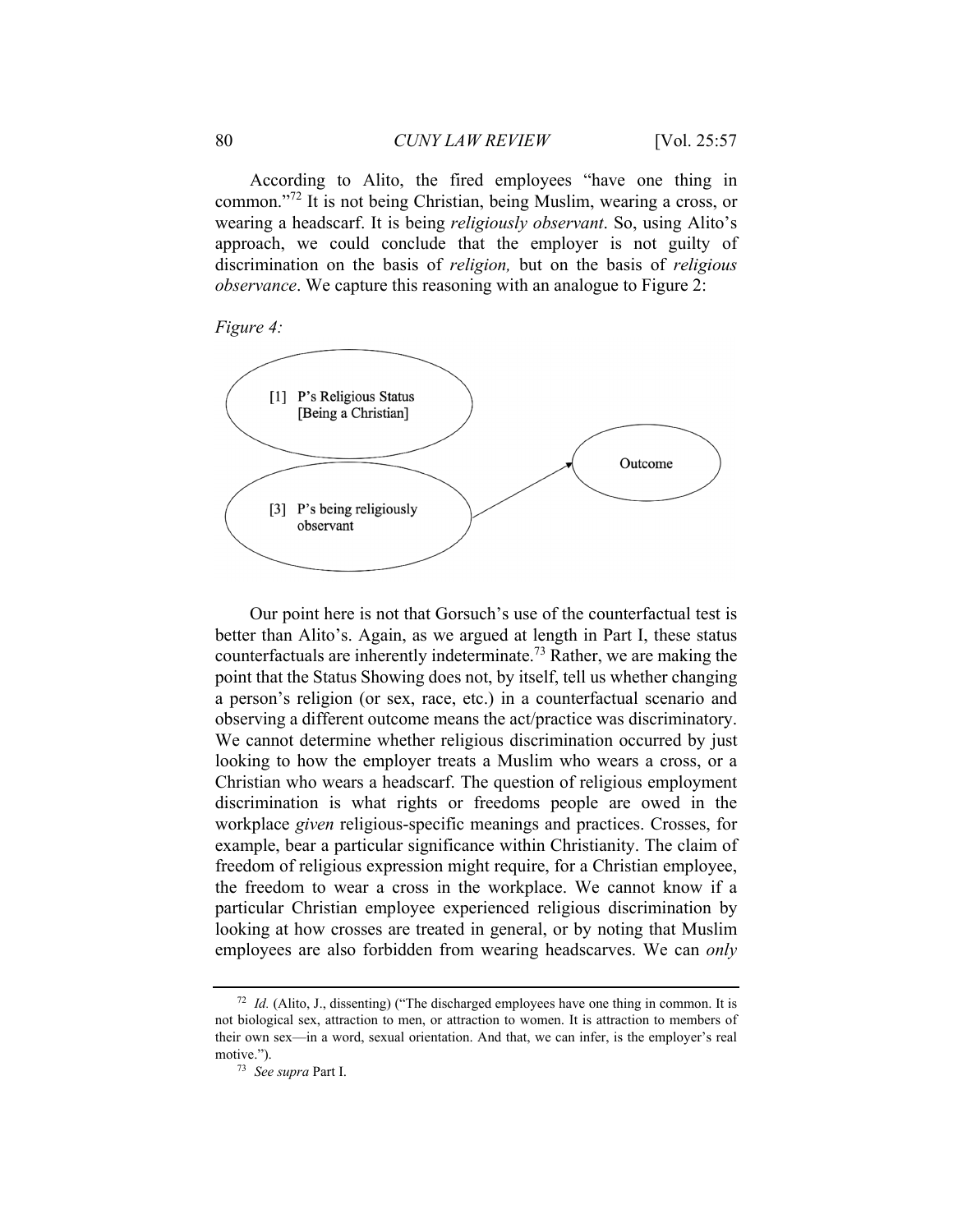know this by examining the *social reality of religious practice* and thinking about what society normatively affirms as the limits of freedom of religious expression in the workplace.

Return to Alito's dissent in *Bostock* and its analogy in the religious discrimination hypothetical. We hope you share our view that banning *everyone* from religious observance in the workplace does not answer whether banning workplace religious observance is discrimination on the basis of religion, because to determine whether such ban is discriminatory, we still need to answer the normative question of what kinds of restrictions on religious practices we, as a society, are willing to tolerate. As we have repeatedly tried to demonstrate, cause in fact cannot answer a normative question.<sup>74</sup> The counterfactuals in the religion example only tell us exactly what we already knew—that the employer is opposed to employees wearing symbols of religious observance.<sup>75</sup> Similarly, Alito's counterfactuals regarding a gay employee only tell us exactly what we already knew—that the employers in *Bostock* and *Zarda*  are opposed to employees believed to have same-sex attractions.

Alito argues in his dissent that firing all gay employees would exempt an employer from the charge of sex discrimination because it shows that the employer's true target is sexual orientation, not sex per se. But this is absurd in the same way that showing that an employer's true target is religious observance, not religious classification per se, exempts an employer from the charge of religious discrimination. One can, for the sake of argument, grant that the causal contrasts expressed in the strikethrough text examples are true, and even that the employer's intent was to pick out employees who stand in a particular relation to their assigned sex or religion (i.e., those that stand in a "culturally nonconforming way" or an "observant relation"). But, we are still left with the normative question of whether acts or intents based on an employee's standing in *that particular relation* to the relevant sex or religious status are discriminatory.

Rather than follow tort law and outline its counterfactual question using the Normative Showing, the Court repeatedly assumes that mere causal relations will *deliver* a normative result—specifically, a determination of whether or not unlawful discrimination occurred. Rather

<sup>&</sup>lt;sup>74</sup> See supra notes 44-52 and accompanying text.<br><sup>75</sup> They also show us that one can't even come up with candidates for the counterfactual thought experiment without content-specific knowledge of the social category of *religion* or *gender*. How else do we know if the person is being, for example, "religiously observant" when they don't wear a cross or a headscarf (as opposed to another random fashion choice)? Similarly, without content-specific knowledge, how do we know if a person is being "gender conforming" or "gender non-conforming" with respect to their sexual attractions and presentation?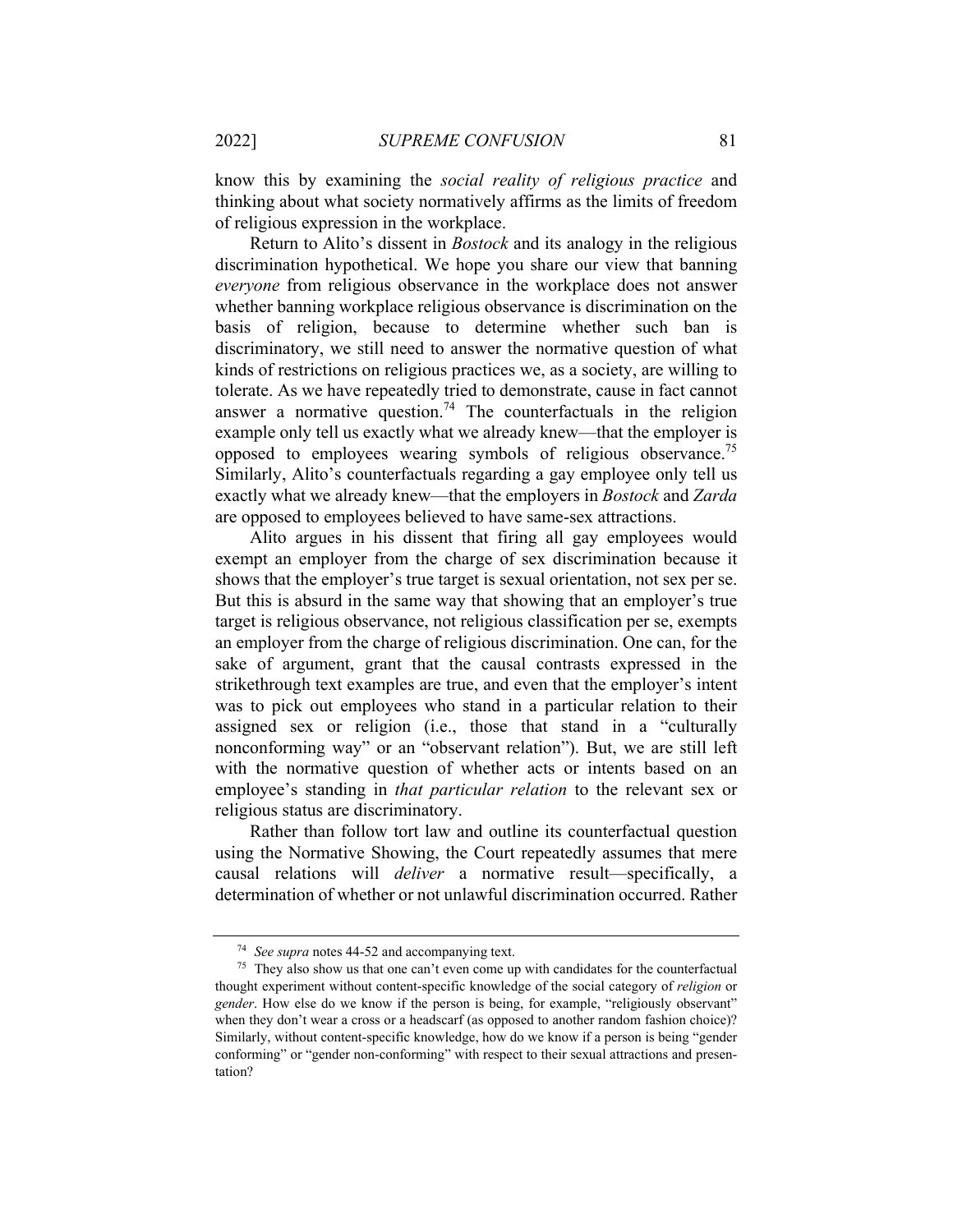than take discrimination to be an event that may or may not have caused an outcome, the Court treats the plaintiff's social status as an event that, if a but-for cause of some outcome, renders the defendant's conduct discriminatory.76 In tort law, but-for causation is an independent element of a tort claim. It is not a way to prove that the legal-normative grounds for imposing liability on the defendant—breach of duty—was present.<sup>77</sup> Yet, in the context of antidiscrimination law, the Court recasts causation as an evidentiary route to proving that the legal-normative grounds for imposing liability on the defendant—discrimination—was present.

Causation describes a (metaphysical) fact about the world, that two things stand in a relation of counterfactual dependence. It does not evaluate whether it is good or bad for that dependence to hold. We need a normative theory to answer a normative question, and the normative question at issue in antidiscrimination cases is whether employers are entitled to disadvantage employees for standing in *a particular relation* to the relevant racial, sex, religious, etc. statuses. Mere causation will never give us this normative theory.78 Simply because an employer who fires gay men would *also* fire gay women does not mean that employers are not obligated to give employees freedom of sexual and gender expression. Even if we concede that gay men and gay women share the "commonality" Justice Alito proposes, nothing follows from it. His argument is non-sequitur and gets us no closer to determining how men and women *ought* to be treated with respect to their sexual and gender expression. What we need is a prior theory of what discrimination is. Only once we have such a theory and have applied it, can we ask what we think is the relevant question in these cases: "Were it not for the defendant's discriminatory action or policy, would the plaintiff have suffered a loss?"

#### *D. Interpretive Aside*

Although we promised that this essay is not about the "right" interpretation of the law according to some school of statutory construction, at this point you might object that, even if the Normative Showing is better than the Status Showing, the text of Title VII calls for the Status Showing. Specifically, you might argue that the text 42 U.S.C. § 2000e-2(a)(1) does not prohibit a type of normative conduct left undefined in the text (i.e., discrimination). Rather, you might argue, that

<sup>76</sup> *See Comcast Corp.*, 140 S. Ct. at 1015 ("To prove a violation, then, the government had to show that the defendant's challenged actions were taken "on account of" or "by reason of" race—terms we have often held indicate a but-for causation requirement."") (quoting Gross v. FBL Financial Services, Inc., 557 U.S. 167, 176-77 (2009)). 77 *See* Coleman *supra* note 50, at 439. 78 *See supra* notes 44-52 and accompanying text.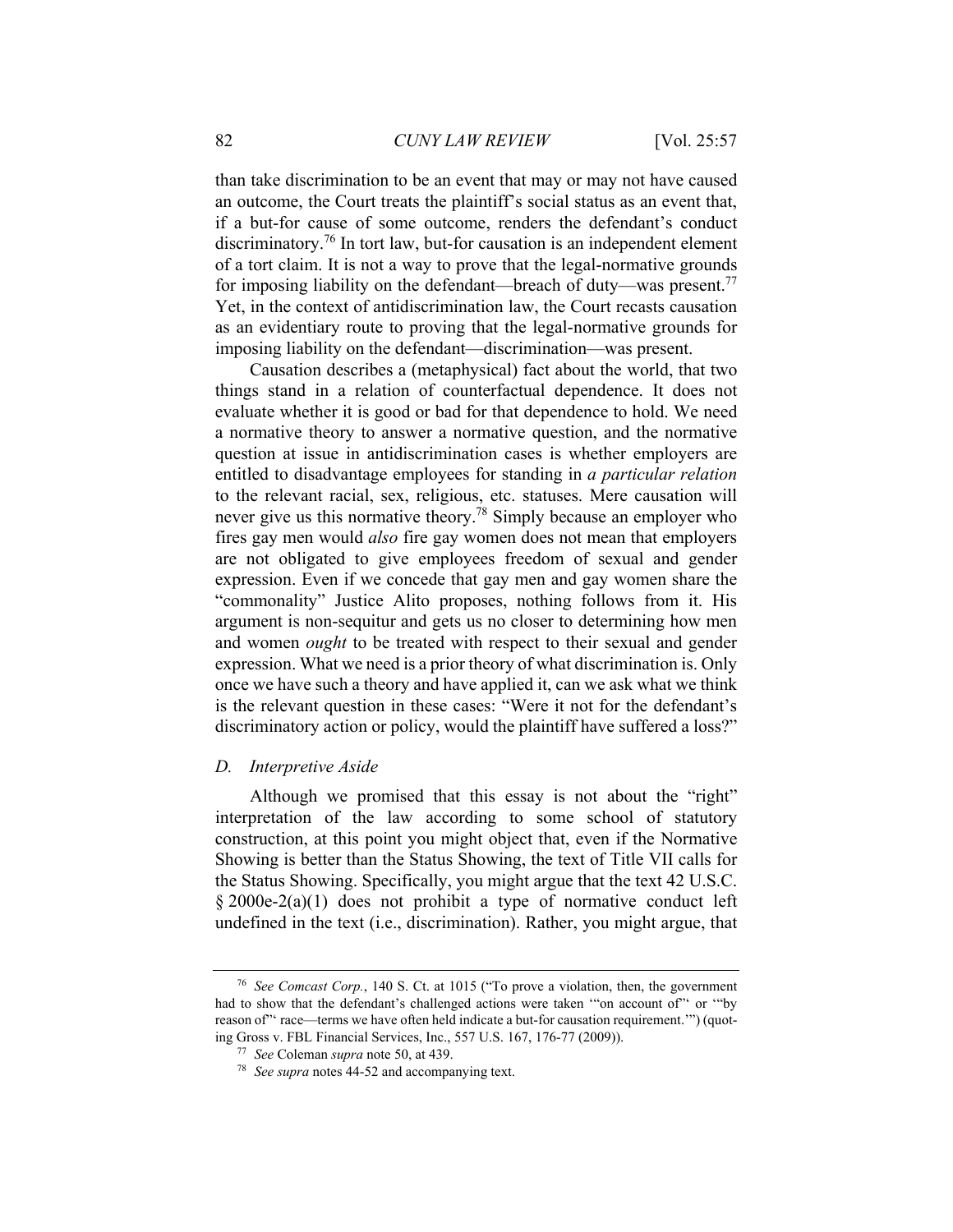the statute prohibits a class of conduct that is defined in the text: namely, any act caused by a particular motive or mental state (e.g., sex, race, religion, etc.). $^{79}$ 

You might propose that this interpretation is mandated by two provisions. First, it follows from reading the statutory text prohibiting "discriminat[ion] against any individual . . . because of such individual's race, color, religion, sex, or national origin" to mean that the employer's motive regarding an employee's sex, race, etc. caused the action.<sup>80</sup> Second, you might propose it follows from the text of the 1991 amendment to Title VII, which says, in relevant part, that "an unlawful employment practice is established when the complaining party demonstrates that race, color, religion, sex, or national origin was a motivating factor for any employment practice, even though other factors also motivated the practice."<sup>81</sup> Specifically, you might propose to interpret 42 U.S.C. § 2000e-2(m) to *define* the prohibited conduct referenced 42 U.S.C. § 2000e-2(a)(1)—i.e., the normative concept of discrimination—as *any* employment practice where an individual's "race, color, religion, sex, or national origin was a motivating factor."82

81 42 U.S.C. § 2000e-2(m).

<sup>79</sup> *See, e.g.*, Mitchell N. Berman & Guha Krishnamurthi, *Bostock Was Bogus: Textualism, Pluralism, and Title VII*, 97 NOTRE DAME L.REV. 67 (2021); Benjamin Eidelson, *Dimensional Disparate Treatment*, 95 S. CAL. L. REV. 1, 13-19 (forthcoming 2022), https://perma.cc /4DH2-Y4ZX; ANDREW M. KOPPELMAN, BOSTOCK AND TEXTUALISM: A RESPONSE TO BERMAN AND KRISHNAMURTHI 9-11 (Northwestern Univ. Pritzker Sch. of Law, Pub. L. and Legal Theory Series No. 21-11 ed. 2021) ("The statute [Title VII] is concerned with motives, not causes. So it is motivation that a court is looking for when it asks 'whether the evidence shows "treatment of a person in a manner which but for that person's sex would be different."") (quoting 42 U.S.C.  $\S$  2000e-2(m)). However, even as described by Koppelman, it is not clear if he, and authors making similarly arguments, read the statute to forbid employment actions animated by certain motives—meaning beliefs or reasons that explain why a willed act was taken—or actions animated by mental states—meaning something akin to purpose, intent, or knowledge about an attendant circumstance of the act, such as whether a specific employee has a particular race, color, religion, sex, or national origin status. <sup>80</sup> 42 U.S.C. § 2000e-2(a)(1).

<sup>&</sup>lt;sup>82</sup> If you read of Title VII to prohibit any act/practice where the protected statuses listed under 42 U.S.C. § 2000e-2(a)(1) was the motive, it would seem to have radical implications for at least one status listed under Title VII: religion. For example, if an employer gives a scheduling accommodation to an employee to observe religious services they would, in theory, be committing religious discrimination because accommodating that individual employee's specific religion was the employer's motive or purpose in taking the employment action. This would lead to a strange tension between the main prohibition of Title VII under  $\S 2000e-2(a)$ , and  $\S 2000e(i)$ , which defines "religion" to include "all aspects of religious observance and practice, as well as belief, unless an employer demonstrates that he is unable to reasonably accommodate . . . . " 42 U.S.C. § 2000e(j). On your reading, the main section–§ 2000e-2(a)– would prohibit discrimination qua taking religion as a motive for action, but the definitions section–§ 2000e(j)–would then compel discrimination, but only for one of the statuses (religion) protected under § 2000e-2(a). Defining failure to accommodate religious practices as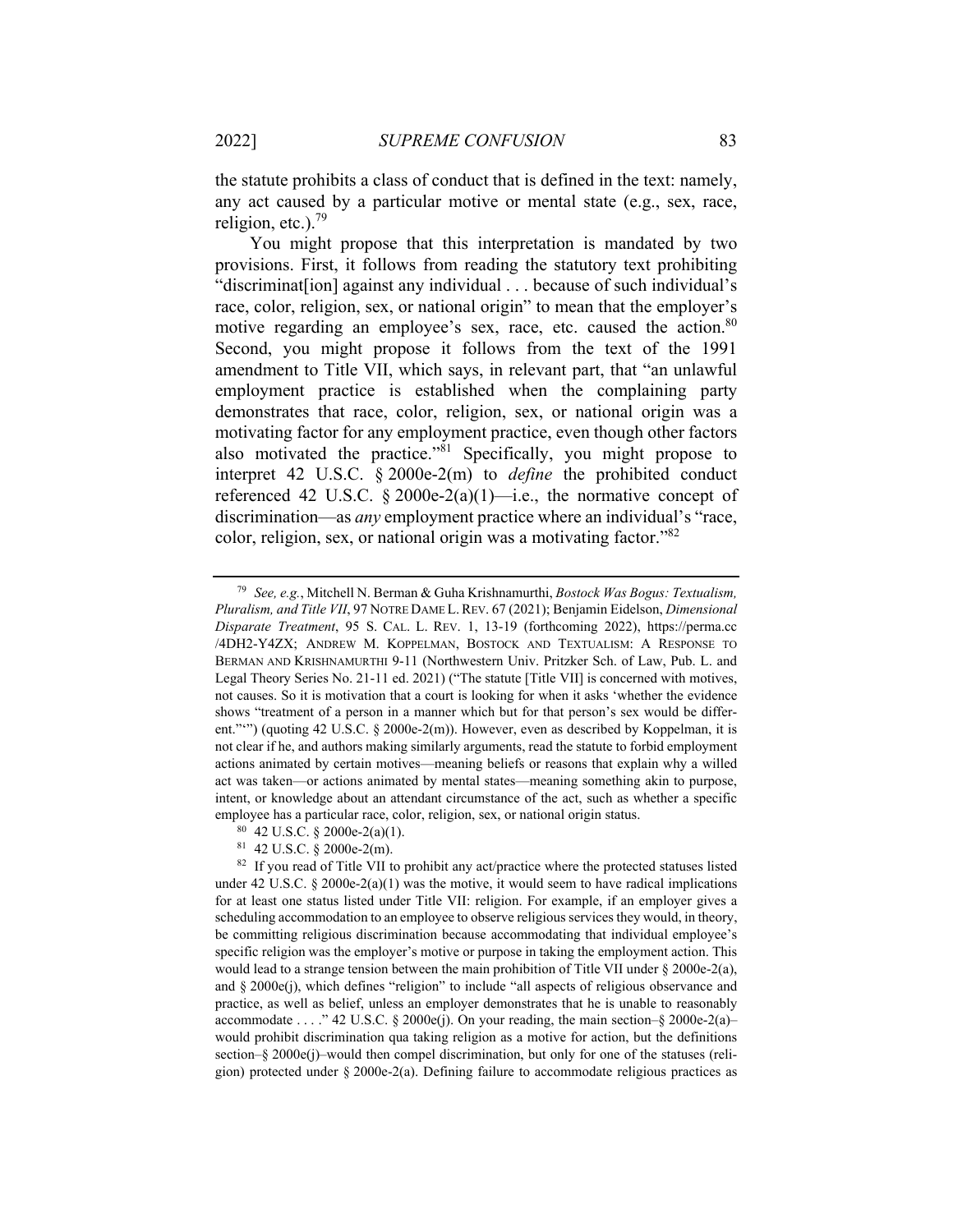What, then, counts as a sex motive or reason with respect to sex per se? Following both the Majority and Alito's Dissent in *Bostock*, we might define it as a motive or reason with respect to the employee's status as "biologically male or female."83 There are two things to note about this position. First, it defines any employment practices of sex segregation or classification—including use of gendered pronouns (e.g., "he" and "she") and the practices dissenting Justices in *Bostock* vehemently want to defend as non-discriminatory, such as sex-specific "[b]athrooms, locker rooms, [and other things] of [that] kind," as discrimination because sex is a motive of or reason (read: but-for cause) for the employment practice.<sup>84</sup>

Second, interpreting the statutory text to prohibit employment practices caused by the motive or reason of "*sex itself*,"85 means a plaintiff must be under 2000e-2(m)'s "mixed-motive" provision anytime sex per se and some other factor were both reasons or motives for the employment practice. Take an example like *Price Waterhouse*, where the plaintiff claimed that she was disfavored for (among other things) not wearing makeup and being aggressive at work.<sup>86</sup> If you insist that discrimination consists solely in having sex qua "biologically male or female"<sup>87</sup> as a reason or motive for the action, then this plaintiff presents a mixed motive case. A motive regarding wearing makeup or being aggressive at work is not identical to one regarding reproductive organs per se, and both of the former two motives were also necessary to bring about the employment action. Even a paragon case of "No Women Need Apply" policy involves mixed motives about the employee's biological sex and about what roles are proper for persons with that believed sex. You would be hard pressed to come up with a single case where biological sex is the singular sufficient but-for cause of the employment action.

- 
- 
- 

discrimination under all circumstances just means you are not applying the same motive-based test for one status in the statute. In at least one case, some members of the Supreme Court proposed that failure to reasonably accommodate religious practices was identical to disparate treatment, while others argued that failing to accommodate a religious practice is not intentional discrimination unless the religious nature of the practices was part of the reason or motivation. *Compare Abercrombie & Fitch Stores, Inc.*, 575 U.S. at 772 n.2 (2015) (majority opinion) ("[F]ailure to hire 'because of' the plaintiff's 'religious practice' [here, wearing a head scarf] . . . is *synonymous* with refusing to accommodate the religious practice. To accuse the employer of the one is to accuse him of the other."), *with Abercrombie & Fitch Stores, Inc.*, 575 U.S. at 783-84 (Thomas, J., dissenting in part) (arguing that defining intentional discrimination to include actions taken because of an employee's conduct [here, wearing a head scarf] "that *happens* to be religious" would ultimately penalize employers who acted without any such discriminatory motive).<br><sup>83</sup> *Bostock*, 140 S. Ct. at 1739, 1757 (2020).<br><sup>84</sup> *Id.* at 1778 (Alito, J., dissenting).<br><sup>85</sup> *Id.* at 1761 (Alito, J., dissenting).<br><sup>85</sup> *Price Waterhouse*, 490 U.S. at 235 (1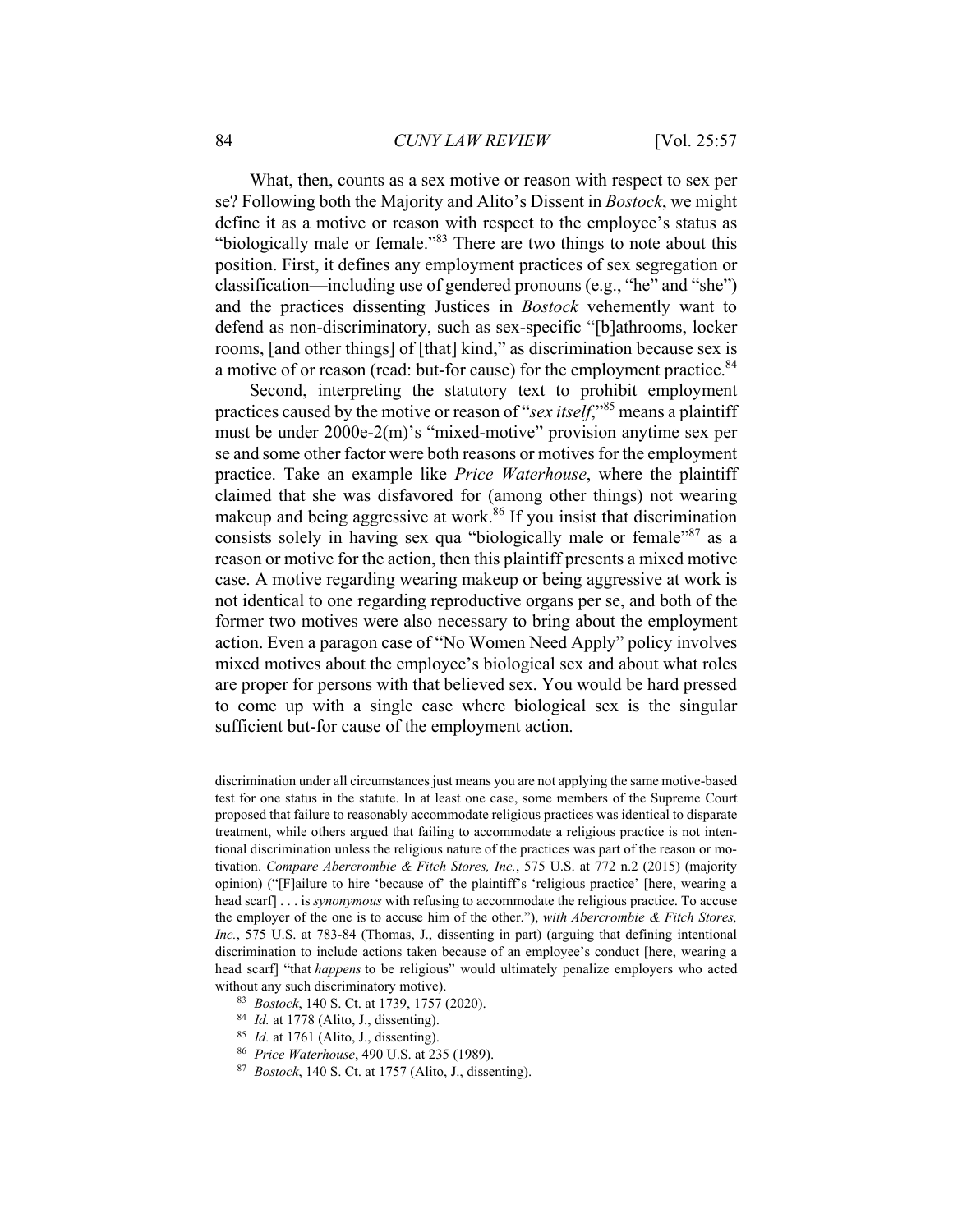Furthermore, the view that a motive of "*sex itself*<sup>988</sup> is equal to discriminatory motive would imply that almost every plaintiff is properly classified as proceeding under 2000e-2(m)'s mixed motive provision, and thereby limited to declaratory relief. Recall that in mixed motive cases, plaintiffs are not eligible for damage awards or reinstatement injunctive relief under the other portion of the 1991 amendment, 42 U.S.C.A.  $\S$  2000e-5(g)(2)(B).<sup>89</sup>

Further, interpreting 42 U.S.C.  $\S 2000e-2(m)$  to define the conduct referenced 42 U.S.C.  $\S 2000e-2(a)(1)$  is not how most courts, including the Supreme Court, understand the mixed motive provisions. The Court has not read § 2000e-2(m) to define what is referenced 42 U.S.C.A.  $§$  2000e-2(a)(1), but rather has construed it to provide that liability is established under Title VII (albeit with limited remedies) where the adverse employment outcome had multiple but-for causes, so long as one such cause was discrimination.<sup>90</sup> As the Supreme Court recognizes, the 1991 amendments were drafted, in part, to overrule that portion of the *Price Waterhouse* decision that allowed a defendant-employer to escape a finding of liability altogether if it could show that it would have made the same employment decision in the absence of discrimination. $91$ Congress decided to provide that a plaintiff that was in fact the subject of discrimination—but would have suffered the employment action even without it—is still entitled to a declaration of wrongdoing, though not to damages or injunctive relief such as reinstatement.<sup>92</sup> The Supreme Court seems to think a plaintiff is under the mixed motive provision of 42 U.S.C. § 2000e-2(m)—and therefore, subject to the remedy restrictions of  $\S 2000e-5(g)(2)(B)(i)-(ii)$ —only when discrimination (as opposed to sex)

<sup>&</sup>lt;sup>88</sup> *Id.* at 1761 (Alito, J., dissenting).<br><sup>89</sup> 42 U.S.C. § 2000e-5(g)(2)(B)(i)-(ii) ("(B) On a claim in which an individual proves a violation under section 2000e-2(m) of this title . . . the court . . . shall not award damages or issue an order requiring any admission, reinstatement, hiring, promotion, or payment, described in subparagraph (A)."). 90 *See Nassar*, 570 U.S. at 343, 355 (2013) ("For one thing, § 2000e–2(m) is not itself a

substantive bar on discrimination. Rather, it is a rule that establishes the causation standard for proving a violation defined elsewhere in Title VII."). 91 *See* Desert Palace, Inc. v. Costa, 539 U.S. 90, 94-95 (2003) ("[Section] 107 of the 1991

Act . . . 'respond[ed]' to *Price Waterhouse* by 'setting forth standards applicable in "mixed motive" cases' in two new statutory provisions."); William N. Eskridge Jr., *Title VII's Statutory History and the Sex Discrimination Argument for LGBT Workplace Protections*, 127 YALE L. J. 322, 375 (2017) ("In committee reports [about the 1991 amendments], the sponsors were clear that the section aimed at *Hopkins* only 'overrules one aspect of the decision.' One committee report emphasized that these amendments would in no way affect *Hopkins*'s holding that 'evidence of sex stereotyping is sufficient to prove gender discrimination.'") (internal citations omitted). 92 *See* 42 U.S.C. § 2000e-5(g)(2)(B)(i)-(ii).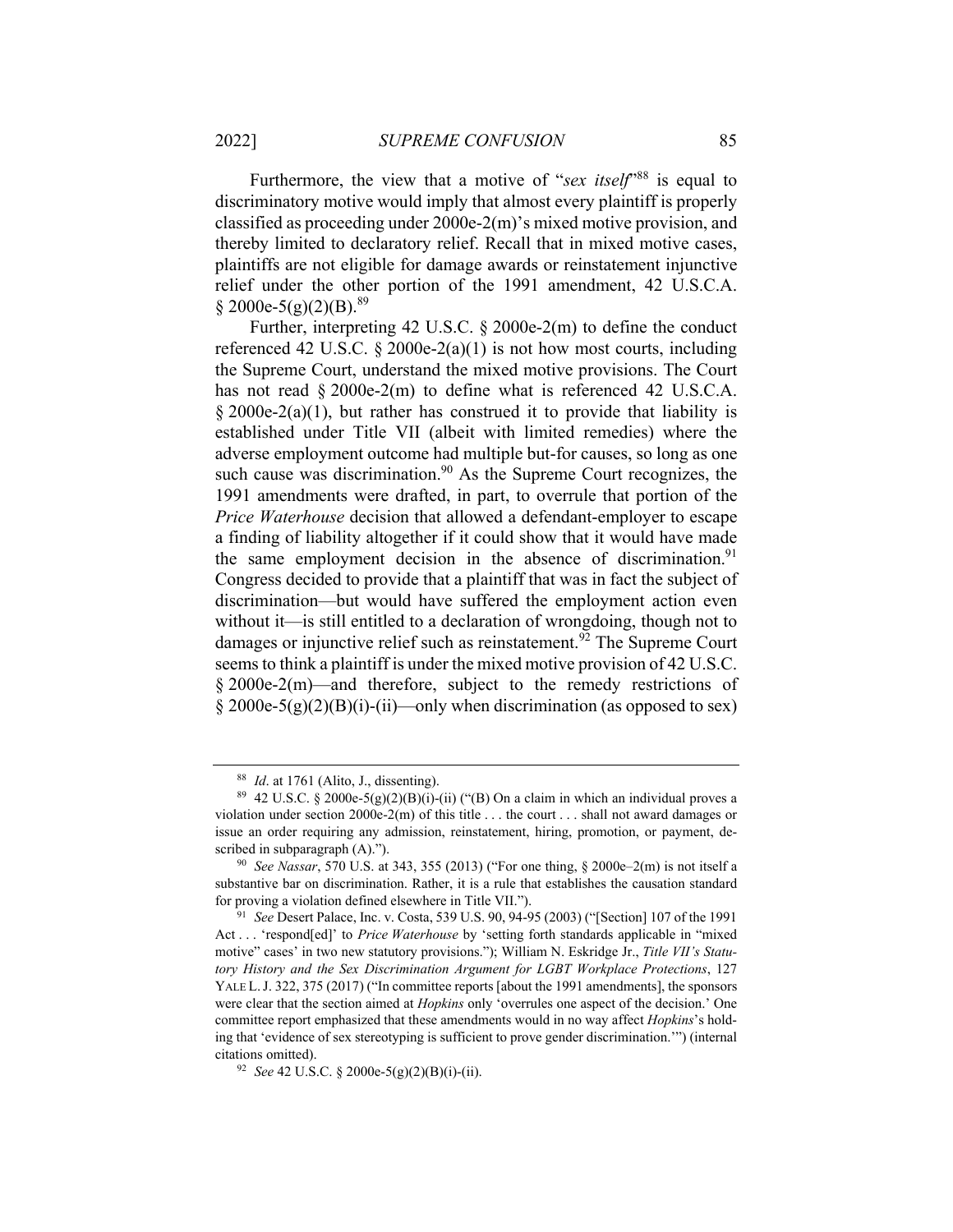was mixed with a non-discriminatory/lawful cause.<sup>93</sup> This interpretation, which understands the things that are mixed in so-called mixed motive cases as discriminatory and non- discriminatory motives or causes (as opposed to sex and non-sex motives or causes) is consistent with the Normative Showing of the but-for causation requirement. Thus, the § 2000e-2(m) provision does not define "discrimination" in § 2000e-2(a)(1); we still need to know *under what conditions* having an individual's race, color, religion, sex, or national origin as a motive for an act counts as a discriminatory motive.

### III. TOWARD AN ALTERNATIVE VIEW

The question of discrimination is an inherently normative one—one that asks us what is a wrongful way to treat someone on the basis of a protected status, be it a religious status, a sex status, or some other protected status.<sup>94</sup> The religious observance example discussed above shows us that answering whether an action is discriminatory requires a rich social understanding of these statuses, as well as a normative theory of what people deserve or are otherwise owed *in light of* what statuses mean in our society. Only by first answering whether something is discriminatory—and, thereby, applying the Normative Showing—will we arrive at a helpful but-for causal test, because our answer will delimit what an employer *ought* to have done. From here, we can then ask: "If the employer had done as they ought to have done, would the plaintiff have suffered this loss?"

To answer the question of what counts as discrimination, we believe that the Court must rejoin this normative question of *what people are owed* to the question of what occurs "because of sex." No act or policy regarding sexuality or gender expression is discriminatory in a vacuum of its relationship to what sex means in our society, just as a policy prohibiting crosses and headscarves is not discriminatory in a vacuum of its relationship to what those symbols meant to specific religions and what religion means in our society. Only with a theory of what is wrongful in light of the social meanings and inequalities attending sex status, will we arrive at an answer as to whether firing gay or transgender employees is discriminatory because of sex. Arriving at such a theory is no trivial

<sup>93</sup> For example, in *Desert Palace*, the Court considered whether "a plaintiff must present direct evidence of discrimination in order to obtain a mixed-motive instruction," and the Court held the answer is no. *Desert Palace*, 539 U.S. at 98. The reason this case was even treated as a "mixed motive" was because the defendant maintained that they had non-*discriminatory* reasons for the firing (specifically, that the plaintiff had a long history of volatile relations with co-workers). 94 *See supra* Parts II-A and II-B.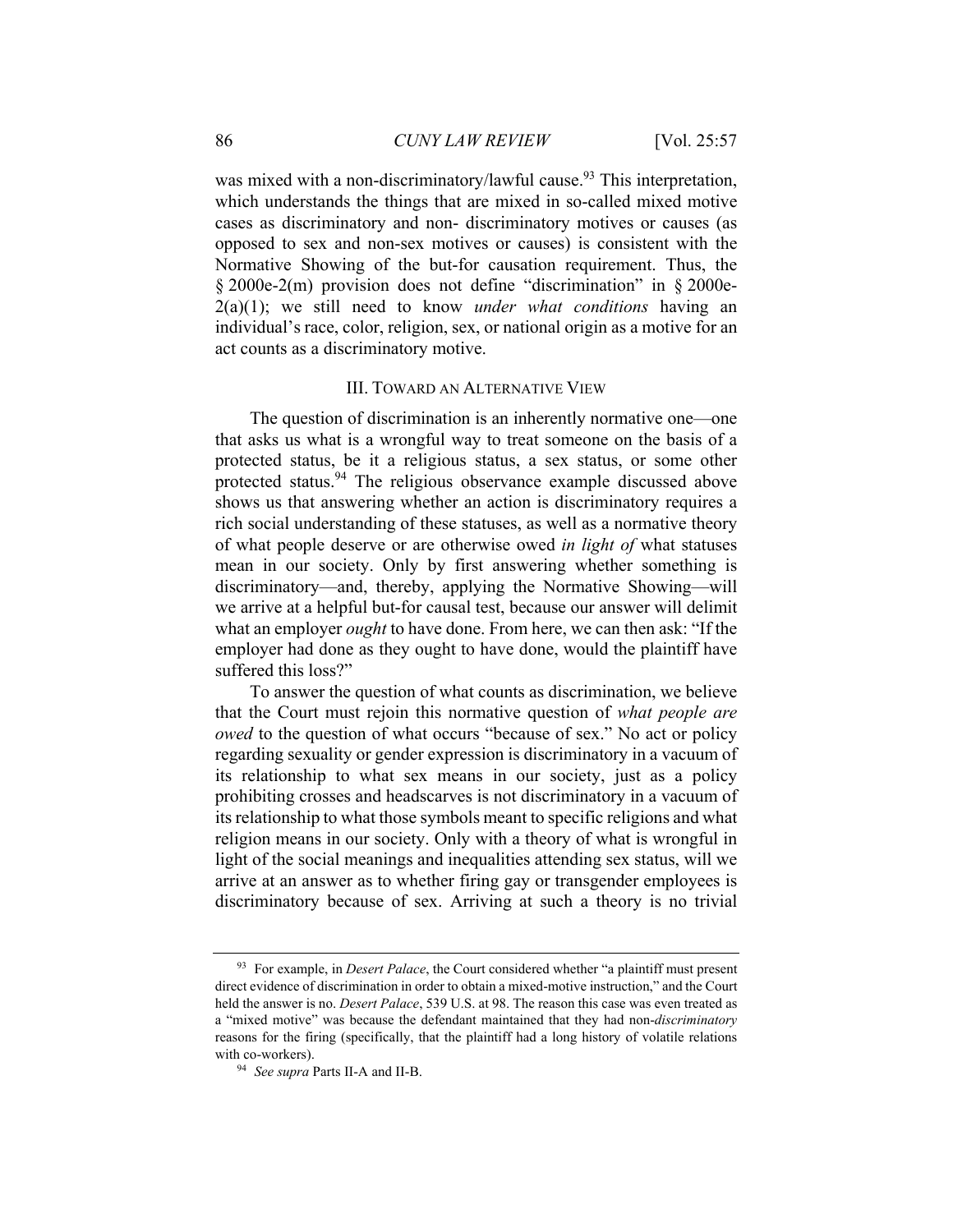matter. The categories addressed by antidiscrimination statutes are attended by a host of complex and contested differences. But our point is that the very concept of discrimination "on the basis of" any given status cannot be unearthed simply by noting that other people with the same status were or would be treated similarly, or that people without that status were or would be treated differently. It can only be identified once we know what people are owed, notwithstanding—or in some cases because of—the differences that attend these social statuses.

To motivate this framing shift, let's first consider the following hypothetical case: an employer refuses to hire someone, citing the fact that they dress in an androgynous fashion. When that person files a complaint, the employer responds, "Their sex has nothing to do with it! I would fire any employee, male or female, who was confusing to look at."

We take it for granted that sex discrimination occurs this case.<sup>95</sup> The Majority's reasoning in the *Bostock* case, when applied to this case, would struggle to reach this conclusion because "androgyny" is not defined in terms of violating the norms associated with a *specific* sex status.<sup>96</sup> No doubt, Alito would argue that "androgynous" is gender-neutral, just as he claims that being "gay" or "transgender" is gender-neutral, which would in turn further demonstrate his unclear use of the term "gender-neutral."<sup>97</sup> While we would not cast doubt on the Court's ability to finagle their reasoning to suit this outcome, there is a simpler and logically cleaner way to the decision that sex discrimination occurred.

Rather than separate "discrimination" from "because of sex," we propose that the best reasoning is to consider whether the outcome is one where the employee was treated poorly relative to how he or she *ought* to be treated, *given* background facts about social inequalities, stereotypes, norms, and social meanings surrounding their sex status. We think that a policy that prohibits employees from dressing in an androgynous fashion, whether male or female, is wrongful in light of the social meanings of sex statuses*,* as any such policy reinforces nefarious social norms according to distinct ways that men and women *ought* to dress—norms that maintain

<sup>&</sup>lt;sup>95</sup> If you disagree, no doubt you can come up with a different, analogous case, such as where the employee is bisexual, not married, has no children, or anything else where the status/behavior described at low level of granularity is not a sex-specific stereotype (the way that "having sex with men" is a female-specific stereotype), but nonetheless—is a sex-related stereotype that functions to ground the way sex functions as a stratifying social system.<br><sup>96</sup> That is, there is no obvious way to set up the causal diagram in Figure 1 so that if you

<sup>&</sup>quot;hold constant" androgynous clothing (even if described at a lower-level of generality like "pants and plain tee shirt") and toggle sex of the plaintiff, you will get a contrast in outcomes.<br><sup>97</sup> A similar point could be raised about another case: Suppose an employer fires a female

employee, citing the fact that she is too emotional in the workplace. When the employee files a complaint, the employer responds, "The fact that she is female has nothing to do with it! I would fire any employee, male or female, who was acting like a little girl at work."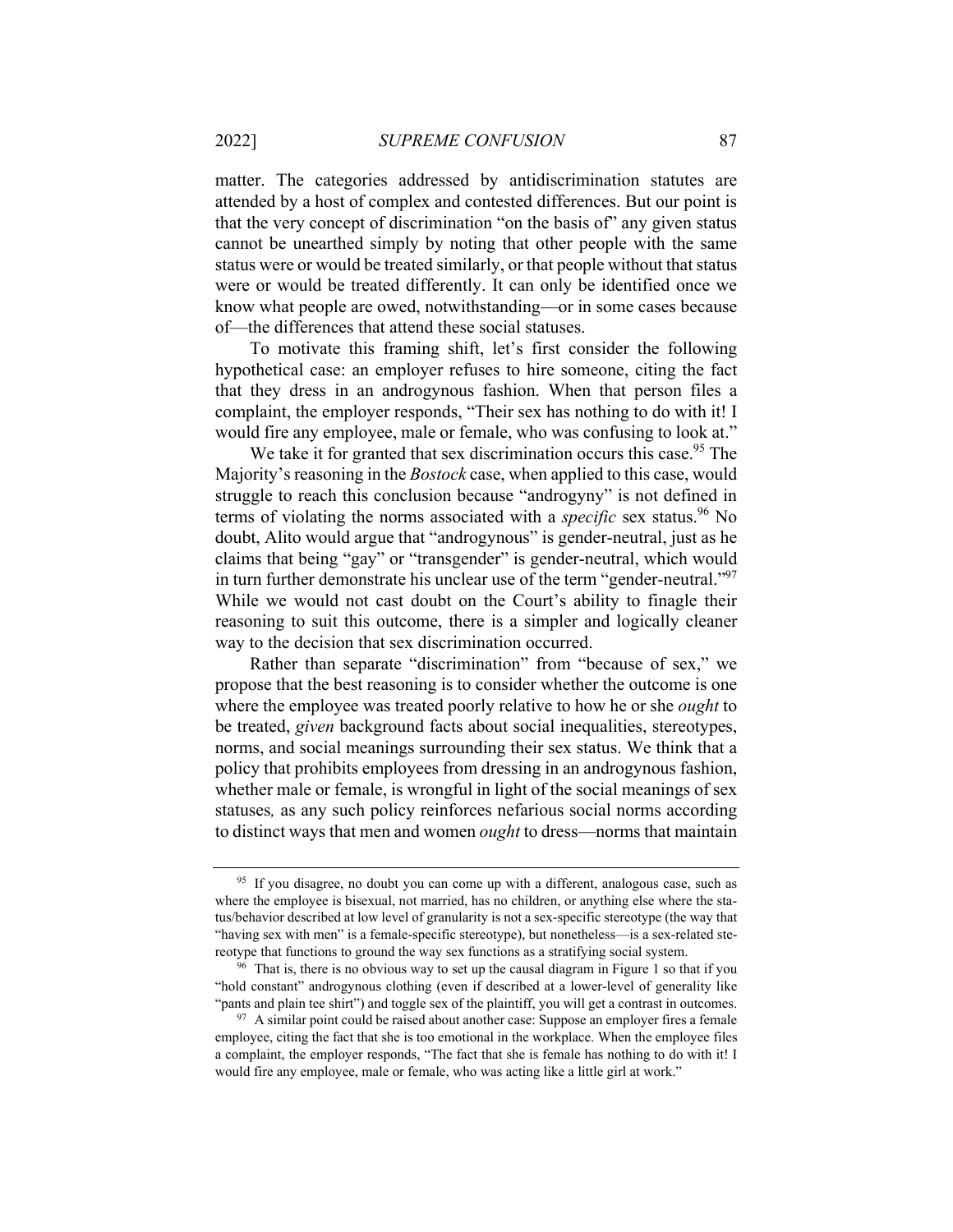the illusion of exacerbated sex differences between men and women and assign material and dignitary worth based on conformity to those norms.<sup>98</sup> The Majority's mistake is to interpret the prohibition expressed by the phrase "discrimination because of sex" as picking out a class of things that are discriminatory because they were "caused" by sex, instead of picking out a class of things that are discriminatory because they reinforce or act on nefarious social meanings of sex statuses.

By adopting the Normative Showing, we can arrive at a reasonable logic for antidiscrimination statutes. This much is clear from commonsense reasoning about action that is alleged to be wrongful *because of* some group-based status. The claim that an individual's encounter in a particular instance is discrimination *because of* a group-based status is a statement that, "the distinctive wrongfulness of the action or practice is dependent upon what the category [] consists of."<sup>99</sup> An individual's claim that some act counted as discrimination *because of* their group-based status means that, notwithstanding the relevant norms, practices, assumptions, or associations that attach to that group, the person is *owed* some sort of right, access, or consideration. But we can't answer that question unless we explicitly state what sorts of norms, practices, assumptions, or associations that attach to *that group*, and then explicitly state what we think is fair or just in light of those norms, practices, assumptions, or associations.

We hope this view will also explain why the refrain "Title VII protects individuals not groups" has never made much sense to us.<sup>100</sup> Even a rule like "No women need apply" does not categorically exclude or harm every woman. Some women may have no interest in applying to that job, or even think it is immoral or wrongful for women to work outside of the home. For them, the rule "No women need apply" does not count as a disabling exclusion or even a subjective wrong because it does not conflict with what they believe women should be doing. But this is a paradigm instance of sex discrimination, because the rule is based on and reinforces nefarious ideas about what ought to be open to persons irrespective of sex stereotypes and traditional roles.

The refrain "Title VII protects individuals not groups" is misleading because Title VII and related statutes require us to have some theory of

<sup>98</sup> MARILYN FRYE, THE POLITICS OF REALITY: ESSAYS IN FEMINIST THEORY 17, 28 (1983) ("This matter of our sexes must be very profound indeed if it must, on pain of shame and ostracism, be covered up and must, on pain of shame and ostracism, be boldly advertised by every means and medium one can devise."). 99 Kohler-Hausmann, *Dangers of Counterfactual Causal Thinking*, *supra* note 66, at

<sup>1179. 100</sup> *See Bostock*, 140 S. Ct. at 1745 ("[T]he statute focuses on discrimination against indi-

viduals, not groups.").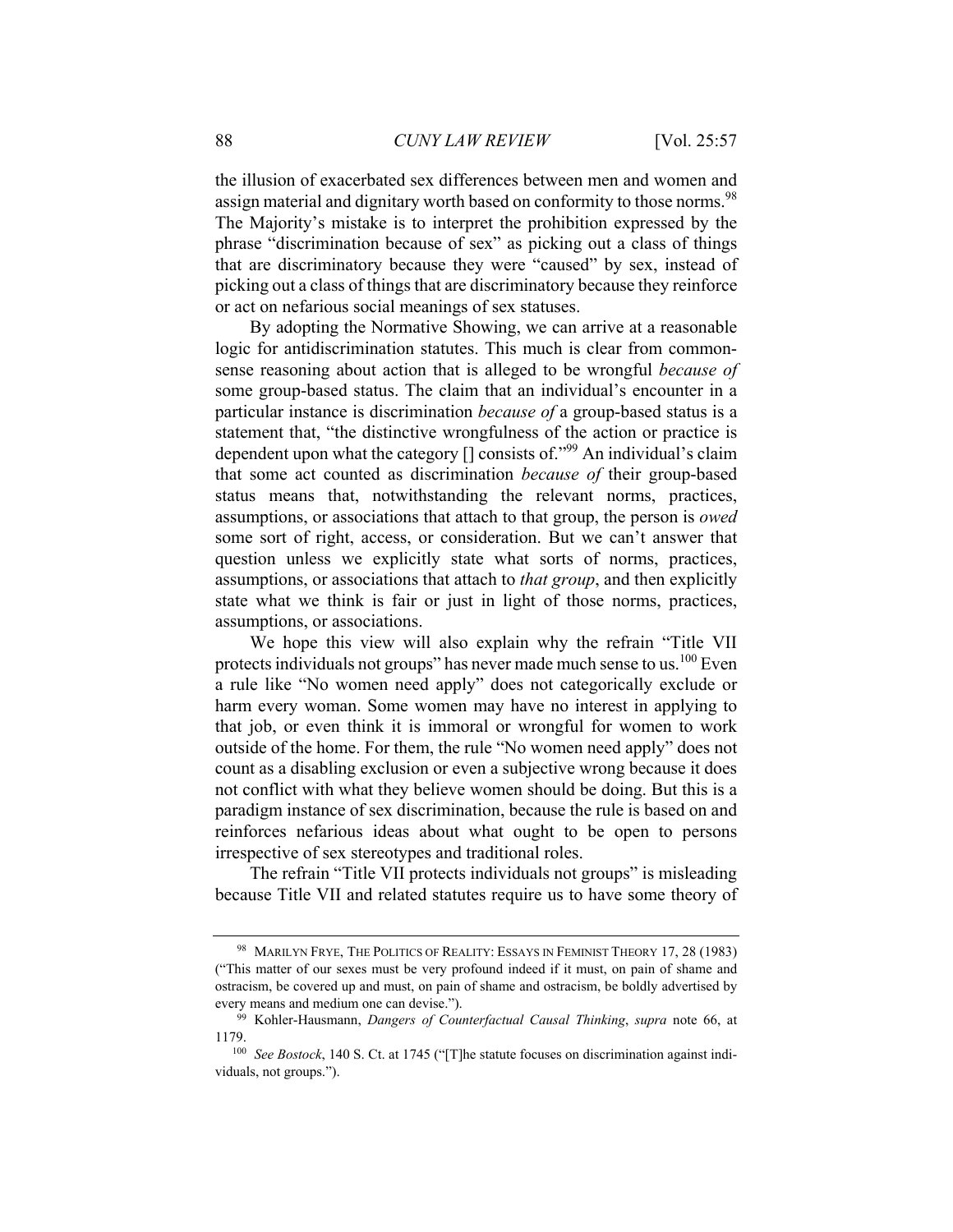what counts as "discrimination *because of*" whatever group-based statuses are named in the statute (e.g., sex, religion, or race), and to distinguish such discriminatory conduct from other kinds of conduct that is legal, even if objectionable for other reasons. The statutory language that makes it "unlawful . . . for an employer to fail or refuse to hire or to discharge any individual, or otherwise to discriminate against any individual . . . because of such individual's race, color, religion, sex, or national origin," 101 addresses the rights workers are owed in their raced, sexed, and religious statuses, not as individuals abstracted from these statuses. The statute does not forbid employers from using many forms of categorizations for making distinctions, exclusions, or qualifications.<sup>102</sup> Employers are even allowed to indulge grounds for distinctions that are expressly irrational, random, or even mean spirited.<sup>103</sup> Therefore, the very terms of the statute demand that we formulate some way of identifying when an individual has suffered discrimination *because of* a protected status (e.g., sex, religion, or race), and distinguish it from distinctions that are not on the basis of a protected status.

Legal readers may, at this point in the argument, worry that our positive proposal applies only in cases of disparate *impact* claims, but not disparate *treatment* claims. Under standard doctrinal views, disparate impact claims address intents, actions, or policies that, while they do not target a protected category per se*,* produce a pattern of outcomes for persons of a protected category that we (through various doctrinal tests) deem intolerable.104 In contrast, disparate treatment claims are understood to be claims that address intents, acts, or policies that target a protected category per se—for example, in the case of sex, a policy of refusing to hire women.<sup>105</sup> Those who accept this distinction might be tempted to argue that only disparate impact claims must, logically, be defended by

<sup>101 42</sup> U.S.C. § 2000e-2(a)(1); *see also Price Waterhouse*, 490 U.S. at 239 (1989) ("In passing Title VII, Congress made the simple but momentous announcement that sex, race, religion, and national origin are not relevant to the selection, evaluation, or compensation of employees."). 102 *Price Waterhouse*, 490 U.S. at 239 ("Yet, the statute does not purport to limit the other

qualities and characteristics that employers *may* take into account in making employment decisions. The converse, therefore, of 'for cause' legislation, Title VII eliminates certain bases for distinguishing among employees while otherwise preserving employers' freedom of choice.")<br> $103$  In his dissent, Alito writes:

<sup>[</sup>O]ther than prohibiting discrimination on any of five specified grounds . . . Title VII allows employers to decide . . . [even] idiosyncratic criteria are permitted; if an employer thinks that Scorpios make bad employees, the employer can refuse to hire Scorpios. Such a policy would be unfair and foolish, but . . . it is permitted.

*Bostock*, 140 S. Ct. at 1762 (Alito, J., dissenting) (citation omitted).<br><sup>104</sup> Griggs v. Duke Power Co., 401 U.S. 424, 436 (1971).<br><sup>105</sup> *Washington v. Davis*, 426 U.S. 229, 239 (1976).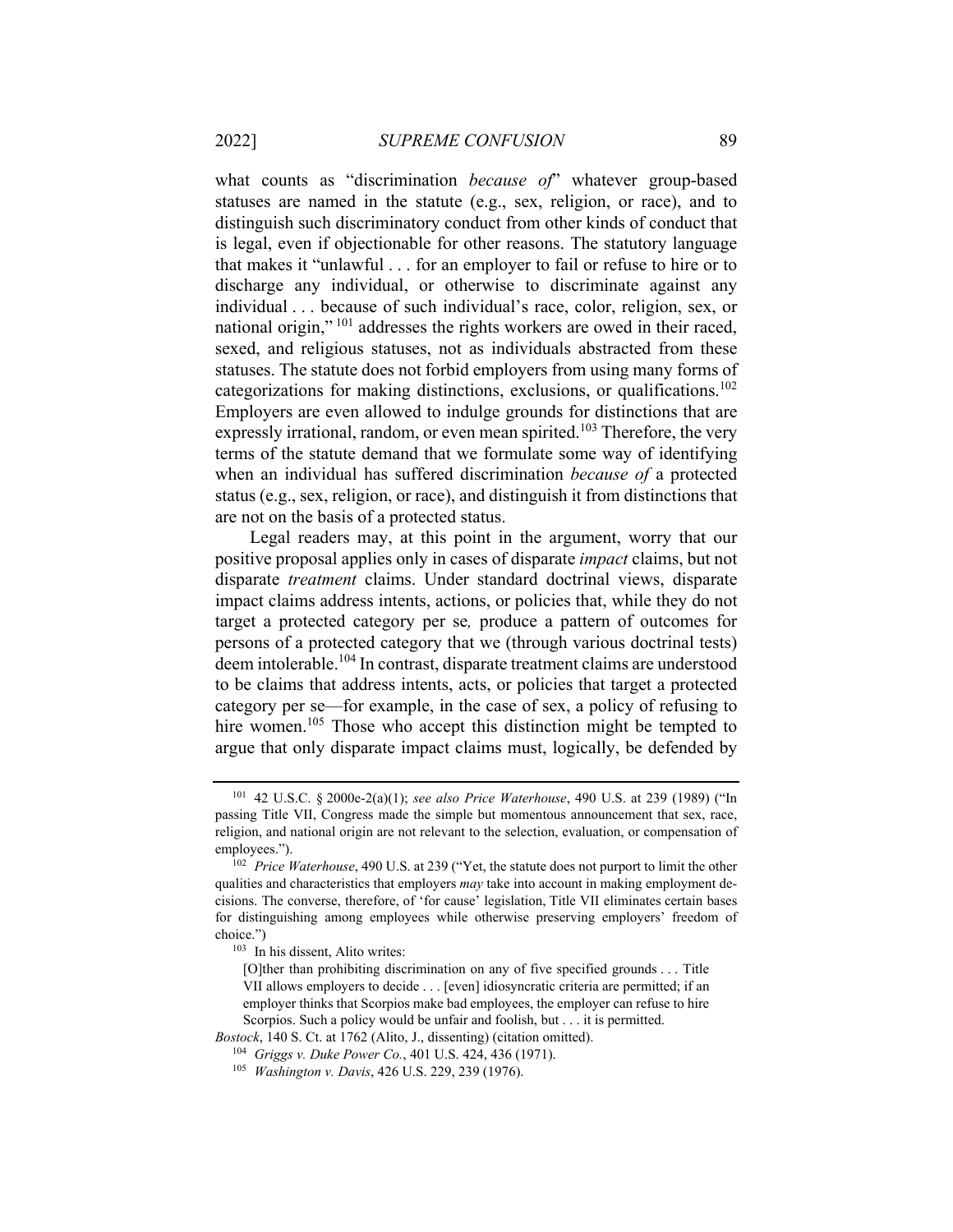pointing to *why* the intent, act, or policy in question is wrongful *in light of* the meaning of the protected form of categorization, but not disparate treatment/intentional discrimination. The latter, on this view, counts as discrimination only on the grounds that the intent, act, or policy in question makes an explicit distinction on the basis of (for example) sex.

While we cannot fully argue for this view here, this objection fails because *every* claim of unlawful discrimination must rest on normative judgments about what persons are owed, given social meanings attached to the relevant status (sex in our running example). The doctrinal division between disparate impact and disparate treatment relies on the notion that disparate treatment identifies a class of intents, acts, or policies that count as "discrimination because of sex" due to nothing more than the fact that they target, for example, sex or race per se. But that is an illusion.

Consider again the paradigmatic example of exclusion noted above: "No women need apply." Let's assume, as the Majority does in *Bostock*, that the intent, act, or policy is meant to differentially treat (and specifically, to exclude) every woman. Even this is not sufficient to show that this policy is *wrongful* or *discriminatory because of sex*, because as should be clear to conservatives on the Court who insist that differential treatment with respect to pronoun use, accessing bathrooms or locker rooms does not count as discrimination—there may be in instances where differential treatment of people based on social status is desirable (even if it is not in these examples).<sup>106</sup> In each case, we still must explain  $whv$  this policy is wrongful, given the nefarious stereotypes, expectations, and norms of treatment that attend being a woman in our society.

All of us (we hope) can come up with many reasons to justify the moral conclusion that excluding women from labor force opportunities is wrongful in light of the historical and current meanings of sex difference and stratification. And perhaps, because that proposition is so widely accepted, the normative reasoning fades from view. But this is an essential part of the logic in *both* so-called disparate impact and disparate treatment claims. And that is precisely our point: an evaluative judgment that discrimination based on a protected category occurred (e.g., sex) *always*  relies on normative reasoning about what treatment is *wrongful in light of* 

<sup>106</sup> The provision of bona fide occupational qualification ("BFOQ") for sex under Title VII—regardless of whether one endorses their specific exemptions—shows that the evaluative judgment that an act or practice is discrimination because it does not logically follow from the fact that it consists in a distinction on the basis of sex *alone*, without recourse to a normative account for why that distinction is wrongful in light of the category of sex. It is the latter sorts of judgments that make many of us conclude that many of the proffered BFOQs are in fact discrimination because of sex, such as "being a woman dressed in a sexy uniform is a BFOQ for the job of casino cocktail server." Ann C. McGinley, *Babes and Beefcake: Exclusive Hiring Arrangements and Sexy Dress Codes*, 14 DUKE J. GENDER L. & POL'Y 257, 260 (2007).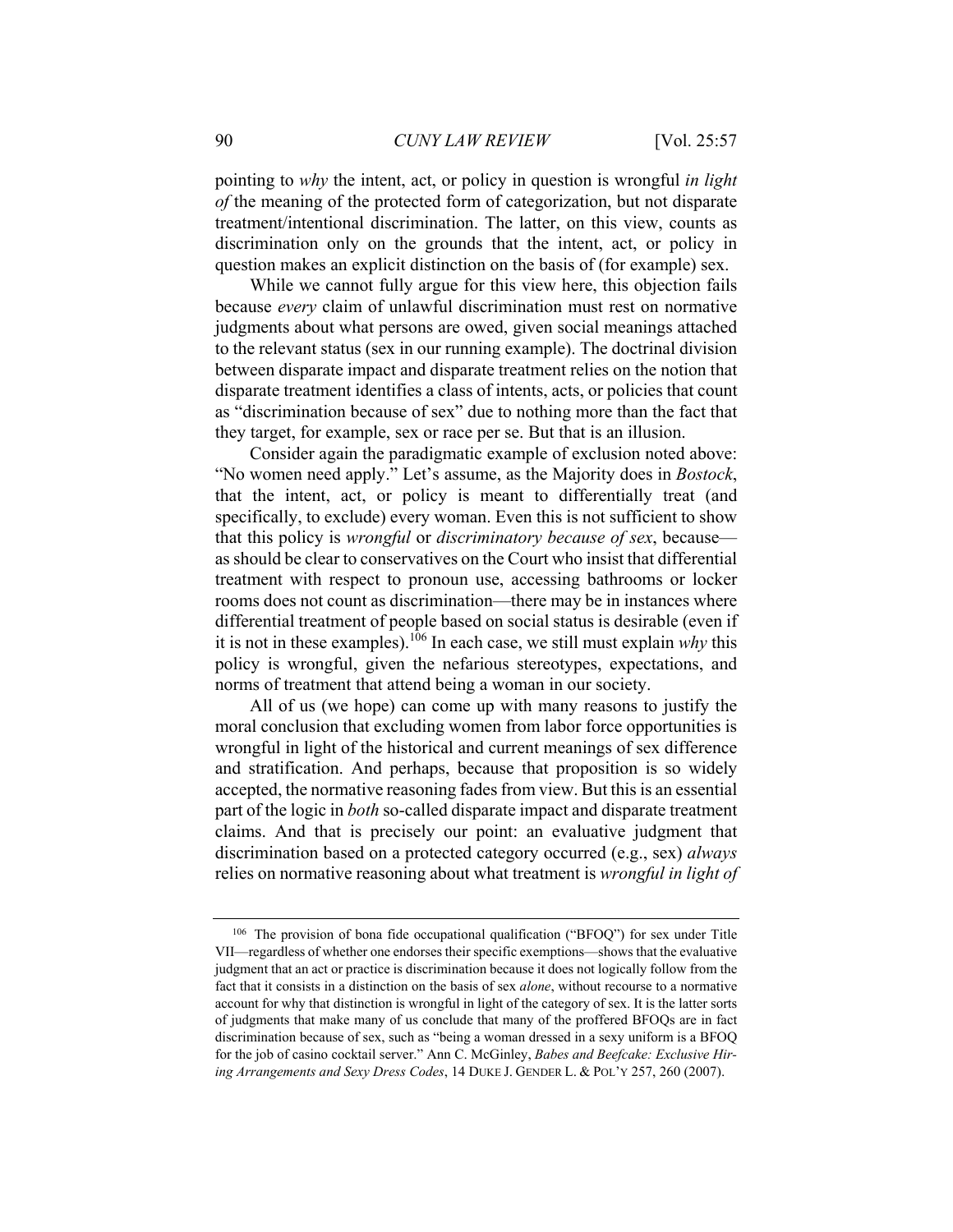*that category*. Whether an act or policy targets a protected category directly (e.g., "No women allowed") or indirectly (e.g., "No people under 5'8" allowed") does not change this underlying reasoning.

Now return to *Bostock*. To answer the question of whether firing gay employees is discrimination because of sex, the Justices attempted to answer whether the outcome (firing) was caused by sex.<sup>107</sup> We have shown that this inquiry does not answer whether the act counts as *discrimination because of sex*. We should, instead, ask whether being fired for being gay is wrongful in light of sex-based social norms that police the sexuality of all persons. Social norms that say that men ought only to have sex with women (and women with men), are nefarious norms that are rooted in sexism. We think people should not lose their jobs for deviating from these sex-based norms, and that regardless of the employee's sex, firing someone for not conforming to these social expectations is wrongful in light of the social meanings and relations around sex. But the question of whether employers ought to be permitted to police their employees according to these sex-based norms is precisely the question that we must answer to make a determination of discrimination. Causation alone will not get us there.

#### IV. A CAUTIONARY CONCLUSION

The Supreme Court has a supremely confusing way of talking about causation in antidiscrimination law. Their approach, as we've shown, hides normative judgements concerning what is discrimination "because of" a group-based status like sex beneath a counterfactual question about what would have occurred but-for the plaintiff's status. In other words, the Court smuggles in normative evaluation of an employer's actions or policies under the guise of facts about causal inference. Our approach lays bare the normative reasoning that—as a conceptual matter—necessarily lies at the heart of any inquiry into what counts as discrimination because of a social status, such as sex or race. Moreover, it is a much more logical interpretation of the statutory text: something is discriminatory "because of sex" when what makes it wrongful—in the way that Title VII is concerned with *wrongful* conduct—is something about sex social statuses.

Of course, our claims suggest that judges must give up the myth that hard cases can be decided with value-neutral methodology. But when Congress passed statutes with broad normative terms like "discrimination," they explicitly delegated to courts the difficult task of designating acts or practices in the world as instances of a normative kind.

<sup>107</sup> *See supra* Part I.